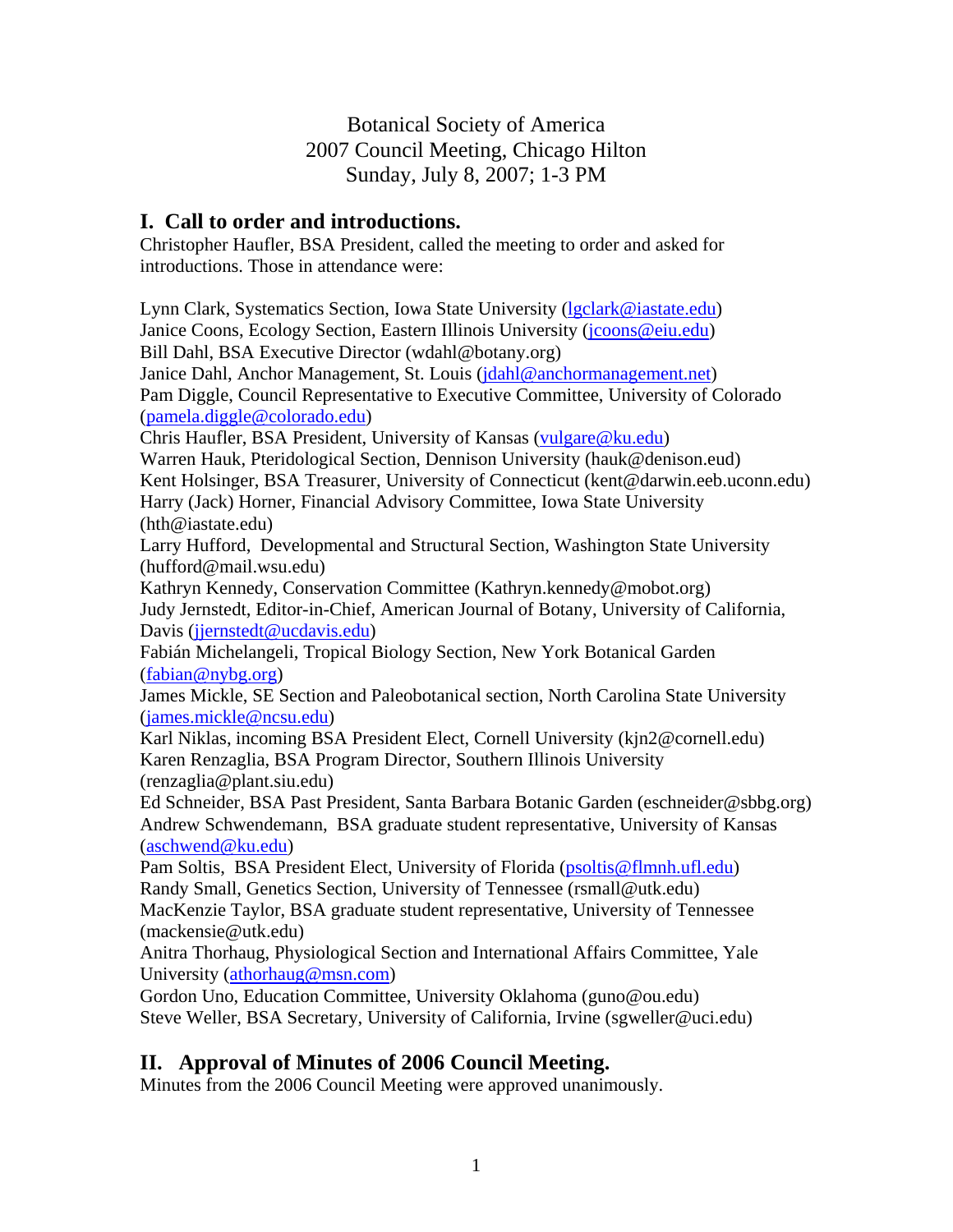## **III. Reports of the Executive Committee, Editors and Staff.**

President Chris Haufler asked that all presentations of reports be given in abbreviated form so that there would be time for a full discussion of the bylaws revisions and strategic development. Reports of Executive Committee members, Editors, Staff, other committees, sections and representatives follow. If no additional information was presented at the meeting, please refer to the appendix of the minutes for these reports, which are also located on the BSA website

(<http://www.botany.org/bsa/membership/council2007/council.shtml>).

- A. President (Chris Haufler). See Appendix.
- B. Past President (Edward Schneider). See Appendix.
- C. President Elect (Pamela Soltis). See Appendix.
- D. Secretary (Stephen Weller). See Appendix.
- E. Treasurer (Kent Holsinger). See Appendix.
- F. Program Director (Karen Renzaglia).

Karen Renzaglia noted that there were 1076 abstracts for this meeting. Her report will be on the BSA website. Altogether, approximately 3000 people attended the meeting when both societies (BSA and ASPB) were considered.

Karen reminded council members that the next BSA meetings will be at the University of British Columbia in Vancouver from July 26-30. In 2009, the annual meetings will be at Snowbird in Utah. Information is in the printed program for Botany 2007, and also on the web. Karen asked for ideas for field trips in British Columbia.

G. Council representative (Pam Diggle).

Pam Diggle asked that people remember to nominate candidates for the BSA Young Botanist of the Year Award, given to outstanding graduating seniors in the plant sciences. Information on nominations is on the web.

H. Editor, American Journal of Botany (Judy Jernstedt).

Judy Jernstedt noted that the impact factor for the American Journal of Botany rose from 2.572 in 2005 to 2.969 in 2006. The journal's ranking went from 22 to 16. The "Green Tree of Life" special issue in October 2004 was probably responsible for the increased impact factor. The challenge is to further increase the impact factor.

- I. Editor, Plant Science Bulletin (Marsh Sundberg). See Appendix.
- J. Webmaster (Bill Dahl). See Appendix.
- K. Business Office/Executive Director (Bill Dahl). See Appendix.

## **IV. Reports of the Committees, Sections, and Representatives.**

A. Standing committees (Administrative)

1. Executive Committee Report.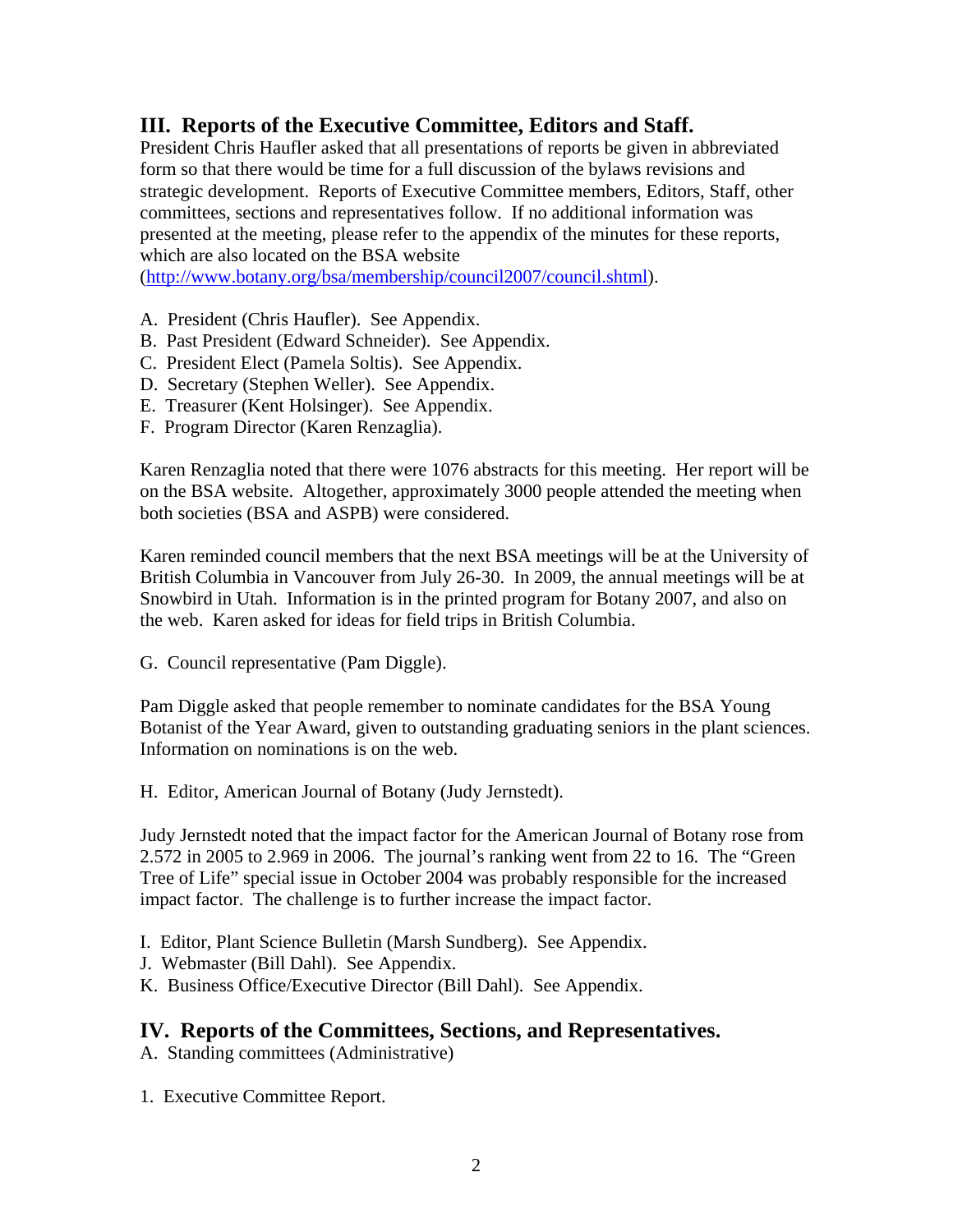Chris Haufler stated that the Executive Committee report would be presented as recommendations under new business.

### 2. Annual Meetings Program Committee.

See earlier comments by Karen Renzaglia regarding meeting venues for the next two years.

- 3. Archives and History Committee (Shirley Graham). See Appendix.
- 4. Committee on committees (Pamela Soltis). See Appendix, President Elect's Report.
- 5. Conservation Committee (Kathryn Kennedy). No report available.
- 6. Education Committee (Gordon Uno). See Appendix.

Gordon Uno reported that the education committee meeting, which included representative from BSA and ASPB, was very interesting. Several initiatives will be pursued, and the two societies would like to continue with collaborative efforts that stress the importance of plants for the world. The year 2009 has been designated the Year of Science, and each organization is committed to activities in 2009 to help with public understanding of science. The three ideas that received the most supported were podcasts and spots on NPR broadcasts, having BSA and ASPB participate in a National Association of Biology Teachers convention, and promoting a Science Saturday as an opportunity to present science issues to the public. Gordon asked what activities the council would like to see. These activities could be in line with those sponsored by the Coalition on the Public Understanding of Science (COPUS). Claire Hemingway, who was in part responsible for the Monsanto Award that now supports the PlantingScience program, might need funds to support these activities. Gordon suggested that the BSA really needs to have a presence in the Year of Science activities. Karl Niklas suggested that the executive committee look into these issues, and bring back suggestions to the council. Another project discussed by the education committee is to ensure that plants are stressed across the biology curriculum.

7. Election Committee (Edward Schneider). See Appendix.

Ed Schneider, representing the Election Committee, announced that we have two new officers, Karl Niklas (President Elect), and Laura Galloway (Treasurer). Ed extended thanks to the outgoing officers.

8. Financial Advisory Committee (Jack Horner). See Appendix. Jack Horner, representing the Financial Advisory Committee, noted that BSA finances are in good shape, and that there has been a net increase of 16.2% in our holdings.

9. Membership and Appraisal Committee (Suzanne Koptur). See appendix.

10. Publications Committee (Patrick Herendeen). See appendix.

The publisher for AJB will be Sheridan Press beginning in January 2008. Sheridan Press appears to be at the forefront of publishing technology, which favorably impressed the publications committee and the AJB staff.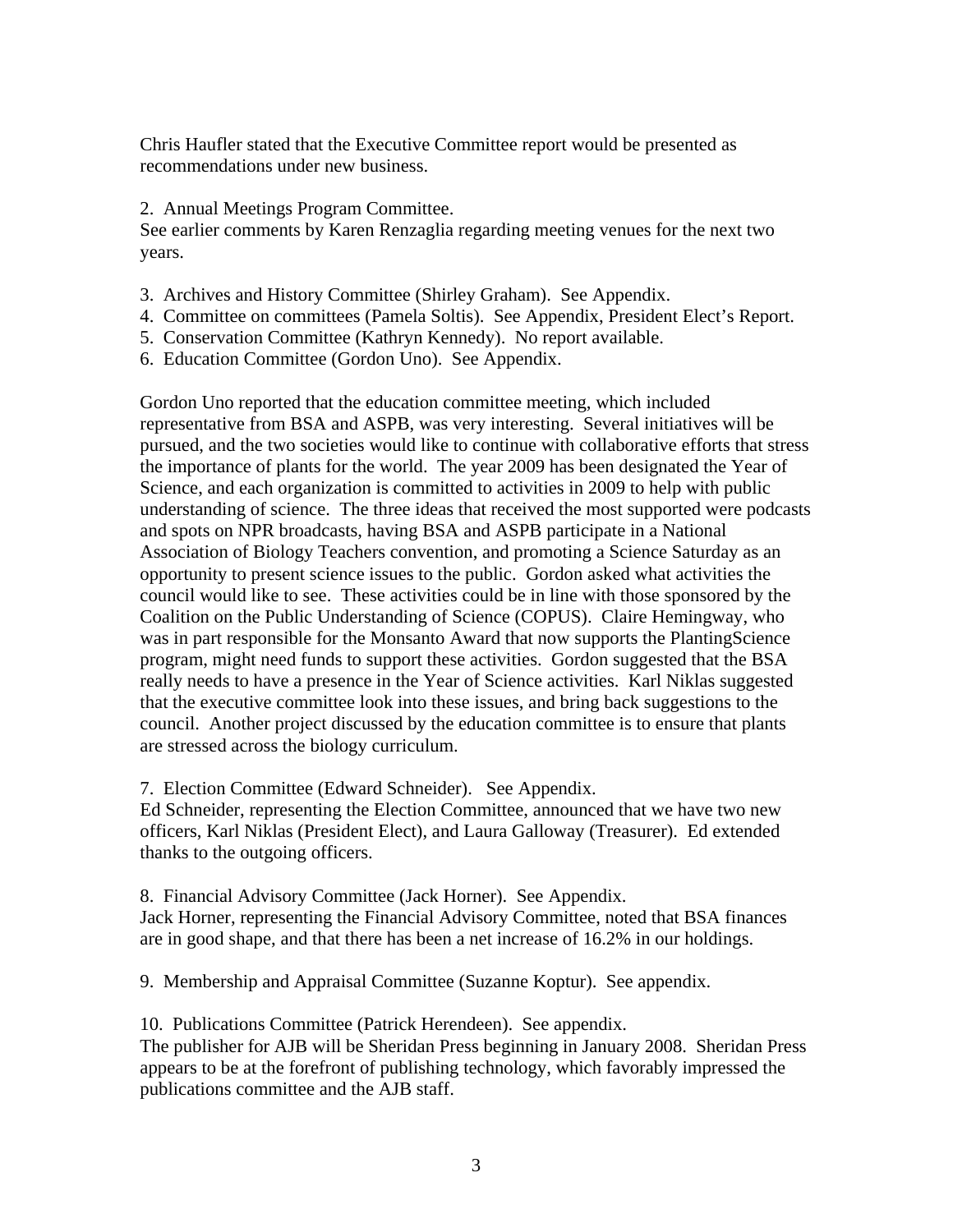11. Webpage committee (Bill Dahl). See Appendix, Webmaster's report. Karl Niklas moved that all reports of the administrative standing committees be approved. This motion was seconded, and supported unanimously.

B. Standing Committees (Awards and Prizes)

1. Corresponding Members Committee (Edward Schneider) Ed Schneider announced that we have four new additions for corresponding members:

**Dr. Stephen Hopper**, the new Director of KEW from Perth Austrailia,

**Dr. Brian Huntley**, past Director of Kirstenbosch Garden, Cape Town, South Africa, and who now is senior conservation advisor to the government,

**Dr. Paula Rudall**, of the Jodrell Laboratory, Royal Botanical Gardens KEW, and **Dr. Bao-rong Lu**, Professor in botany and genetic resources, Chairman of the Department of Ecology and Evolutionary Biology of Fudan University, Deputy Director of the Institute of Biodiversity Science, Fudan University, and Chairman of Academic Committee of the Ministry of Education Key Laboratory for Biodiversity Science and Ecological Engineering.

2. Bessey Award (Gordon Uno/James Wandersee). See Appendix, under Education Committee Report.

- 3. Cheadle Award Committee (Larry Hufford). See Appendix.
- 4. Darbaker Prize Committee (Martha Cook). See Appendix.
- 5. Esau Award Committee (Uwe Hacke). No report filed.
- 6. Karling Award Committee (Wanda Lovan) No report filed.
- 7. Merit Awards Committee (Dick Olmstead). See Appendix.
- 8. Moseley Award Committee (Pat Gensel). No report filed.
- 9. Pelton Award Committee (Ann Hirsch). No report filed.

Karl Niklas moved that all reports of the Standing Committees (Awards and Prizes) be approved. This motion was seconded, and supported unanimously.

### C. Ad hoc Committees

### 1. BSA Development Committee (Edward Schneider)

Past President Edward Schneider informed council members that the Development Committee met in St. Louis in February, 2007. The committee targeted the strategy of planned giving, because the BSA has many members who are becoming senior botanists and may wish to remember the Society. Members who agree to remember the BSA become members of the Legacy Society. A social gathering for the Legacy Society will take place on Wednesday. Bill Dahl noted that the membership in the Legacy Society has been increasing. Only those individuals who have been members of the BSA for 25 years or more have been asked to join the Legacy Society. Ed Schneider stated that responses to these requests have been very rewarding, because members have deeply appreciated their connection to the BSA, and feel that the Society has meant a great deal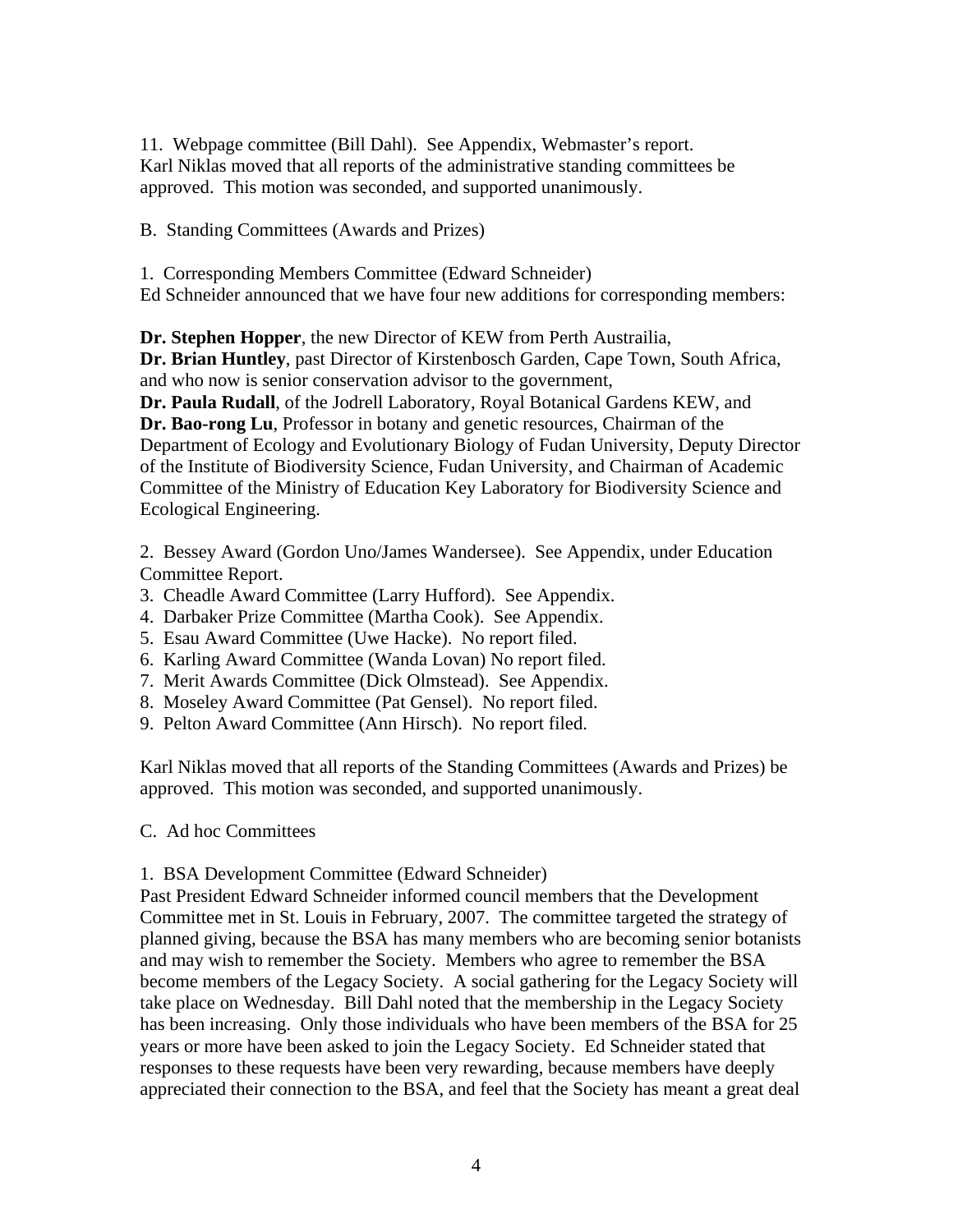to them. The next step will be communication with somewhat younger members of the Society about their participation in the planned giving program.

### 2. BSA International Committee (Anitra Thorhaug)

Anitra Thorhaug reported that there was an overwhelmingly favorable response from those invited to participate on the BSA International Committee. The Committee plans a series of workshops for international meetings, exchange of ideas, and discussion of cultural issues and federal rules associated with international exchange and outreach. President Chris Haufler stated that given international nature of our programs, the International Committee will become a standing committee.

Karl Niklas moved that all reports of the Ad hoc Committees be approved. This motion was seconded, and supported unanimously.

D. Sections.

Not all section representatives were present at the council meeting, but reports from the sections are on the web, and reproduced, when available, in the Appendix of the minutes.

Karl Niklas moved that all reports of the Sections be approved. This motion was seconded, and supported unanimously.

E. Representatives to other Organizations.

President Chris Haufler emphasized that AAAS and AIBS are fine organizations. The Biological Stain Commission is also a worthwhile organization. The Council of Scientific Society Presidents (CSSP) meets twice a year, and networks beyond life sciences. Because the CSSP provide leadership development, Ed Schneider recommended continued participation. A report from the Natural Science Collections Alliance was chaired by Alan Prather (not Larry Skog as stated in the council agenda).

Karl Niklas moved that all reports of the representatives to other organizations be approved. This motion was seconded, and supported unanimously.

## **V. Old Business**

Chris Haufler asked if there was any old business. No one present raised any issues related to old business.

## **VI. New business**

## **A. New Corresponding Members were already discussed.**

## **B. Financial Advisory Committee**

The Financial Advisory Committee (FAC) will have \$50,000 available for the Executive Committee for special initiatives the Committee deems worthy. Bill Dahl stated that we do use money from the FAC, although no money has been taken out of the endowment.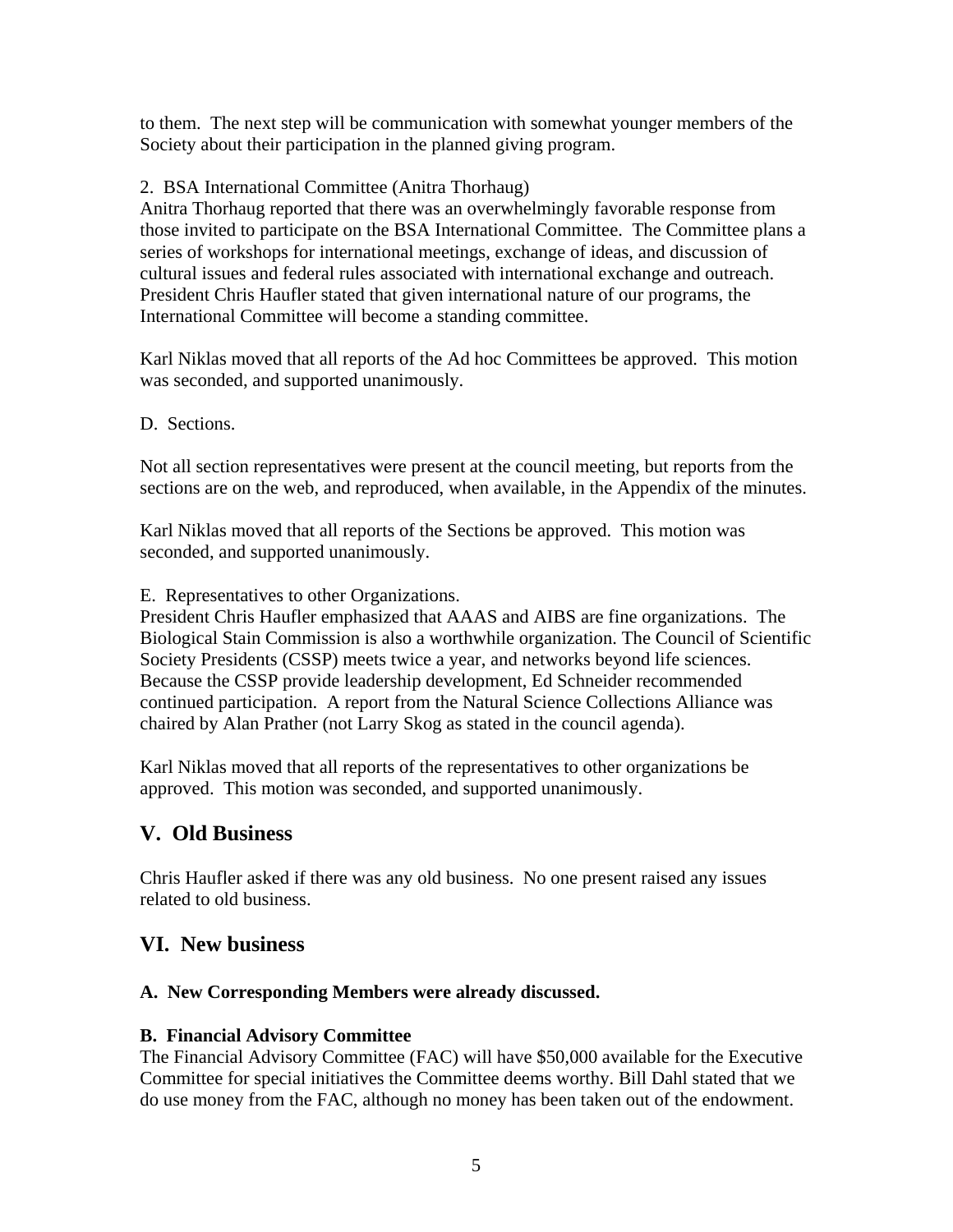For example, PlantingScience was supported by the FAC, but instead of taking money from the endowment, we put less in because we have these funds.

Judy Jernstedt moved to accept the recommendation of the FAC.

### **C. Membership Rates (2008).**

There has not been a recommendation to increase membership rates. The committee proposed that if students join the BSA before Jan 1, 2008, the membership fee will be \$15, which should encourage students to sign up early. Another membership drive is about to start. Last year, there was an initiative to get faculty to invite students to join. Bill Dahl proposed that sections waive their fees for new students. Karl suggested that if some sections are too slow to make recommendations to waive section fees, then new student members could be at large. Bill, however, would like to maintain memberships in sections. The two dollars fee for section membership is not making money for BSA. Bill stated that the fee break is only for new members signed up by professional members. As traveling scientists, we can also sign up people in foreign countries. The primary benefit is access to the online version of AJB. Pam Soltis asked whether reductions in fees would be appropriate for postdocs, who don't have access to student rates. The Membership Committee could look into this option. It is important to ensure that memberships do not lapse.

### **D. American Journal of Botany Rates**

Institutional rates for AJB will increase. Costs continue to go up. Bill will recommend an increase for members of \$5, because if institutional rates are going to increase, we need to indicate that members of BSA are doing their part as well. The \$5 increase will be for professional members only; student rates will stay the same.

## **E. 2007/2008 Budget.**

The biggest change for BSA is that we are now going to manage the Society of Economic Botany (SEB). As the BSA becomes the business office for SEB we will take on one additional staff member. Compensation for this position is coming from the SEB. About \$100,000 will be added to (and spent from) the BSA budget.

### **F. Executive committee recommendations**

### **1.Updating bylaws.**

Chris Haufler spoke extensively on the need to revise the bylaws. We now have bylaws that are amalgamated with a set of policies and procedures. The inclusion of policies and procedures in the bylaws makes changes to the bylaws more frequent and cumbersome than need be. To solve this problem we would like to extract policies and procedures from the bylaws.

The bylaws should have a core structure allowing an organization to function efficiently. By streamlining the bylaws, we hope to make it possible to change elements of our operation (like policies for making awards) without having to change the bylaws. A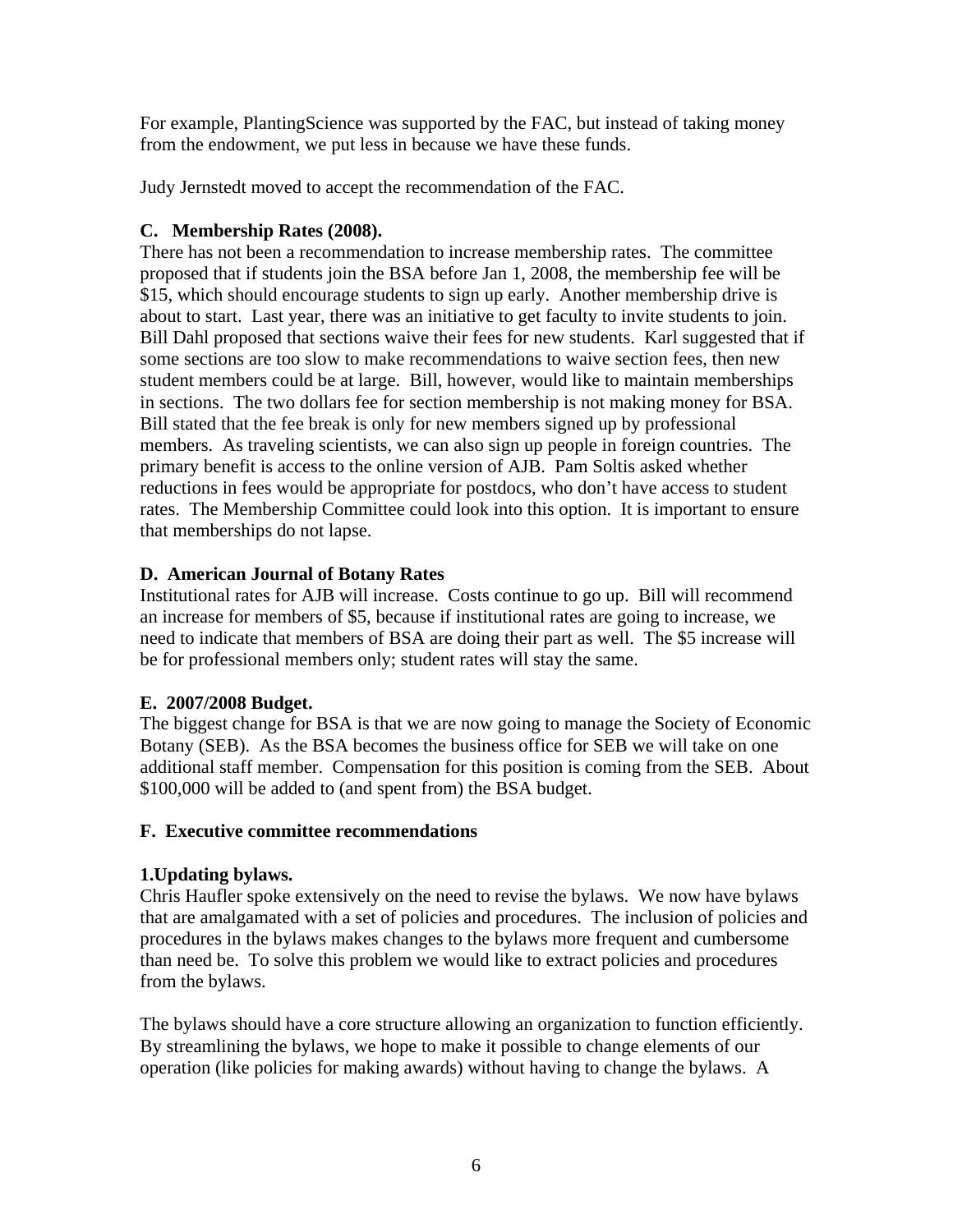description of the procedure for making awards, for example, should not be in the bylaws.

We also need to bring the bylaws in line with how we are doing business. We have not changed the bylaws since Bill Dahl was brought on board as the Executive Director. Volunteers no longer have same duties because day to day operations are handled by the staff.

Additionally, the bylaws are not particularly helpful in determining the responsibilities of the two primary governance elements of society, the council and the executive committee. Chris stated that he would like to have Bill Dahl discuss the current state of the bylaws, and our need for revision. Chris also asked for input on the bylaws revision, in the form of a bylaws revision committee that would work with Bill, and a professional organization in order to bring our bylaws in line with our current operations.

Bill noted that Janice Dahl has been involved in advising the BSA as part of her role in Anchor Management. Bill stated that we need to get to a position where our bylaws reflect the core of our operation as a society. For example, according to our current bylaws, we need a vote from entire membership by mail or fax to change anything. Institution of elections via e-mail has greatly increased the number of people who now vote, with a quarter of the membership (500-600 members) now participating. Our bylaws, which do not permit e-mail votes, lag behind our current mode of operations. Additionally, we are operating outside of our bylaws when other practices are considered. How we spend our money is a matter of policy. The entire membership does not need to know the details of policy regarding these decisions, although the council could be involved in these decisions. We need a mechanism for the council to be able to communicate to the membership.

Karl Niklas noted that in a short period we have seen a major revolution in AJB. We are in time of great technological change, but the bylaws do not reflect even the  $20<sup>th</sup>$  century. Our current bylaws were adopted in 1985, and although they have been modified since then, they have the tone of earlier years. The other major change in the Society is the move to professional management. Karl stated that he is a staunch advocate of changing the bylaws, and moved that Janice Dahl be a contributor to the bylaws revision committee. Anitra Thorhaug noted that we need to anticipate changes that might come in the future. Fabián suggested that we should not have a statement to this effect in the bylaws.

Pam questioned the mechanism for changing the bylaws, and whether we needed to communicate the council's immediate interest in changing the bylaws in time to receive ballots by fax or mail, as currently required by our bylaws. If our intentions were announced now, we could send out ballots immediately, and begin the process of changing the bylaws as soon as ballots come in. Bill Dahl noted that people sometimes get sensitive about changing things. The question was raised of whether the council needs to make the decision to revise the bylaws. Chris Haufler stated that the initiative to change bylaws should come from council. The business meeting could be used to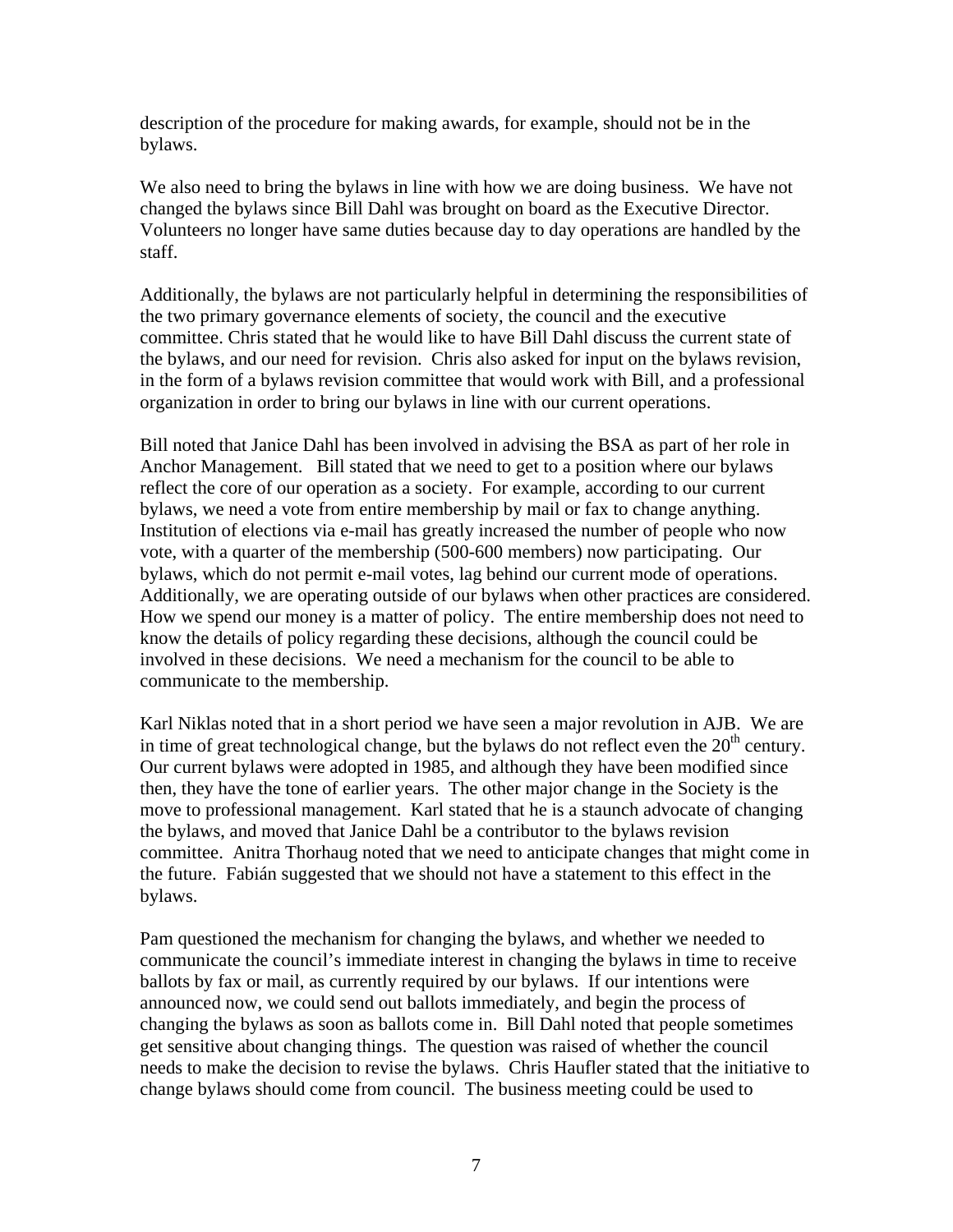approve sending out ballots, which could go out right after the meeting. Bill stressed that ballots always go out by mail to members who do not have e-mail addresses. Karl Niklas made a motion that the council express its intent to change the bylaws at the business meeting, and permit balloting by most expeditious means available that will reach the greatest number of people, including electronic balloting. Chris seconded this motion. Bill Dahl re-emphasized that they try to reach everyone in the Society. There was unanimous support for this motion.

The role of council and the executive committee in managing the Society was then discussed. One question is how is the council role is changing now that we have professional management. Additionally, how does the executive committee remain flexible in response to a changing world? Chris, after reading the bylaws, concluded that the executive committee acts on interim matters between annual meetings of society. The council has the important role of bringing information to the elected officials, management, and the membership. The communication role of council should be emphasized. The council provides advice to the members, who care about the society. The efficiency of the executive committee should be maintained, and we need to enhance interactions between council and executive committee. Anitra Thorhaug stressed that the council provides a democratic element to the society by bringing views in from members. Ideally, there would be a two way flow of information. Judy Jernstedt suggested that the role of the council representative is to bring issues to the executive committee. Karl Niklas noted that e-mail is changing how the council does its business because it is very easy to disseminate information. Chris Haufler suggested that we might be trying to second guess the bylaws. Judy Jernstedt would like to see information flowing both ways through council representatives. Ed Schneider would like us to think more conceptually, because the bylaws were written in an age of volunteer committees. We need to think how we will do business with a governance board and a professional staff.

Chris Haufler suggested potential membership of bylaws committee, including Ed Schneider, Judy Jernstedt, Scott Russell, Jack Horner, and a student representative.

Judy Jernstedt thought some new blood was important, and will think about other potential members. Chris stated that the committee will work together to go through the bylaws, preferably meeting face to face, and also communicate electronically. Bill Dahl will be an ex officio member of the committee.

Karl seconded the motion to establish a bylaws committee. Bill suggested that if there are other ideas for members, give them to Chris, who would like a relatively small committee.

The motion was passed unanimously.

### **2. Developing a new strategic plan.**

The implementation of the strategic plan developed in 2001 has worked out well. Two of the main goals from this strategic plan, instituting professional management and the formation of a development committee, have been achieved. These changes have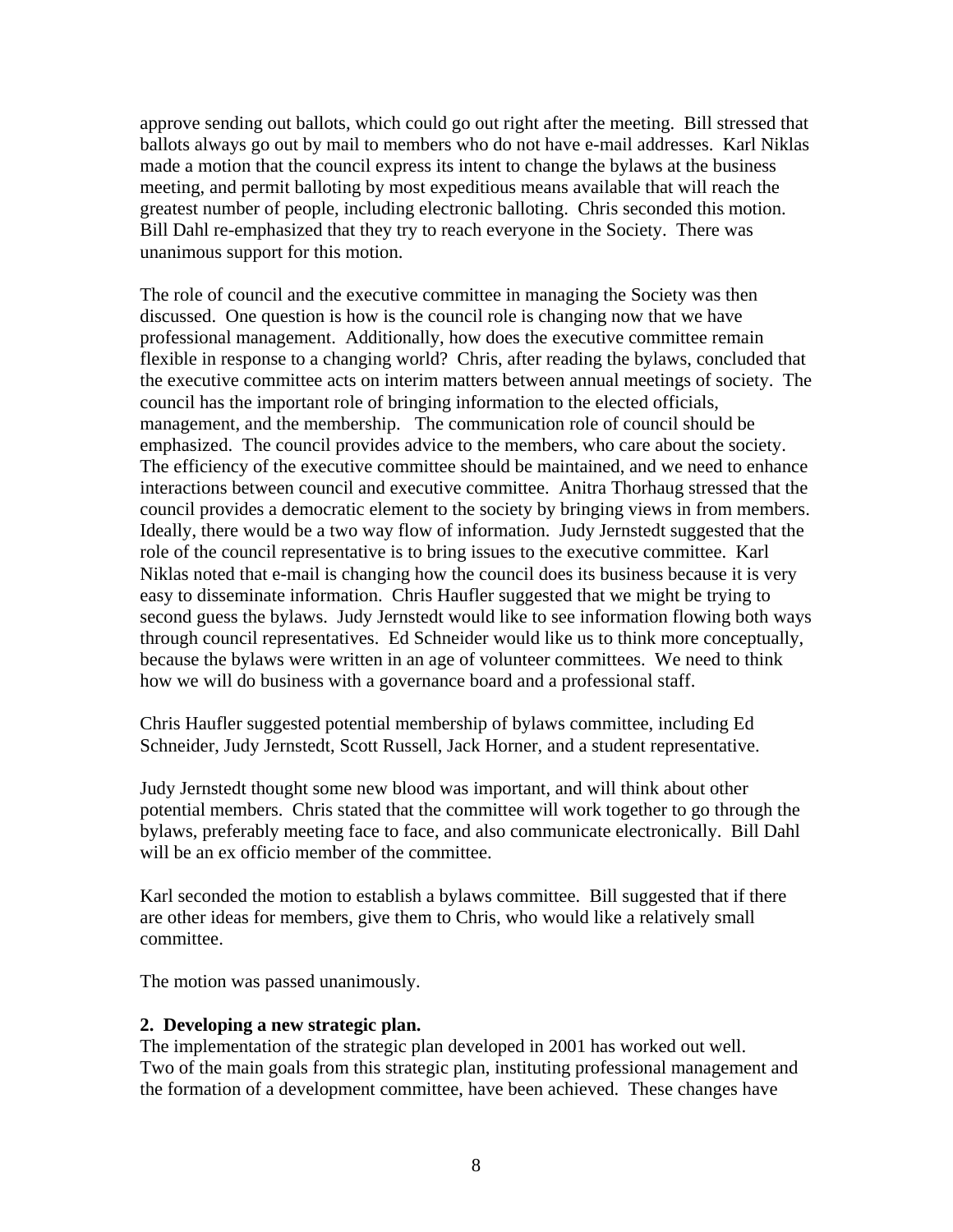resulted in significant improvements for BSA that will extend into the future. Now that we have accomplished our previous goals, we need a new strategic plan that will advance the BSA in the future.

Chris Haufler made a number of suggestions as a way of initiating this discussion, including:

- i. Encourage meeting with other societies. In the next 3 years, we are integrating our activities more with other societies.
- ii. Education is very important. Our outreach to the community is growing and needs to grow more.
- iii. Student involvement. We need to involve students more and enhance their representation in the Society. We need to reach out to students and provide them with mentorship and opportunities for leadership.
- iv. Outreach to community. We need to enhance the vision that the community already has of the importance of plants.
- v. Membership services. With professional management we are in a position to be more responsive to the needs and interests of our members.
- vi. Politics. Can we change the political outlook on issues important to the Society?
- vii. International outreach. We should continue to encourage international involvement.
- viii. Under-represented groups. The participation of under-represented groups in the BSA should be encouraged.
- ix. Development. We need to capture the interest of potential donors.

A lively discussion ensued of issues that might be taken up by a strategic planning committee. Karl Niklas suggested that the BSA retain the services of a professional writer for the Society and AJB. A professional writer could write grants and convey to a non-science audience important scientific ideas. Karl also noted that this year for the first time we have had a symposium organized by students. He would like to see more student-initiated symposia. Anitra Thorhaug noted that we have been living in era where physics and chemistry came together with biology. With agricultural shortages, and then water shortages looming in the near future, agriculture will become more important. We need to make certain that our society is in strong position to have significant impact when these shortages become apparent. Gordon Uno suggested that we should join a coalition for national science funding.

Judy Jernstedt noted that the Society has made few efforts to influence the congress, and that we need to have more interactions with science policy makers. This would gain more recognition for BSA. Bill Dahl stated that at the moment we work through AIBS. The issue comes down to money. We have a fairly effective voice now through AIBS- if we wished to have our own voice, we would have to spend our own resources. Kathryn Kennedy suggested that public policy should be considered more broadly, and that we should make the membership more broadly aware of issues. We are not talking to the agencies that have a great deal of influence. These agencies do not have bias against plants- they simply have not thought of plants. Judy Jernstedt argued that we should place more emphasis on job opportunities for botanists. We need alliances with non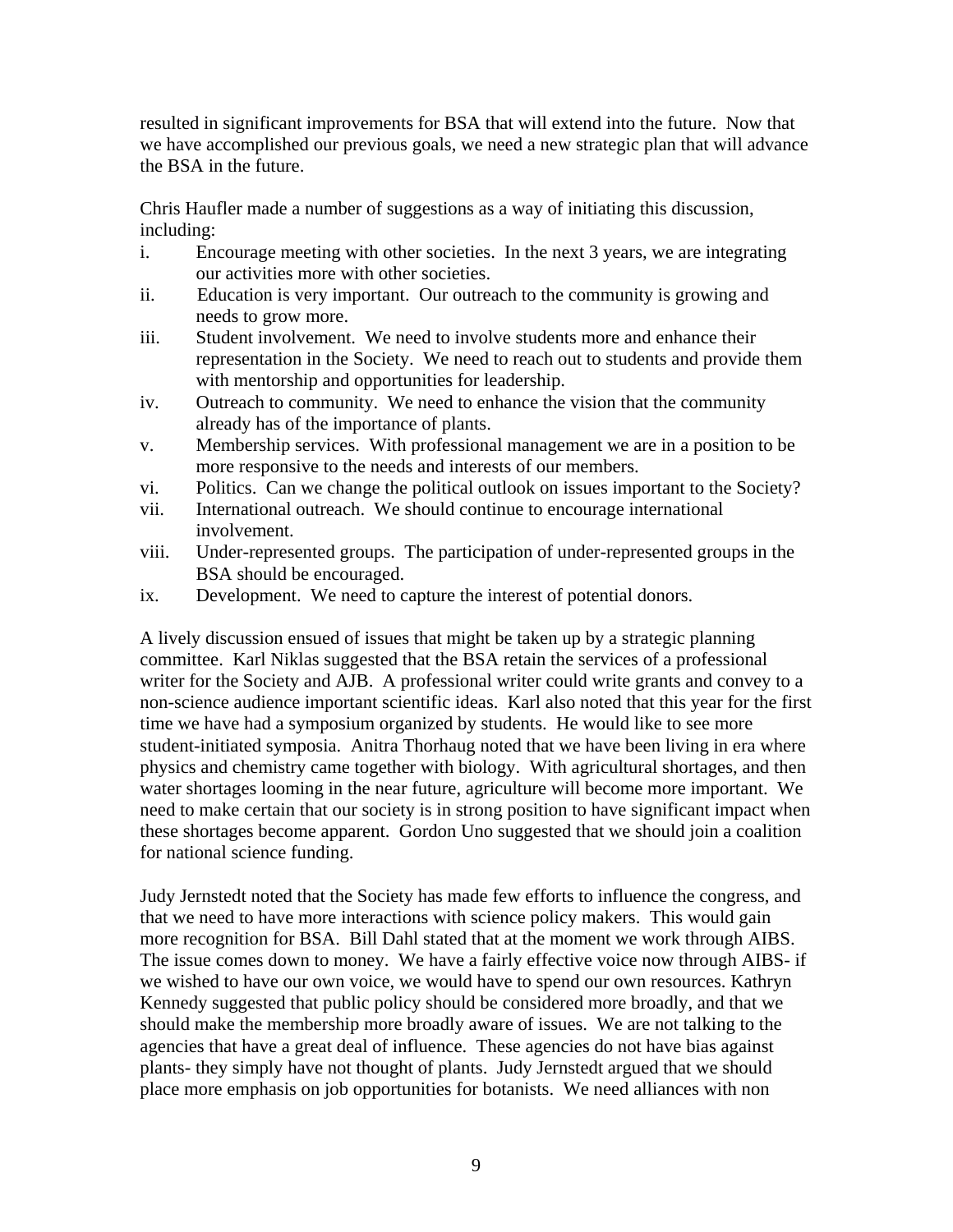botanical organizations that also recognize the importance of understanding whole organisms. Our workforce will be short on expertise in this area.

Karl Niklas suggested that crafting position papers for leaders would be helpful, and that the importance of science is simply not communicated to non scientists. Gordon Uno reminded council members of the importance of the COPUS project (see Education Committee Report for a discussion of COPUS). Karl argued that we will need to pay for better communications with non-scientists. Kathryn Kennedy stated that although botanists have credibility, they are drastically underrepresented in policy-making, and individuals need to be encouraged to speak out. Communication of public policy to members of the Society is critical, so they know the issues. Larry Hufford said that we need to lobby university administrators as well. Fabián Michelangeli noted that Organization for Tropical Studies applicants are not from small schools.

Anitra Thorhaug suggested that newsletters should have brief statements about legislation in front of congress and policies of concern. Karl Niklas stated that the BSA has always tried to avoid active involvement in political issue, although as individuals, we can be involved. Judy Jernstedt said that as a society we can educate and inform policy makers. The BSA does not have someone to take on this responsibility, and it has never been done before. Bill Dahl pointed out that Kathryn Kennedy and the Center for Plant Conservation is moving in next to the BSA office, and some of these suggested changes will be taking place. We will also have more about public policy on the website. Kathryn Kennedy stated that she was not proposing an action agenda. Individual actions do not bring the collective wisdom of society to the forefront. Judy Jernstedt suggested that the Plant Science Bulletin should be added to portfolio of science writer. Karl Niklas suggested that a student organized symposia could be focused on some of these important issues.

Bill Dahl provided an overview of our need for strategic planning. There are some things that we clearly need to do, including development of partnerships, and increasing our membership. We will develop tactics to deal with these issues. As we move forward, the strategic plan will become part of the budgeting process. At the moment, we could not afford many of the ideas that have been proposed. Ed Schneider stated that a strategic plan should result in a document that is useful, and should not exceed abilities of society. A strategic plant should have utility for about 3 years to keep it realistic. Ed suggested that we need to think about the goals that will fit in with the capacity of the Society. The 2001 strategic planning meeting (Deep Thought) was successful because we had clear goals. A real strategic plan should think beyond concrete goals and should develop ways for the Society to advance. Gordon Uno asked if the resources going to AIBS for public policy could be used more effectively? Bill replied that he thought they are doing a good job already.

Bill Dahl listed some of the ideas that have come up with respect to strategic planning. This list includes: Collaboration, Marketing and promotion, Outreach, Public policy, Membership, Development, Student involvement, Technology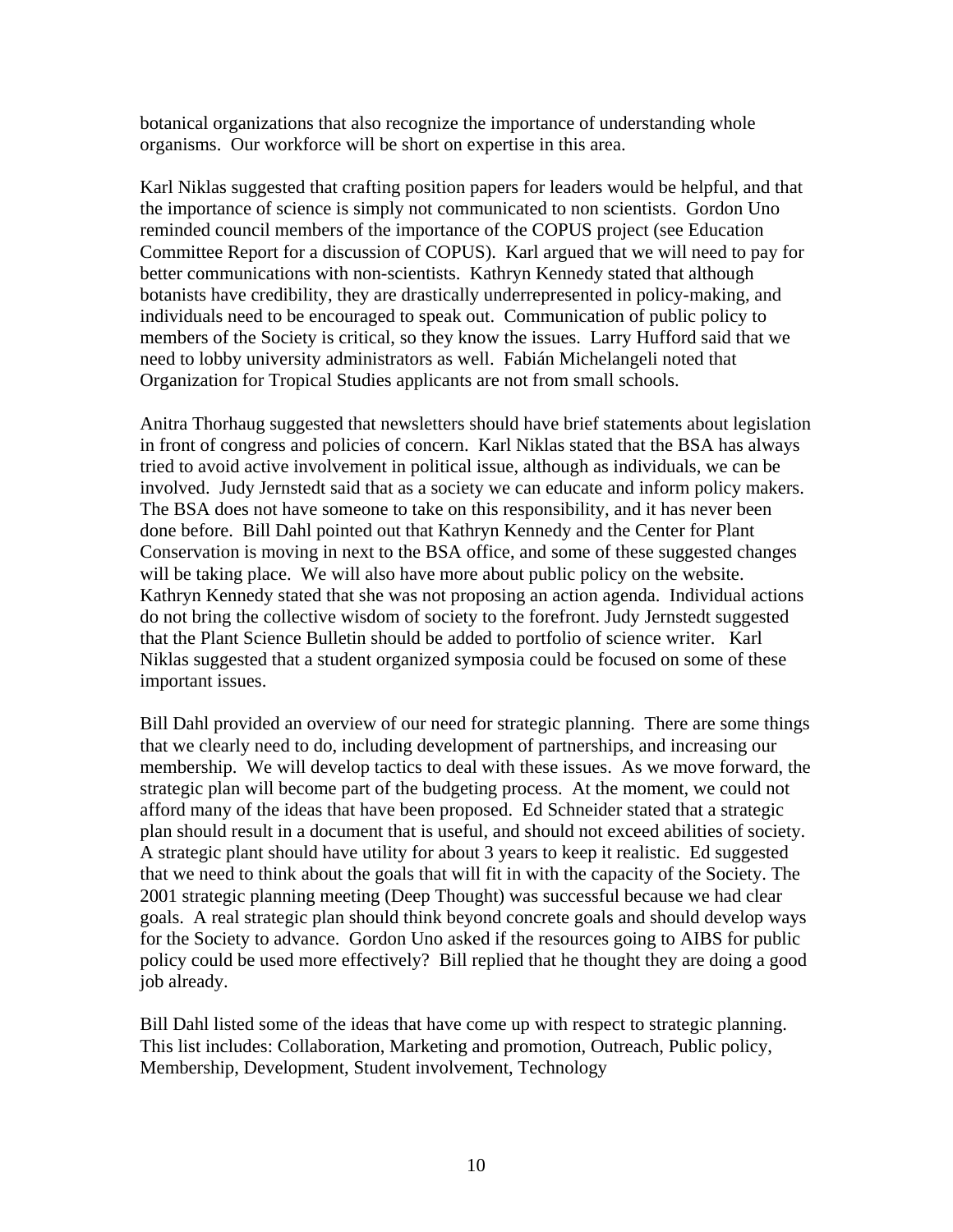Kent Holsinger noted that NEON has taken 10 years from when the idea was first proposed to fruition. NEON was promoted originally from NSF. Does the Botanical Society have a similar idea?

Chris Haufler asked if there were other ideas we should consider. Karl Niklas suggested that modeling, soil biology, phytoplankton, spore/pollen indices, and species lists should be considered. Larry Hufford thought it would be difficult to identify resources we all need because we are so diverse. NEON provides a service to ecologists. Larry suggested that we identify 10 questions of importance. Ed stated that one of largest problems we face is that we have only 3000 members. Ed views this as a reason for focusing on partnerships and coalitions to achieve common goals. Bill suggested that we need to think about partnerships with the ESA as well. Bill would like to get more societies involved with PlantingScience, and he would also like BSA to be more involved with botanical gardens.

Anitra Thorhaug stressed the need for international outreach, and for making information available at an international level. Information about journals, societies, universities, availability of funding, and meetings should be made available to our international colleagues. Anitra would like to have workshops for training people to work in international arena. Cultural practices should be included in such workshops.

Chris Haufler made some suggestions for membership on the strategic planning committee. This committee should gather information and develop a planning document. The timeframe for this product would be next year. Larry Hufford volunteered to serve on the committee. Others suggested as committee members were Peter Crane, Ruth Stockey, Suzanne Singer, Allison Snow, Linda Graham, Jeff Osborne, and Simon Malcomber. We also need a student member. This committee will interact via telephone, e-mail, and perhaps a two day meeting.

Karl stated that we would have our individual goals, and strategies to achieve those goals. We need to focus on mechanisms to achieve goals.

Chris Haufler pointed out that we need a new council representative to the executive committee because Pam Diggle is at end of her term. It is up to the council to identify a new representative, who will have a two year term. Judy Jernstedt pointed out that it would be best to have newly elected member of council, so that the terms would overlap.

David Spooner nominated as Council Representative to the Executive Committee.

Meeting Was Closed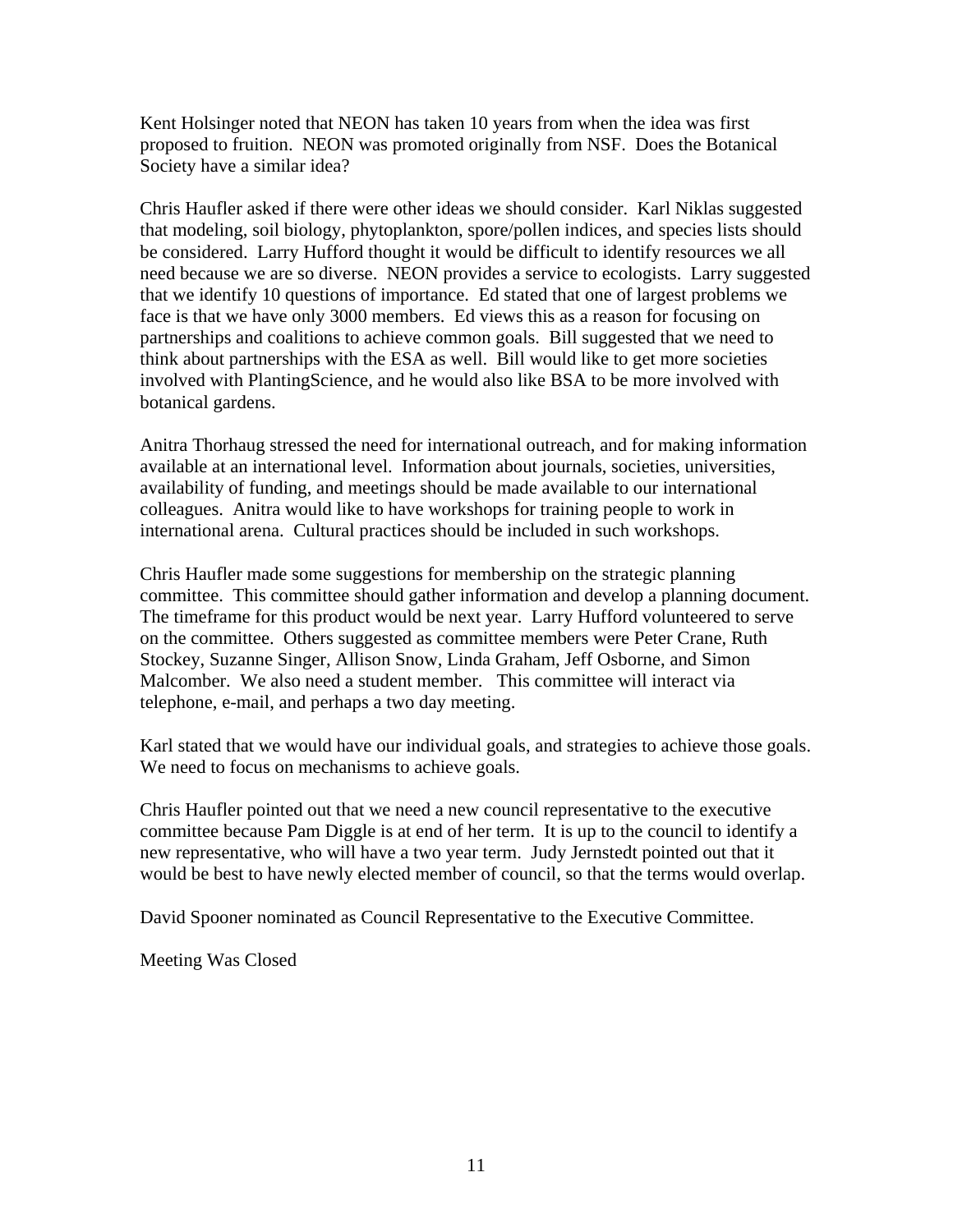# **Appendix. 2007 BSA Council Meeting**

## **President's Report, July 2007**

In my address to the Society at the 2006 Annual Meeting in Chico, CA, I proposed a theme for the Botanical Society of America (BSA) of "**Growing Together**." I proposed that we provide options for members to engage our fellow scientists, reaching across disciplinary boundaries and establishing opportunities for integration and innovation. I also proposed that the BSA should expand its contributions to the general public. Finally, I thought we should promote a "greener" future, promoting research and education involving plants, and reaching out to our neighboring scientific societies.

Through the year, this theme guided my activities and agendas. In December, I met in Washington, DC with Past President Ed Schneider, President Elect Pam Soltis, and Executive Director Bill Dahl, in conjunction with a meeting of the Council of Scientific Society Presidents. We all attended this meeting, and we used the opportunity to share ideas about the upcoming activities of the BSA. The action items that emerged from those discussions included:

- We should promote opportunities at our annual meeting for the governance of BSA to meet with their counterparts in our fellow societies
- An International Committee should be established (as proposed and chaired by Anitra Thorhaug) to foster outreach to botanists around the world
- A committee to promote BSA activities for Underrepresented Groups should be formed

As a result, we are meeting after this year's Council Meeting with available individuals representing the American Fern Society, American Society of Plant Taxonomists, and American Society of Plant Biologists. We will discuss how our societies can "grow together" to promote plant research and education, and how the BSA can foster the continuation of this agenda.

In March, 2007, I chaired the Executive Committee meeting in St. Louis, MO. Recommendations from that meeting included:

- Accepting (unanimously) the report from the American Journal of Botany Printer Selection Committee to switch from Allen Press to Sheridan Press. The transition began in May, and a systematic plan for making the changeover seamless has been instituted.
- Continuing to enhance involvement of students in the future of the BSA. Several workshops are scheduled for the Chicago Annual Meeting on topics suggested by students as well as a continuation of the mentorship workshop/lunch sponsored by Sherwin Carlquist. For the future, a two year term, with staggered term limits, was recommended for each of two student representatives on the Executive Committee.
- Given the huge increase in symposia proposed for our Annual Meeting, and the scheduling problems for organizers and attendees that this increase causes (many members were frustrated by the large number of concurrent sessions that were necessary), opportunities for selecting from among those symposia submitted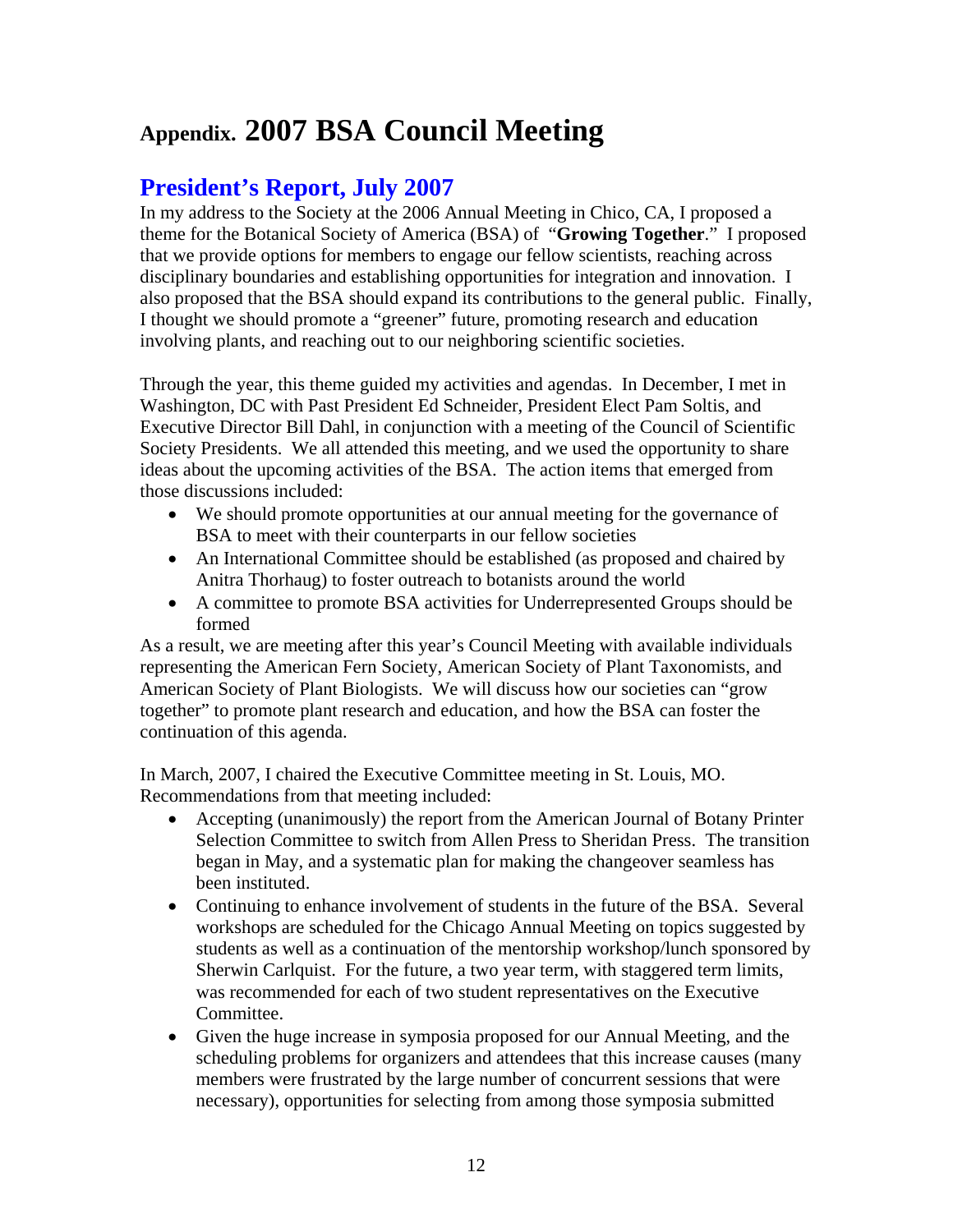were proposed, including the development of a Symposium Screening Committee to review and recommend a fixed number of symposia.

- Coordinating the 2009 annual meeting (to be held at Snowbird, Utah) with the Year of Science commemoration of Darwin's and Lincoln's (he founded the National Academy of Sciences) birthdays, to celebrate science and raise public interest in and understanding of science.
- *Going Green*: the BSA is reaching out to other societies to provide services and coordinate activities. BSA staff are now providing help to the Society for Economic Botany, and the North American Phytochemical Association may be interested in a similar association. An association with the Center for Plant Conservation that will have offices adjacent to the BSA may be developed as well.
- Strategies are being entertained for enhancing the BSA development activities. Toward this end, a Legacy Society has been created and members have been contacted and encouraged to become part of this development program.
- *Planting Science* has successfully launched its next set of programs for high school and undergraduate students and has involved many BSA members. In May, Monsanto agreed to fund a grant proposal for *Planting Science* activities.
- The need for developing better and more prescriptive guidelines for BSA Merit Awards was discussed. A committee will be assigned the task of making recommendations for the future of these important awards.
- The need to update and streamline our Bylaws was discussed. A Bylaws revision committee will need to be formed, and discussions at the Council Meeting will finalize the process by which this will occur. Changing the Bylaws to reflect current practice is a minimum, and developing roles for officers should be considered
- The need for a strategic plan was discussed, and the value of meeting the needs of members should be part of that plan. Now that we have the benefit of professional management, interested members can make recommendations for how the BSA can serve its members as well as the national and international community in both research and education. To make this process representative, a representative and thoughtful group should be charged with making

recommendations that can be shared with members for further refinement. Thus, the results of this spring meeting have energized the activities for our Annual Meeting.

I look forward to the progress that will be possible at our Council Meeting and throughout the discussions at our Annual Meeting.

Respectfully submitted, Christopher Haufler President

## **Past President's Report 2007**

During 2006-07 I had three main responsibilities: chairing the Elections Committee, planning the Plenary Symposium for Botany 2007 in Chicago, and chairing the Corresponding Members Committee. In addition, I served as a member Executive Committee as well as a member of the team that annually reviews the BSA Executive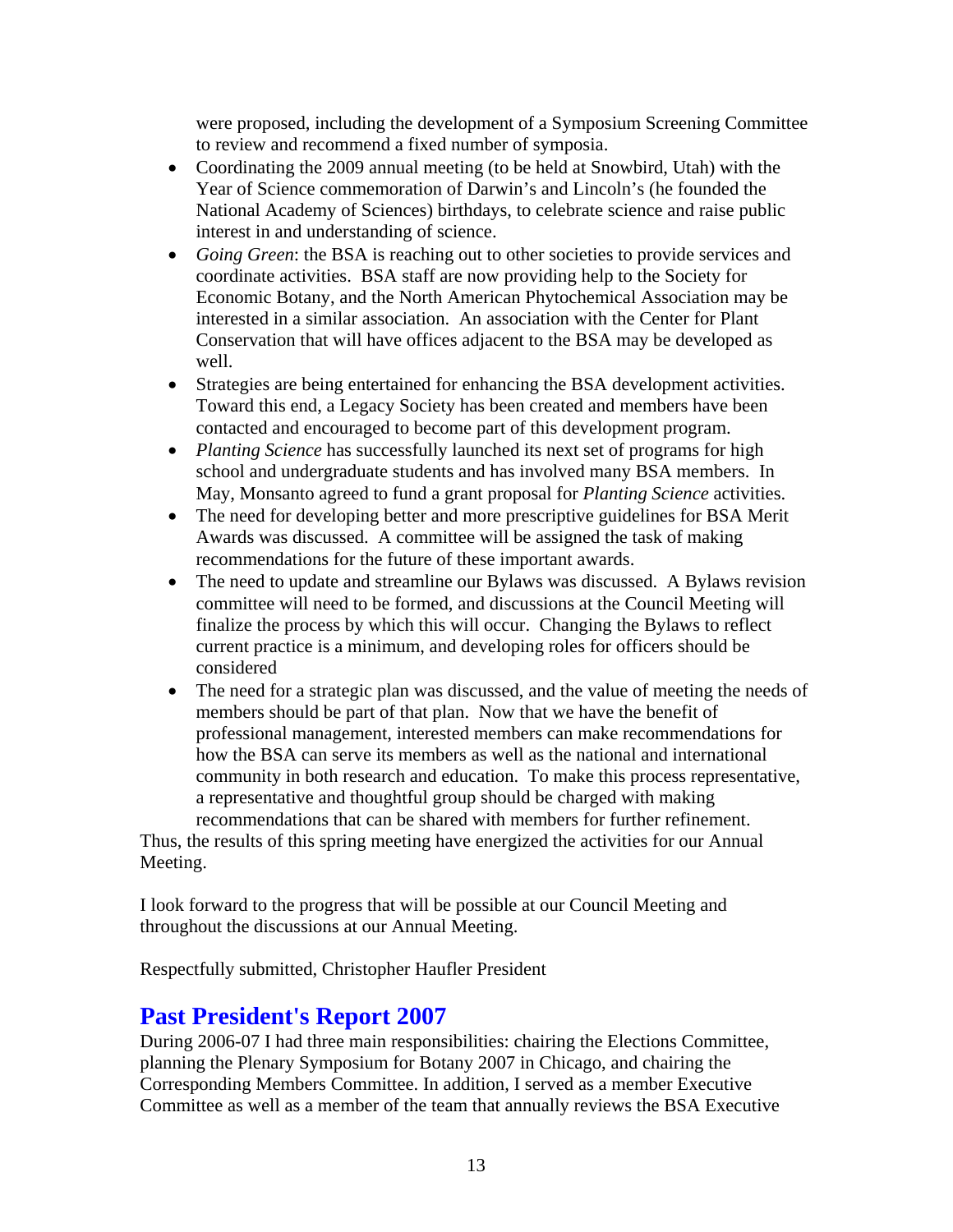Director1s performance. I also participated as a member of the newly formed Development Committee and now acting as the Chair of that committee

The Elections Committee identified excellent two candidates for President and two for Secretary, as charged. **Karl Niklas**, Cornell University will be the new President-elect, and **Laura Galloway**, University of Virginia, Charlottesville, will be the incoming Treasurer.

For the Plenary Symposium, I chose the topic "Saving the Biodiversity of Plants". Speakers were chosen from nominations that I solicited from sister societies and conservation organizations and represent global leaders in the plant conservation arena. The final slate includes five prominent researchers who will describe how their field has evolved and

where it is headed.

The Corresponding Members Committee was directed by a vote of the members in 2006, to increase the number of corresponding members above the historic cap of fifty (50), recommending as many as five new individuals had up to five be added. We were saddened to learn that **Joji Ashida** (Japan) and **Roberst Hegnauer** (Netherlands) both passed, thus as many as seven positions could be considered in 2007. Although the electronic call for nominations for BSA Corresponding Membership (January 1 - April 1, 2007), unfortunately did not result in any nominations, the committee unanimously recommends four new nominees. They are: **Dr. Stephen Hopper**, the new Director of KEW from Perth Austrailia. **Dr. Brian Huntley**, past Director of Kirstenbosch Garden, Cape Town, South Africa, and who now is senior conservation advisor to the government; **Dr. Paula Rudall**, of the Jodrell Laboratory, Royal Botanical Gardens KEW, and **Dr. Bao-rong Lu**, Professor in botany and genetic resources, Chairman of the Department of Ecology and Evolutionary Biology of Fudan University, Deputy Director of the Institute of Biodiversity Science, Fudan University, and Chairman of Academic Committee of the Ministry of Education Key Laboratory for Biodiversity Science and Ecological Engineering.

Each of these four individuals are senior and distinguished botanists and the committee believes will represent excellent additions to our Corresponding Members group.

Respectfully submitted, Ed Schneider, Past-President and Chair of the Corresponding Members Committee

## **President-Elect, Annual Report, Pamela S. Soltis**

1. Along with President Chris Haufler, Past President Ed Schneider, and Executive Director Bill Dahl, I attended the Council of Scientific Society Presidents in December, 2006, in Washington, DC. One of the main themes of the meeting was science literacy, and this fits in well with ongoing activities of the BSA.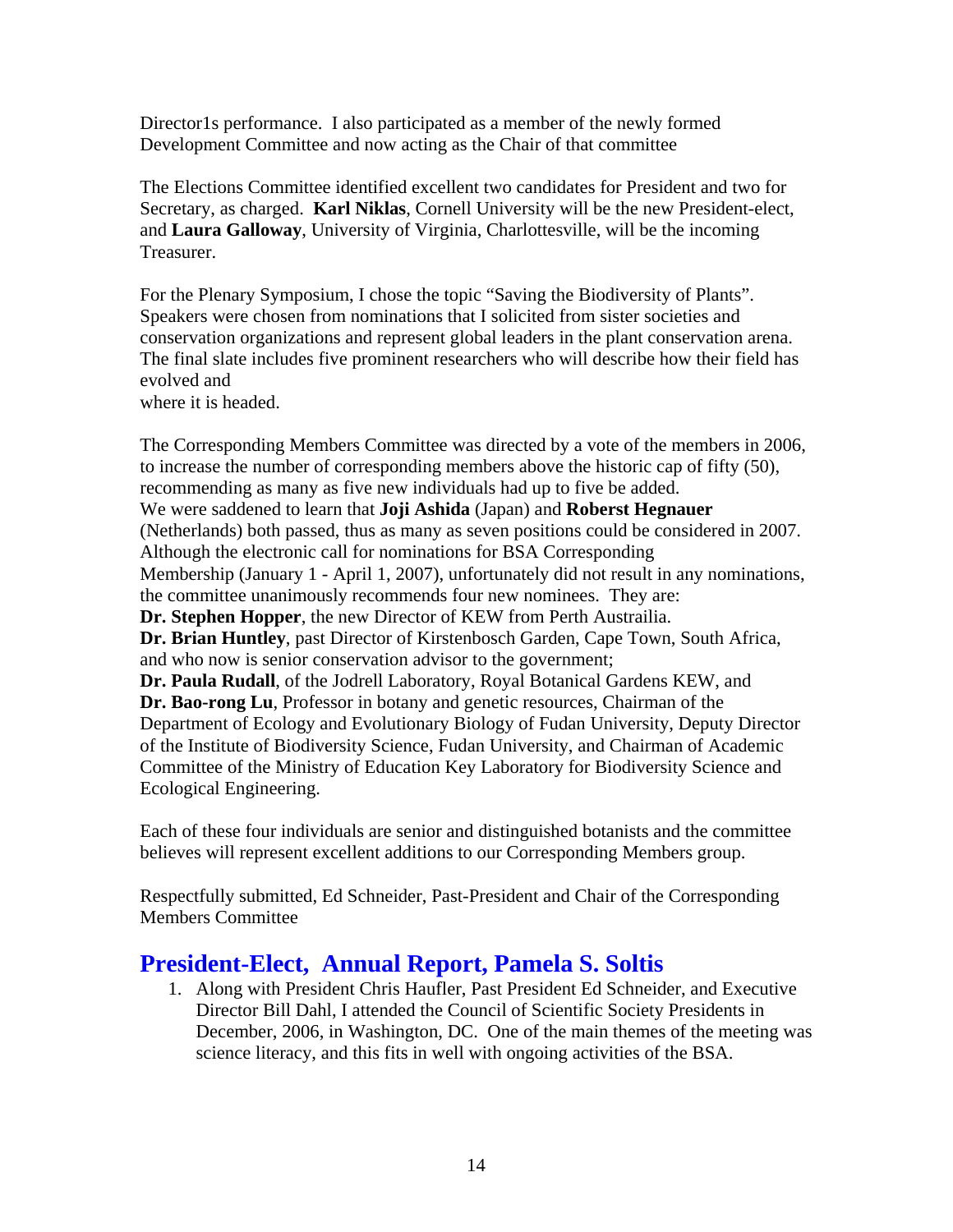2. The Committee on Committees presents the following slate of nominees for approval: Committee on Committees – Jeff Osborn, Joe Colosi, Mackenzie Taylor Conservation Committee – Matt Gitzendanner, Carl Weekley Education Committee – Robynn Shannon, Joe Armstrong Election Committee – Jeff Doyle Committee on Membership and Appraisal – Allison Snow Publications Committee – Pat Herendeen, Susan Kalisz Webpage Committee – Ashley Morris, Claire Hemingway Merit Awards Committee – Ed Schneider Graduate Student Research Awards Committee – Chris Caruso, Veronica Di Stilio Cheadle Awards Committee – Shelley McMahon Darbaker Prize Award Committee – Chuck Delwiche Esau Award Committee – Joe Williams Moseley Award Committee – Roger Meicenheimer Pelton Award Committee – Elizabeth Lord *Ad hoc* Committee on Participation of Underrepresented Groups – Muriel Poston

## **Secretary's Report 2007**

- 1) During 2006-2007 I attended the Council Meeting at the Botany2006 meeting in Chico, and the Executive committee meeting in St. Louis in March.
- 2) As a member of the Elections Committee, I participated in selection of candidates presented to the membership.
- 3) As a member of the Committee on Committees, I helped in selection of committee members.

## **Treasurer, Kent Holsinger**

The Botanical Society is in very healthy financial condition. Although institutional print subscriptions to the *American Journal of Botany* continue to decline slowly, income associated with the journal remains sufficient not only to continue its operations but also to expand and improve them and to allow the Society to expand and improve its operations. The Society also has substantial financial assets, the income from which could also be used to support new or expanded program initiatives for the Society.

### *Assets*

As of 1 June 2007, assets in the Society's investment accounts totaled nearly \$3.7M (Table 1), an increase of nearly \$600K from 30 June 2006. All of that increase was the result of investment returns (approximate annual rate of return 19.4%). The Society's investments are distributed among domestic equities (62%), international equities (15%), and fixed income securities (11%). The cash balance (12%) reflects funds in equity accounts from dividends or sales that has not yet been re-invested. Figure 1 provides a history of endowment growth since 1998. Total investment growth over that period is \$2.3M, of which \$1.3M represents returns on investment and \$1.0M represents additions from BSA operating surpluses.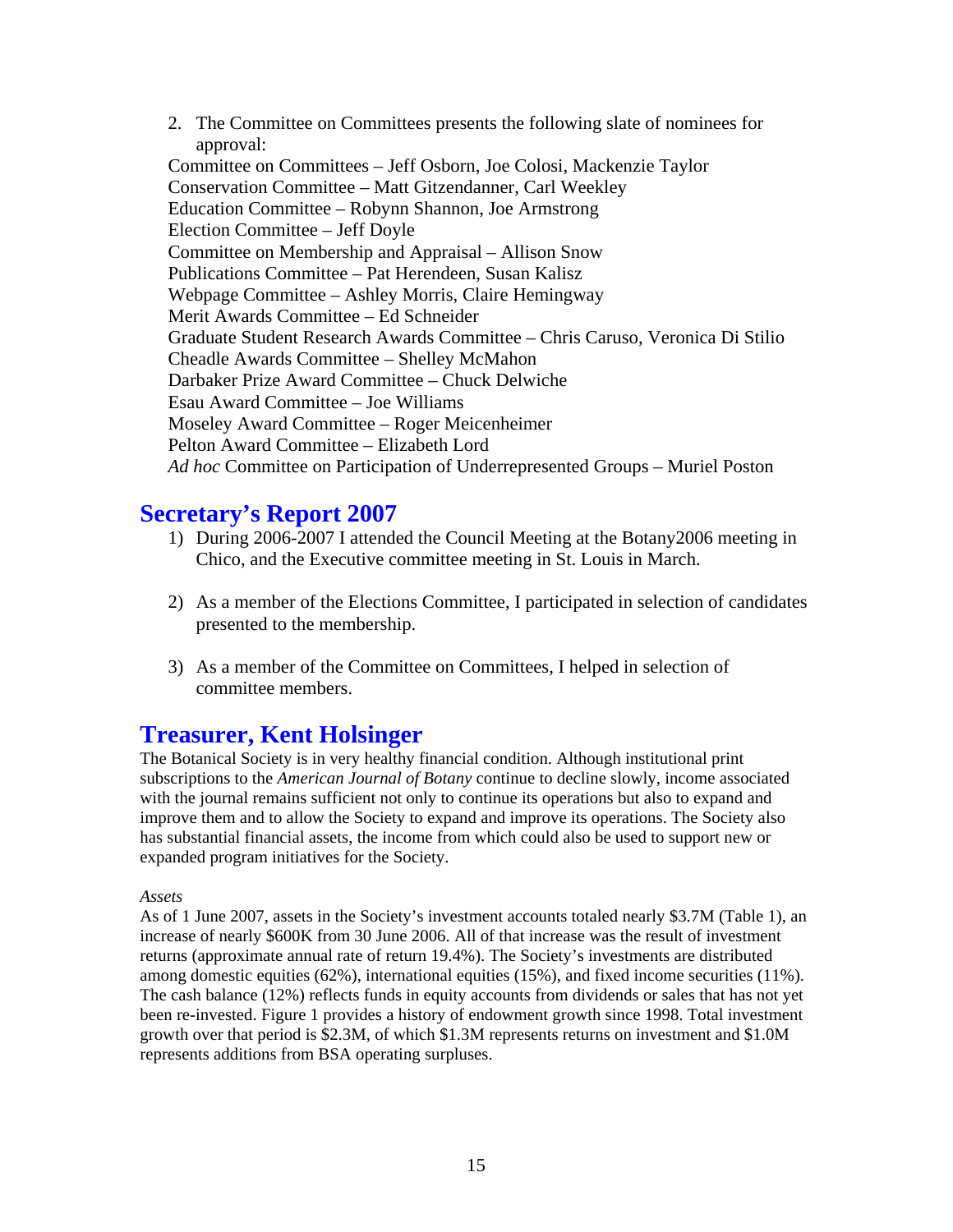| Investment funds balance 30 June 2005 | \$3,103,576 |
|---------------------------------------|-------------|
| Dividends, interest, and appreciation | 562,746     |
| <b>Additions</b>                      |             |
| Investment funds balance 30 June 2006 | \$3,666,322 |

### **Table 1: Investment fund balances for the Botanical Society of America**





*Income and expenses* The budget approved for 2006/2007 included budgeted income of \$1.22M and budgeted expenses of \$1.31M *versus* year-to-d ate totals of \$1.30M and \$0.56M, respectively (Table 3). The Society budgeted investmen t income (dividends

plus capital gains) *very* conservatively at \$66K. The actual investment income of \$383K i s primarily responsible for the difference between budgeted and actual income. Expenses are on track to be slightly lower than the \$1.20M budgeted for the Society's fiscal year, which e nds on 30 September 200 7.

### *Budget for 2007/2008*

Budgeted income is projected at \$1.32M in 2007/2008 *versus* \$1.22M in 2006/2007. The increase reflects primarily special contributions associated with providing business services to the Society for Economic Botany and anticipated income associated with an increase in institutional subscription rates for the *American Journal of Botany*. Budgeted expenses are projected at \$1.31M in 2007/2008 *versus* \$1.20M in 2006/2007. The increase reflects primarily expenses associated with providing business services to the Society for Economic Botany and transitional expenses associated with moving the *American Journal of Botany* and *Plant Science Bulletin* from Allen Press to Sheridan Press.

|                      | <b>Budgeted</b><br>2006/2007 | <b>Actual YTD</b><br>2006/2007 | <b>Budgeted</b><br>2007/2008 |
|----------------------|------------------------------|--------------------------------|------------------------------|
| Income               | \$1,221,502                  | \$1,298,923                    | \$1,325,075                  |
| Operational income   | 1,042,052                    | 915,679                        | 1,141,075                    |
| Investment income    | 61,000                       | 383,243                        | 66,000                       |
| Meetings income      | 118,000                      | $0*$                           | 118,000                      |
| <b>Expenses</b>      | 1,196,342                    | \$562,693                      | \$1,308,013                  |
| Operational expenses | 1,118,822                    | 527,787                        | 1,230,493                    |
| Investment expenses  | 36,000                       | 32,145                         | 36,000                       |
| Meetings expenses    | 41,520                       | $2,761*$                       | 41,520                       |
| <b>Balance</b>       | 10,178                       | 736,230                        | 11,471                       |

### **Table 2: Summary of income and expenses for the Botanical Society of America**

\*Figures for 2007 are not included because of timing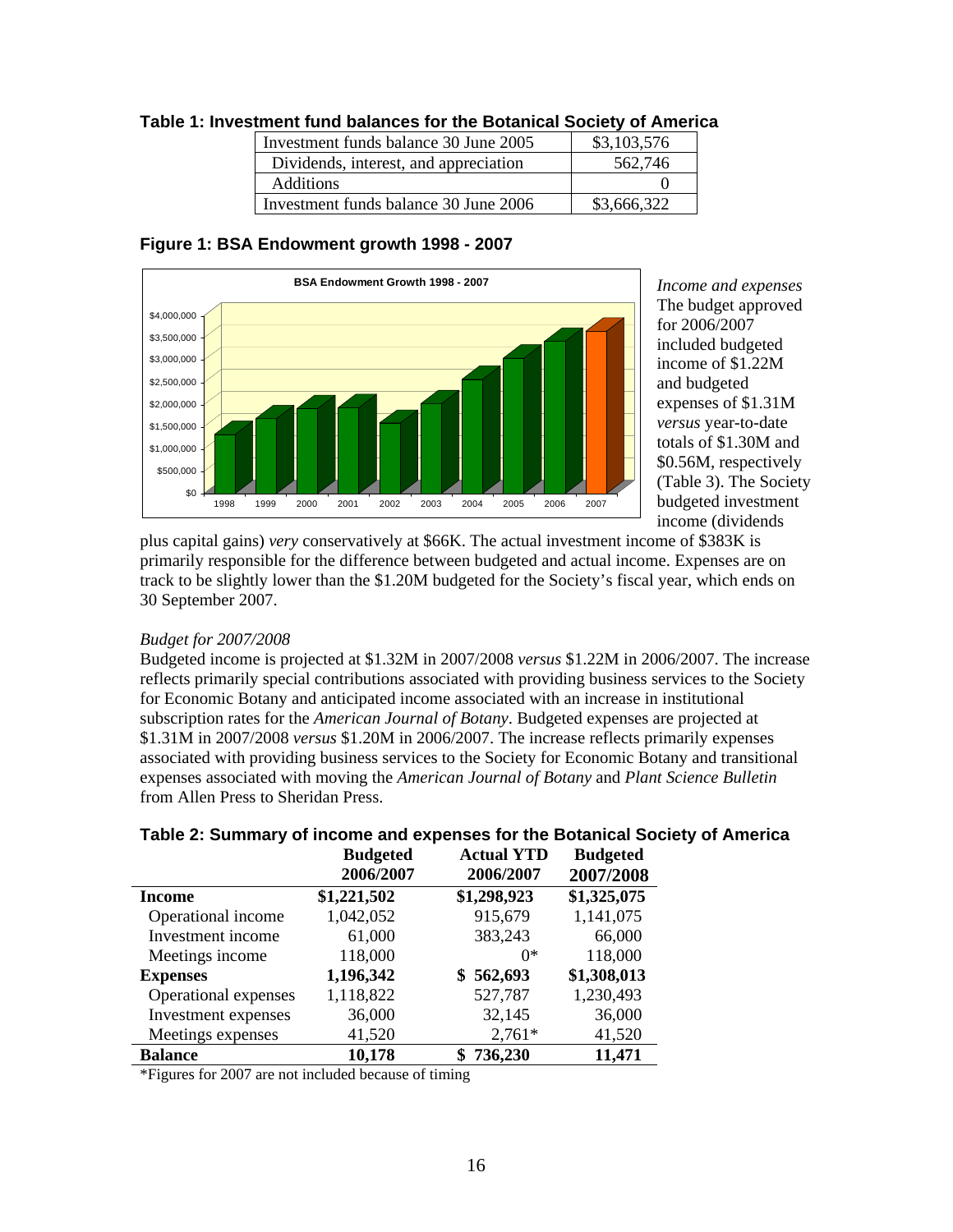

| 2007-2008 Budgets                       | <b>Budget</b> | <b>Budget</b> | Actual     |
|-----------------------------------------|---------------|---------------|------------|
| <b>Budget Comparison Sheet</b>          | 2007-2008     | 2006-2007     | 2006/7 YTD |
| <b>Income</b>                           |               |               |            |
| <b>4000 BSA OPERATIONAL INCOME</b>      |               |               |            |
| 4100 BSA Membership Income              | 117,100       | 134,900       | 115,839    |
| <b>4200 Section Dues</b>                | 3,500         | 3,500         |            |
| <b>4300 Special Funds Contributions</b> | 51,700        | 16,700        | 3,928      |
| 4400 AJB Income                         | 858,195       | 776,822       | 787,713    |
| 4500 Meeting Income                     | 10,580        | 10,580        |            |
| 4600 Other/Grant Income                 | 100,000       | 100,000       | 8,199      |
| 7000 INVESTMENT INCOME                  | 41,000        | 41,000        | 49,942     |
| 7200 GAIN / (LOSS) SSB FUNDS            | 25,000        | 20,000        | 333,302    |
| <b>8000 BOTANY CONFERENCE INCOME</b>    | 118,000       | 118,000       |            |
| <b>TOTAL INCOME</b>                     | 1,325,075     | 1,221,502     | 1,298,923  |
| <b>Total Income</b>                     | 1,325,075     | 1,221,502     | 1,298,923  |
| Operational Income                      | 1,141,075     | 1,042,502     | 915,679    |
| Investment Income                       | 66,000        | 61,000        | 383,243    |
| Meetings Income                         | 118,000       | 118,000       |            |
| <b>Expenses</b>                         |               |               |            |
| <b>5000 EMPLOYMENT EXPENSES</b>         | 631,853       | 552,142       | 281,823    |
| <b>5100 TRAVEL &amp; MEETINGS</b>       | 43,580        | 43,580        | 22,919     |
| <b>5200 FACILITY EXPENSES</b>           | 23,360        | 22,400        | 15,203     |
| <b>5300 INFRASTRUCTURE EXPENSES</b>     | 7,500         | 7,500         | 4,330      |
| <b>5400 OFFICE EXPENSES</b>             | 21,500        | 21,500        | 5,326      |
| <b>5500 OTHER EXPENSES</b>              | 23,200        | 23,200        | 12,565     |
| <b>5600 PUBLICATIONS</b>                | 369,400       | 353,400       | 169,768    |
| 5700 DEVELOPMENT                        | 110,100       | 95,100        | 15,853     |
| <b>7500 INVESTMENT EXPENSES</b>         | 36,000        | 36,000        | 32,145     |
| 8000 Conference Expenses                | 41,520        | 41,520        | 2,761      |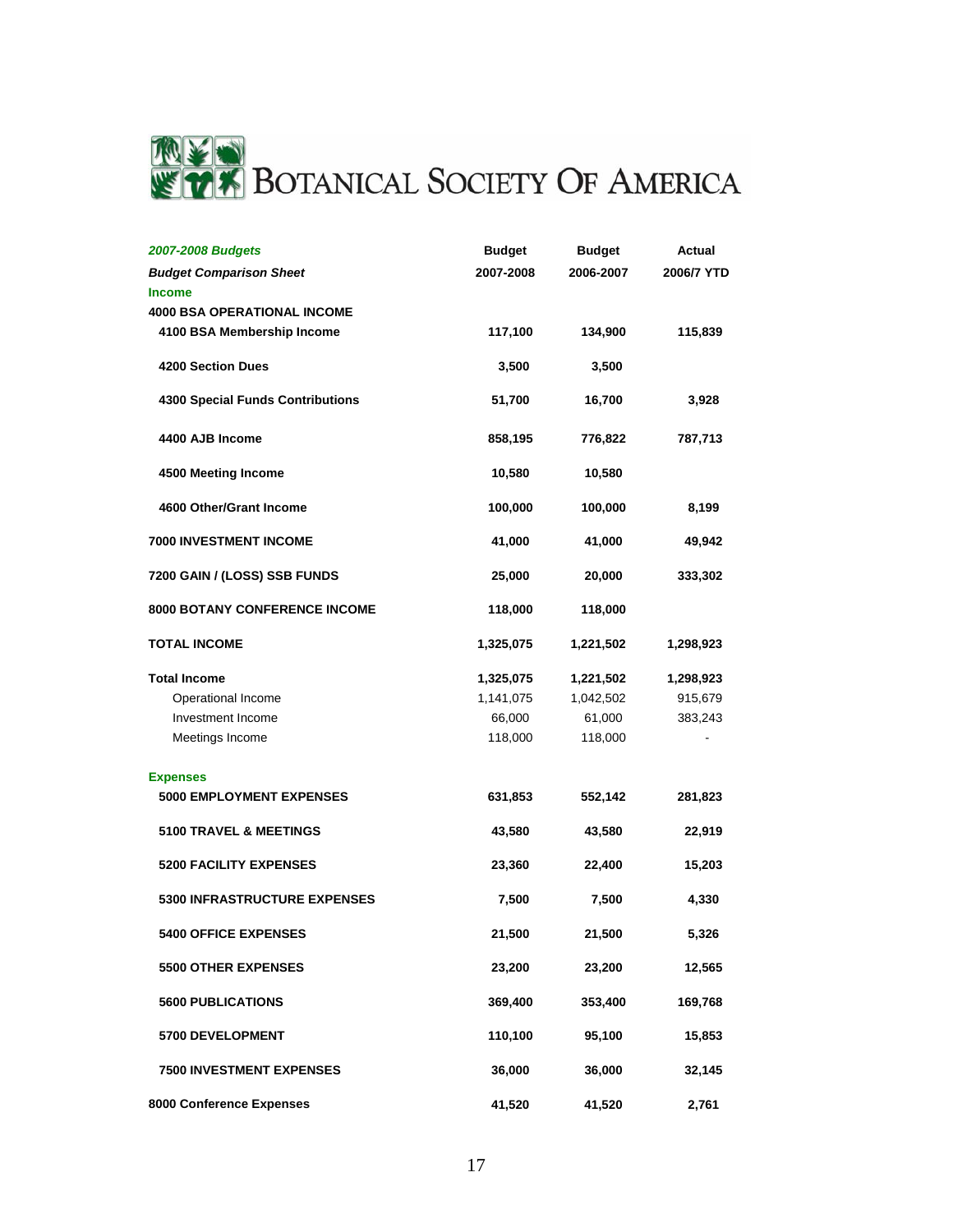| <b>TOTAL EXPENDITURE</b>           | 1,308,013 | 1,196,342 | 562,693   |
|------------------------------------|-----------|-----------|-----------|
| <b>Total Expense</b>               | 1,308,013 | 1,196,342 |           |
| <b>Operational Expense</b>         | 1,230,493 | 1,118,822 | 527,787   |
| <b>Investment Expense</b>          | 36,000    | 36,000    | 32,145    |
| <b>Meetings Expense</b>            | 41,520    | 41,520    | 2,761     |
| <b>Consolidated BSA Operations</b> |           |           |           |
| Income                             | 1,141,075 | 1,042,502 | 915,679   |
| <b>Expense</b>                     | 1,129,605 | 1,032,324 | 527,787   |
| <b>Balance</b>                     | 11,471    | 10,178    | 387,892   |
|                                    |           |           |           |
| <b>Botany Conference Series</b>    |           |           |           |
| Income                             | 118,000   | 118,000   |           |
| Expense                            | 112,408   | 103,018   | 2,761     |
| <b>Balance</b>                     | 5,592     | 14,983    | (2,761)   |
| <b>BSA Investment</b>              |           |           |           |
| Income                             | 66,000    | 61,000    | 383,243   |
| Expense                            | 66,000    | 61,000    | 32,145    |
| <b>Balance</b>                     |           |           | 351,098   |
| <b>TOTAL</b>                       |           |           |           |
| Income                             | 1,325,075 | 1,221,502 | 1,298,923 |
| Expense                            | 1,308,013 | 1,196,342 | 562,693   |
| <b>Balance</b>                     | 17,063    | 25,160    | 736,230   |

## **Editor -** *American Journal of Botany* **Council Report - 2007**

- The current editorial staff includes Ms. Amy McPherson (Managing Editor), Dr. Beth Hazen (Production Editor and lead copy editor), Dr. Sophia Balcomb, and several freelance copy editors. Sincere thanks are extended to reviewers, Associate Editors, and the Editorial Staff for their diligent work on behalf of the *AJB* over the past year.
- As of January, 2008 (Volume 95, Number 1), Sheridan Press will be the printer of *AJB*. A new online manuscript submission and tracking system will be adopted (EditorialManager is the top contender), with the training and trial period to begin later this month.
- All communications (electronic, mail, and telephone) should be directed to the Editorial Office, which is located in St. Louis, at the BSA headquarters at the Missouri Botanical Garden. The address is American Journal of Botany, P.O. Box 299, St. Louis, MO 63166-0299; tel. 314-577-5112; fax 314-577-9515; email to: [ajb@botany.org;](mailto:ajb@botany.org) www.amjbot.org). If you return paper copies of reviews or marked manuscripts, please send them to St. Louis, not to Davis.
- Associate Editors (AEs) are very involved in the publication process. Their responsibilities include suggesting reviewers, reading and evaluating reviews, and making recommendations for the EiC's final decision. There are now 52 Associate Editors, with two more to join the Editorial Board in January 2008.
- Suggestions for special paper topics and books reviews are encouraged. Please contact Darleen DeMason (demason@ucr.edu) for special papers and Michael Christianson (mxianson@pacbell.net) for book reviews.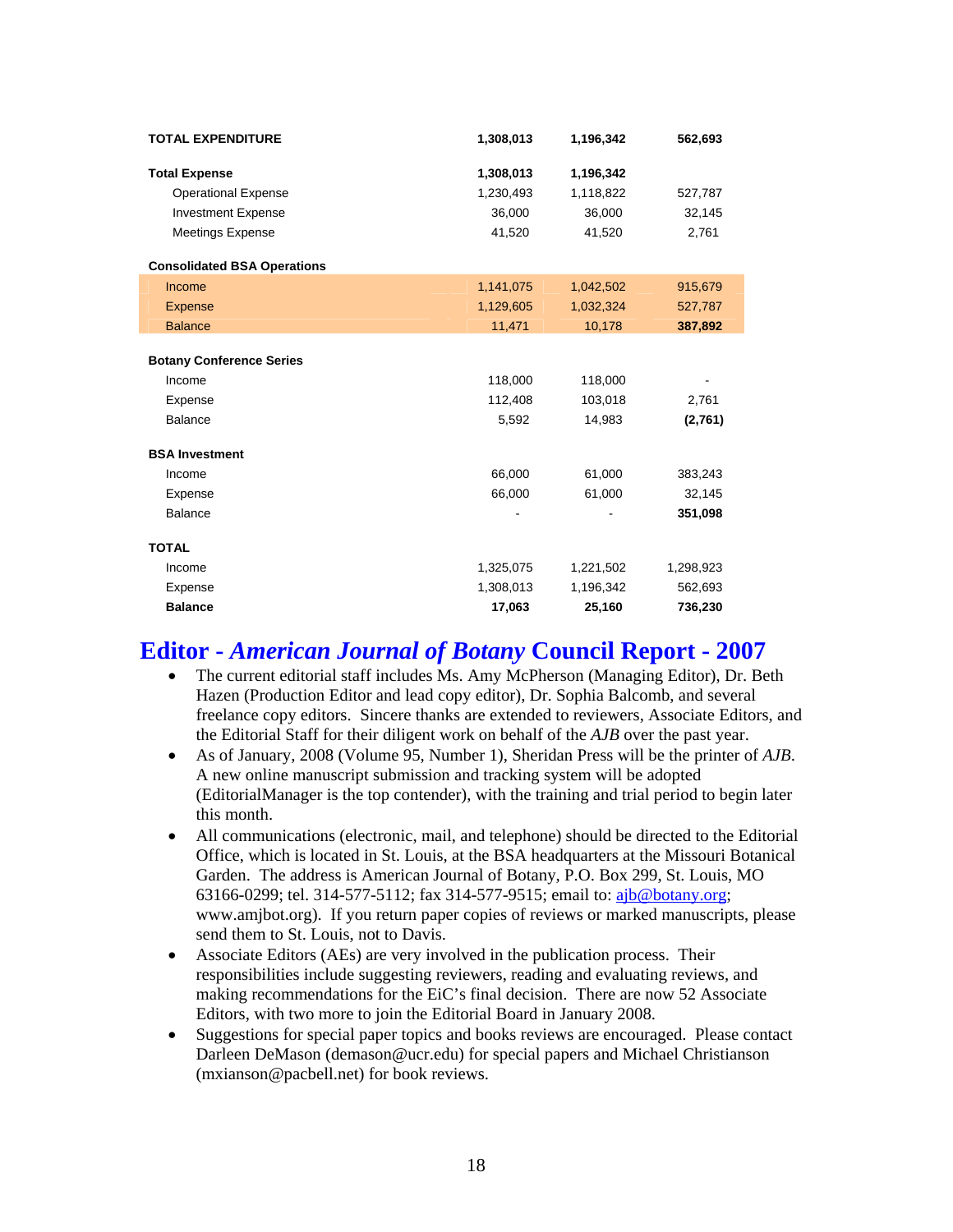- The impact factor for the *American Journal of Botany* rose from 2.572 in 2005 to 2.969 in 2006, and the Journal's impact factor ranking rose from 22 to 16. This probably reflects the popular and widely cited "Green Tree of Life" special issue in Oct. 2004. The challenge will be to sustain and build on this increase.
- A major problem with papers continues to be authors' failure to explicitly state in the abstract and elsewhere why they did the research they did, what major question in biology in general or botany in particular their research addressed; why anyone outside the specific discipline of the paper should care about the results; and how knowledge of general principles and mechanisms of biology is expanded by publication of this paper. The answers to these questions should appear explicitly in the abstract, or the manuscript may be returned for revision without review.
- Authors have two opportunities to submit an acceptable manuscript to *AJB*: the original submission and one revision. If the revised manuscript is deficient in any way other than typos and very minor details, it is declined for publication.
- There is a moving one-year wall for open access to all *AJB* content. BSA members and subscribing institutions have immediate access to all current and past *AJB* content.
- Comments and suggestions are always welcome from readers, authors, reviewers, staff, and Associate Editors. E-mail to ajb@botany.org.

#### *AJB* **Statistics**

**Manuscript Types and Processing Time ABOT Journal Summary Report For Period: 1/1/2006 - 12/31/2006** 

|                                      | Total # of | Accept | Total # of | Total #<br>οf | Total # of | Days<br>from<br>Receipt | Days from<br>Receipt to |
|--------------------------------------|------------|--------|------------|---------------|------------|-------------------------|-------------------------|
|                                      | Submitted  | Rate   | Accepted   | Rejected      | Pending    | to 1st                  | Final                   |
| <b>Manuscript Types</b>              | Mss.       | '%)    | Mss.       | Mss.          | Mss.       | Decision                | Decision                |
| <b>Research Article</b>              | 396        | 42     | 148        | 202           | 46         | 73.31                   | 147.09                  |
| <b>Special Paper</b><br><b>Brief</b> | 21         | 100    | 21         | 0             | 0          | 38.14                   | 119.05                  |
| Communications                       | 12         | 36     | 4          |               | 1          | 45.67                   | 113                     |
| <b>Book Review</b>                   | 1          | 100    |            | 0             | 0          | 3                       | 3                       |
| Total                                | 430        | 45     | 174        | 209           | 47         | 70.66                   | 144.34                  |

#### **For Period: 1/1/2005 – 12/31/2005**

|                         |            |        |            |          |            | Days     |            |
|-------------------------|------------|--------|------------|----------|------------|----------|------------|
|                         |            |        |            | Total #  |            | from     | Days from  |
|                         | Total # of | Accept | Total # of | of       | Total # of | Receipt  | Receipt to |
|                         | Submitted  | Rate   | Accepted   | Rejected | Pending    | to 1st   | Final      |
| <b>Manuscript Types</b> | Mss.       | (%)    | Mss.       | Mss.     | Mss.       | Decision | Decision   |
| <b>Research Article</b> | 397        | 42     | 157        | 217      | 23         | 70.89    | 122        |
| <b>Special Paper</b>    | 3          | 0      | 0          |          | 2          | 19.67    | 59         |
| <b>Brief</b>            |            |        |            |          |            |          |            |
| Communications          | 18         | 11     | 2          | 16       | 0          | 54.17    | 76.67      |
| <b>Book Review</b>      | 0          | 0      | 0          | 0        | 0          | 0        | 0          |
| Total                   | 418        | 40     | 159        | 234      | 25         | 69.8     | 119.77     |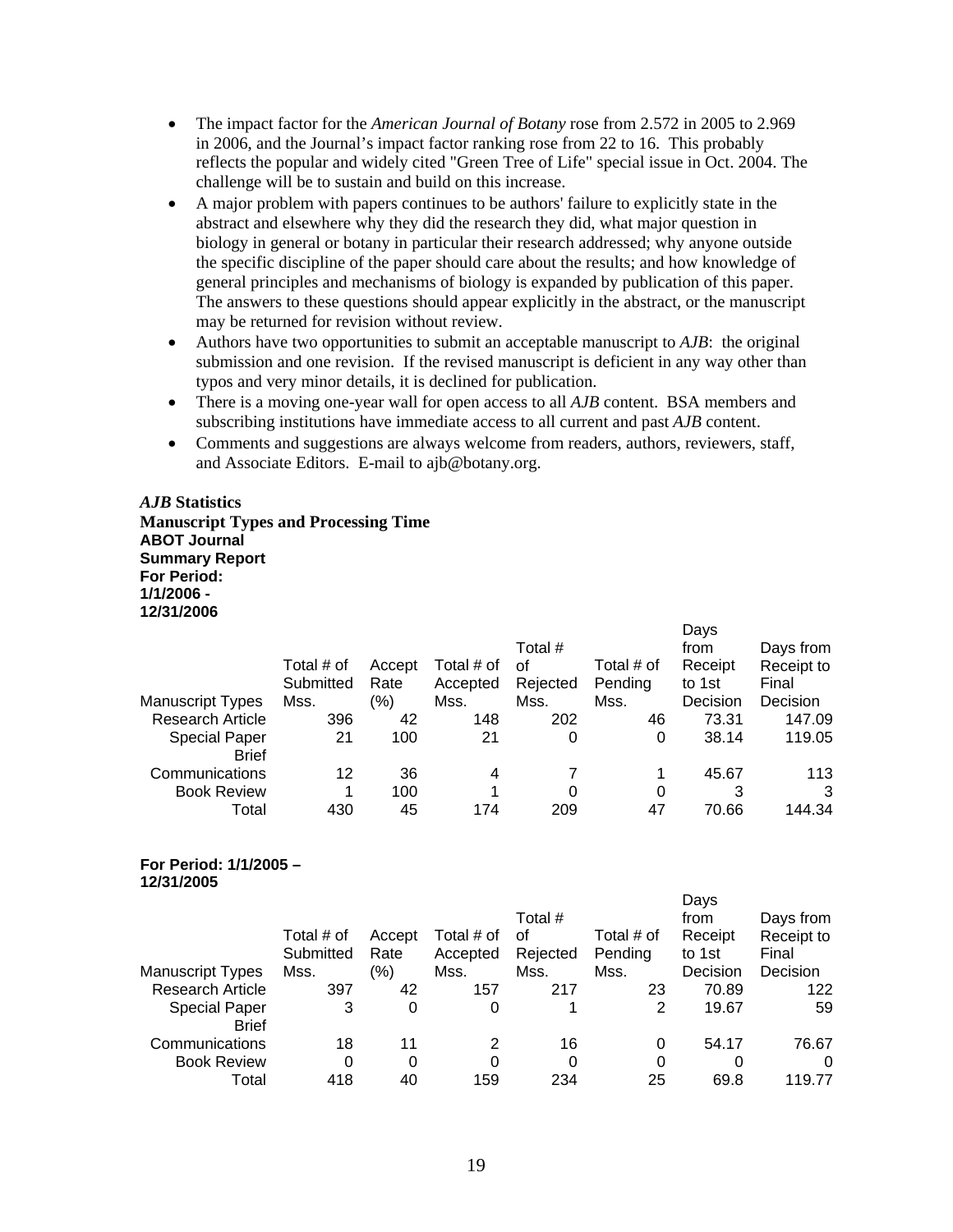## **Manuscript Categories Submitted to Journal**

| <b>Manuscript Category</b>                       | Total 06 Total 05 |                |
|--------------------------------------------------|-------------------|----------------|
| Ecology                                          | 107               | 112            |
| Systematics and Phytogeography                   | 96                | 96             |
| Reproductive Biology                             | 94                | 87             |
| Anatomy and Morphology                           | 64                | 47             |
| <b>Population Biology</b>                        | 51                | 48             |
| Physiology and Biochemistry                      | 28                | 13             |
| Genetics                                         | 20                | 13             |
| Paleobotany                                      | 19                | 23             |
| Developmental Biology and Developmental Genetics | 10                | 21             |
| Cell Biology                                     | 8                 | 4              |
| Mycology and Plant Pathology                     | 7                 | 4              |
| Phycology                                        | 4                 | 4              |
| Pteridology                                      | 3                 | 3              |
| Bryology and Lichenology                         | 2                 | $\overline{2}$ |
| <b>Structure and Development</b>                 | $\star$           | 10             |
| Tropical Biology                                 | $\star$           | 7              |
| Physiology and Development                       | $\star$           | 4              |
| *Not a separate category in 2006                 |                   |                |

## **Decisions on Manuscripts**

|                                        | Total<br>2006 | Total<br>2005 |
|----------------------------------------|---------------|---------------|
| <b>Original Manuscripts Submitted</b>  | 479           | 482           |
| <b>Revised Manuscripts Resubmitted</b> | 487           | 438           |
| <b>Manuscripts Accepted Without</b>    |               |               |
| Revisions                              | 1             | 3             |
| <b>Return with Revisions</b>           | 254           | 216           |
| <b>Manuscripts Rejected</b>            | 198           | 196           |
| <b>Rejected With Review</b>            | 101           | 97            |
| <b>Returned Without</b>                |               |               |
| Review                                 | 97            | 99            |
| Rejected After Revisions               | 39            | 24            |
| <b>Requires Another Revision</b>       | 289           | 216           |
| <b>Accepted after Revisions</b>        | 315           | 231           |
| Manuscripts Withdrawn                  | 10            | 68            |
| Original Manuscripts Not Withdrawn     | 469           | 414           |
| <b>Total Manuscripts Submitted</b>     |               |               |
| (originals + revisions)                | 966           | 920           |

Respectfully submitted, Judy Jernstedt Editor-in-Chief

Amy McPherson Managing Editor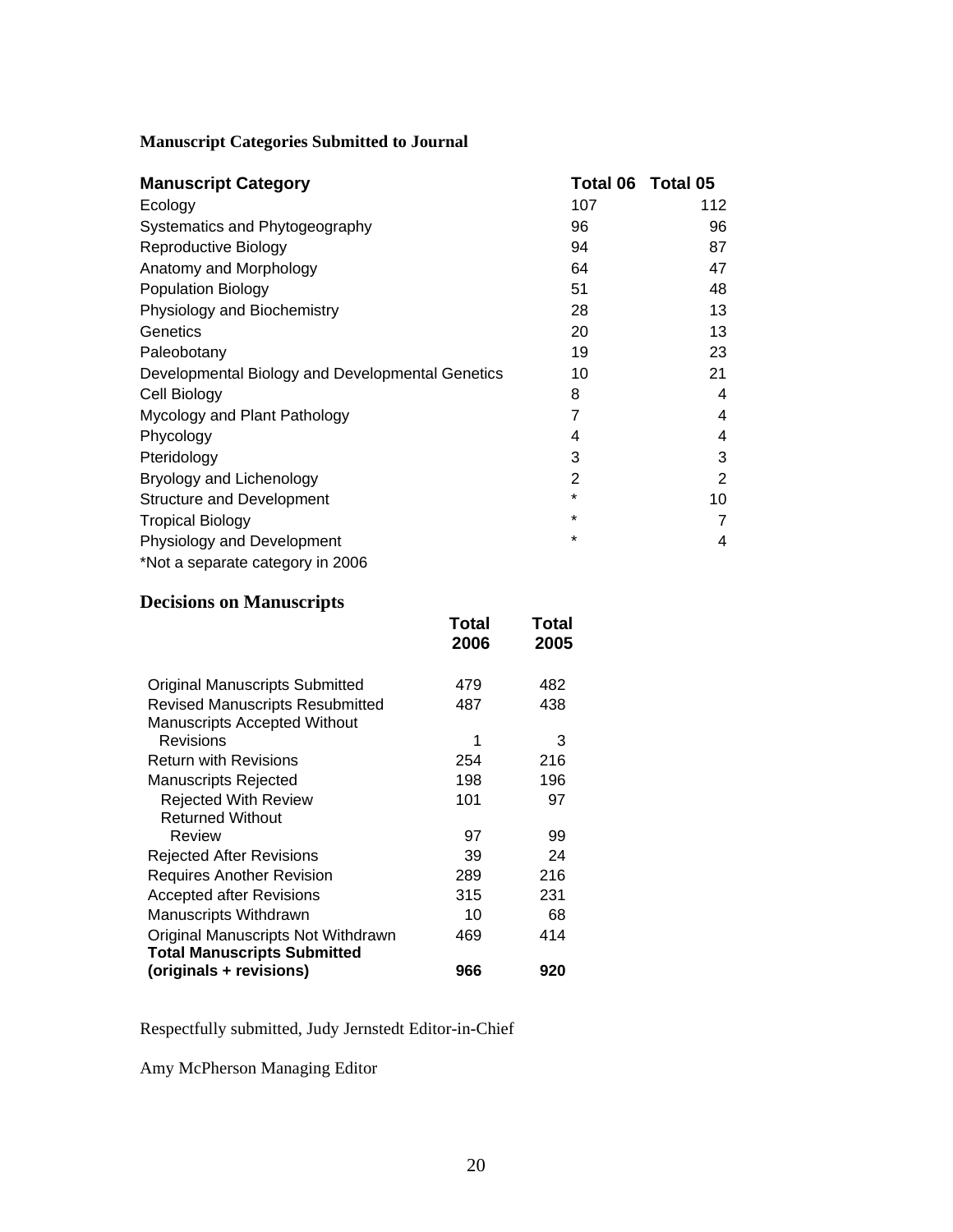## **Editor's Report,** *Plant Science Bulletin*

### **Volume 52**

- 1 Four issues, 148 pages, were published on schedule with press runs of 3800 copies.
- 2 Feature articles included:

 - Truman State University's Solar Clock Garden 100<sup>th</sup> Anniversary Series -C.J.A. – The Last Mycologist Who Was BSA President. -Adriance Sherwood Foster: An Academic Grandchild Remembers -Crime-Solving Plants -The Conservatory at MUH and the 4<sup>th</sup> Grade Project

3. Summaries of the Annual Meeting

-Forum Plenary Address , "Communicating an Awareness of Plants through Science and Art. Roger P. Hangarter, Indiana University

- Presidential Address. A Century of "Botanical Opportunity:" Building on the Past, Providing for the Future. Christopher Haufler

-Plenary Address. "A Historian Reflects on 100 Years of American Botany. Vassiliki Betty Smocovitis

-BSA Strategic Planning Discussion. "Building for the Future." Peter Raven

- 4. A new regular section was added to News from the Society BSA Science Education News and Notes.
- 5. 79 books were received for review; 37 reviews were published.

### **Volume 53**

- 1. Two issues, 88 pages, have been published on schedule. Fall issue is in preparation.
- 2. Feature articles included:
	- -Public Gardens and the New Family Visitor
	- -Allelopathy of Pseudo-allelopathy in Classromm Experiments
	- The University of Northern Iowa Botanical Canter 70 Years of Progress
	- The Lloyd Library and Museum, Cincinnati, Ohio
	- -Linnaeus
	- -CITES
- 3. A total of 36 books were received for review, 27 reviews were published.
- 4. Career Opportunities link on web page now identified with Plant Science Bulletin.

Individuals interested in submitting feature articles or in suggesting future article topics should contact the editor.

Respectfully Submitted,

Marsh Sundberg, Editor,  *Plant Science Bulletin* 

## **Webmaster**

### **1. Introduction**

Two million, two hundred and thirty-seven thousand, four hundred and forty-six (**2,237,446**) visitors came to the Botanical Society of America's main websites from July 1, 2006, to June 30, 2007. This is up 7.8% on the previous year, and reflects website statistics across the board.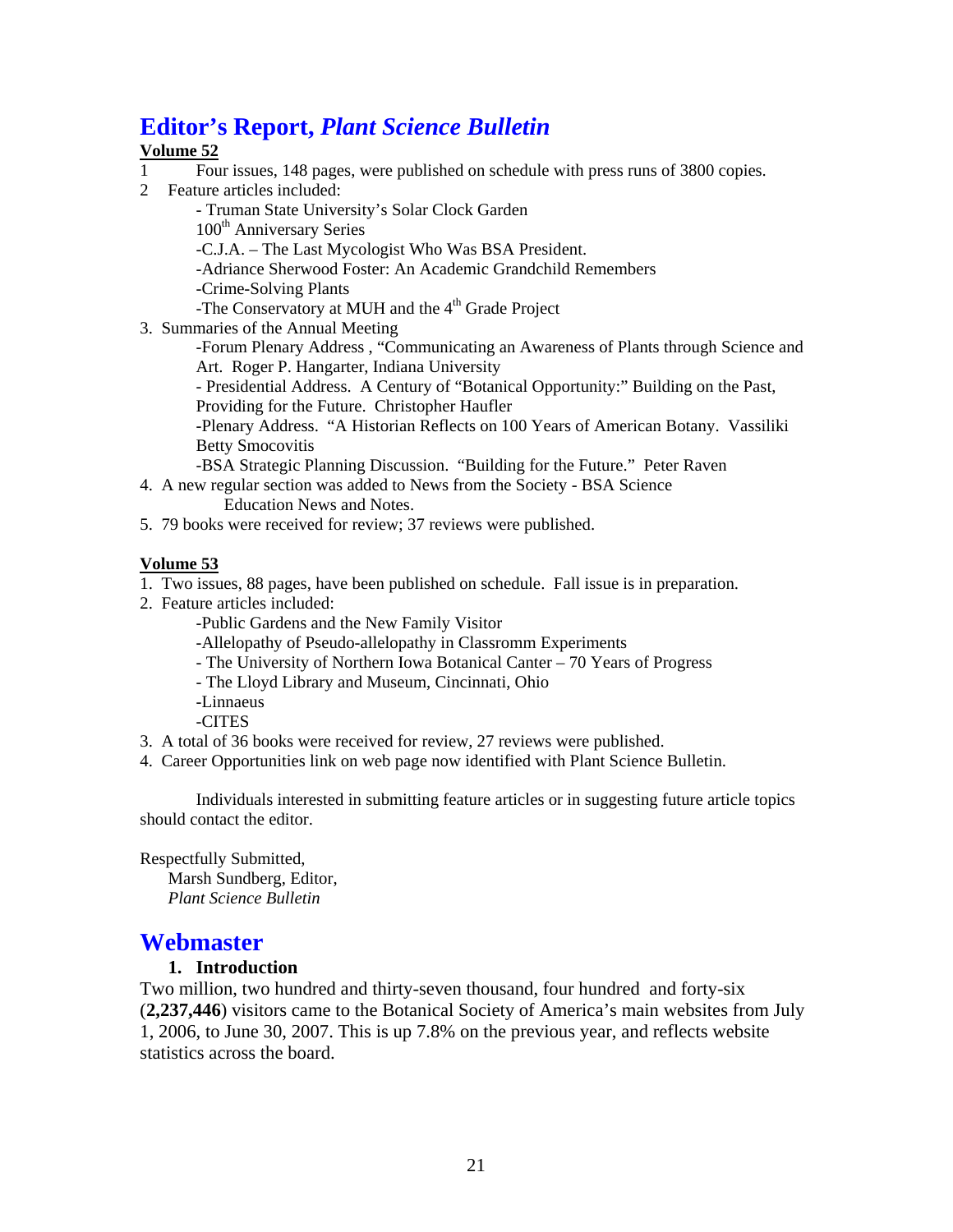The BSA website is continuing to develop as a major support tool for the Society in impacting its mission. We preformed a major site upgrade over the past year to improve

access and visibility to all online offering. It is important to note that number of people accessing the main site is leveling off. We need more and better resources to keep growth going.

Again this year I ask for your assistance in adding web content. The Education Committee and Teaching Section are setting up structures for the review of images and educational resources. If you have some spare time, they could use your help. And what of those old educational resources and images you developed that are just sitting on



a hard drive somewhere - we can help people find, and use, these items.

We have completed or made substantial progress on all of the projects listed in last year's report. Our accounting systems are now all online. As those attending the Botany 2006 conference can attest, we have made major changes to the conference support systems on the web, and this component will continue to evolve. Our educational outreach is gathering momentum and will be a big part of what we accomplish over the coming year. The Scientific Inquiry through Plants project remains our single largest effort.

### **2. Statistics – BSA site**

As the "Average Visitor Session per Day" diagram indicates, the trend for people accessing the BSA website has leveled off. Over the past few months we have had

roughly 6,662 people per day visiting the site. For the same period last year the number was about 7,000 and 4,000 people per day in 2005. Our highest rate of visitors per day was achieved in March 2006 with an average of 7,945 (7,092 in 2007). March 2006 was also our busiest month to date with over 235,991 visitors (199,892 in 2007).

Over the past year our main web sites experienced over 28,151,775 hits. For the month of June 2007 the Botanical Society of America's main websites experienced 2,149,304 successful hits (2,872,508 in 2006).



The "successful hits per month" trend for the period February 2000 through June 2007 is highlighted in the diagram to the right. Our record high was achieved in May of 2006 with 2,952,683 hits.

Over the past year out main web sites transferred over 771 gigabytes of information to visitors' computers. In June of 2007 we transferred 67.78 gigabytes of data to visitors (59.34 in 2006). Our highest month for data transfer was May of 2007 at 84.404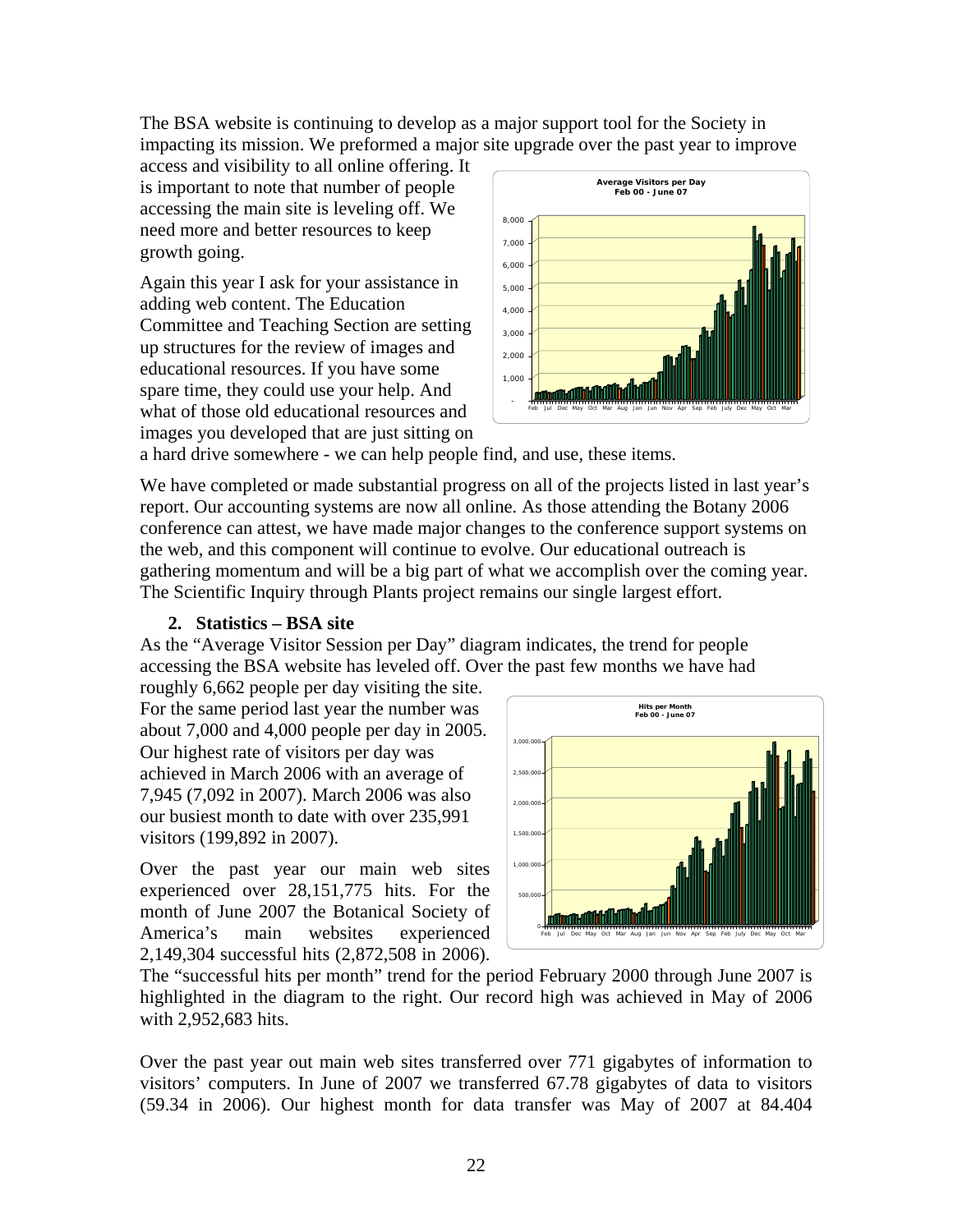gigabytes. With increased content it is important to note that people are also spending longer at our site.

In each of my previous webmaster reports I point out that the website is a tool with two main purposes. It acts as: 1.) a means of storing and communicating information to the BSA membership; and 2.) a medium for the dissemination of information that supports our wider mission. I also asked that you consider the fact that the vast majority of people visiting our website are not botanists. They are coming to research, explore, or find out something about botany. The website's job, if it is aimed at our mission, is to promote botany by getting people to the website and having them stay and explore what we/it has to offer. Over time our goal is to ensure: more people are coming to the site; people who visit are exploring more pages; and they are staying longer.

Developments over the past year have focused on the mission and appear to be producing the desired outcomes. Trends indicate more people are coming, they are visiting more pages, and they are staying longer. To continue this we must develop meaningful, challenging, and changing content. Again I'd like to stress the fact that our potential to reach people, including potential future botanists, is nearly unlimited but very much related to the effort we put into the content we place for use on the site. We could reach thousands more teachers and young people by simply dropping an advertisement in the NABT or NSTA monthly magazines, but we need the content to engage them and bring them back.

Over the past year we have added significantly to the foundations of the BSA website. We have continued the task of creating a tool that provides impact on our mission (and the promotion of the science of botany). We look forward to continued developments in the year ahead.

Website statistics can be viewed online in the reports section of the website at: <http://www.botany.org/newsite/reporting/webstats.php>

### **3. Statistics -** *American Journal of Botany*

The overall trend for use of the American Journal of Botany online remains positive. Access after the introduction of paid online subscriptions continues to grow. We will

monitor this closely over the coming months as we continue to add links from the main site directly to AJB articles. We hope to dramatically increase traffic over the next twelve months.

We currently have 1,616 members (1,634 in 2006, 1,404 in 2005, 1,476 in 2004 and 1,505 in 2003) and 1,259



institutions (1,366 in 2006, 1,038 in 2005, 764 in 2004 and 182 in 2003) activated for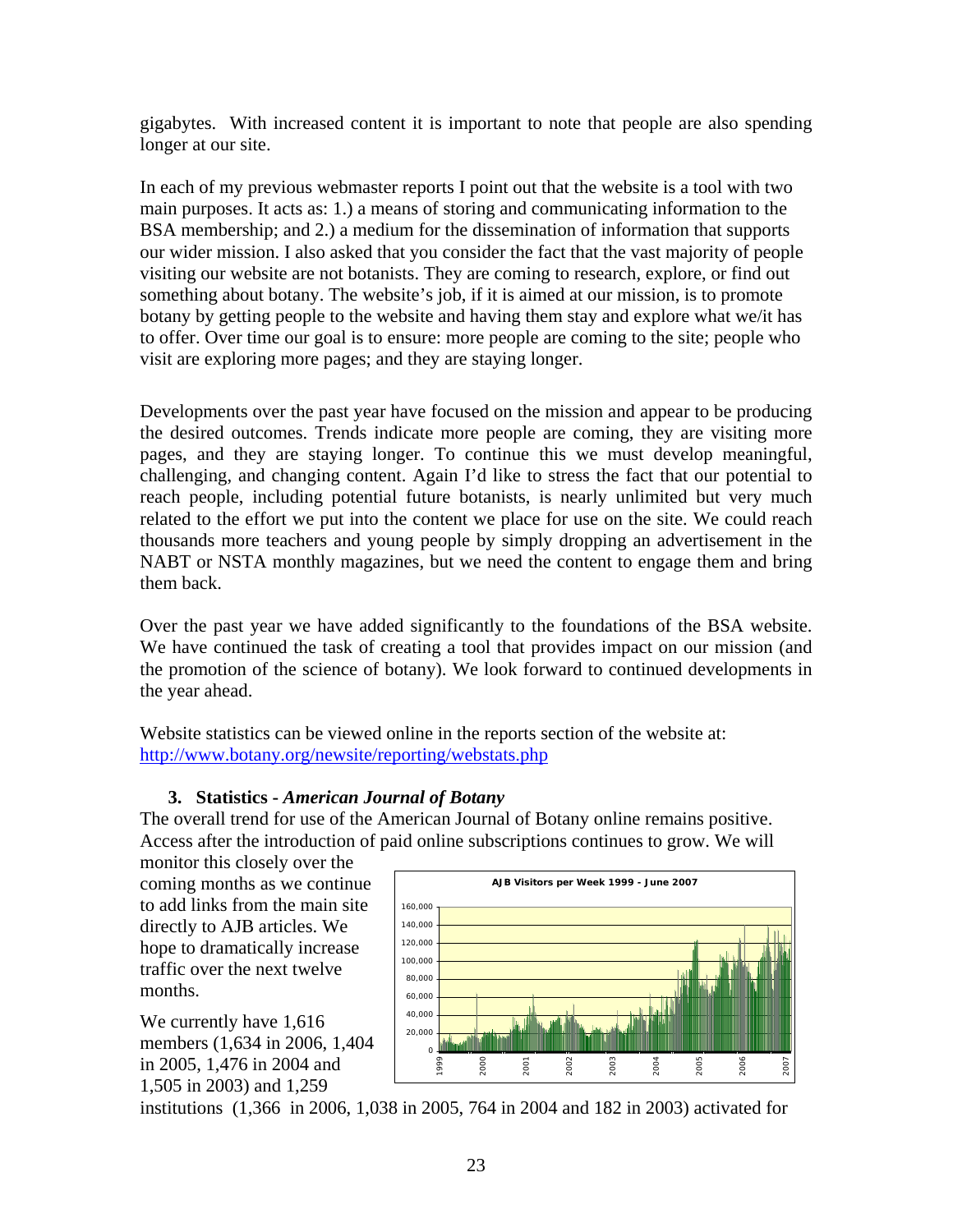online access to the *American Journal of Botany*. We are working with subscription agents to ensure as many institutions as possible activate and use the online component of their subscriptions.



## *4. PlantingScience*

In 2006 the PlantingScience web statistics were included in the main BSA web stats. In 2007 we moved to tracking this site as a separate entity. Stats will be reported alongside the main site at [http://www.botany.org/newsite/reporting](http://www.botany.org/newsite/reporting/webstats.php) [/webstats.php.](http://www.botany.org/newsite/reporting/webstats.php) As you can see, we are growing! One hundred eleven thousand, eight hundred and twenty seven people visited the site from July 1, 2006 through June 30, 2007.

**5. BSA Educational Outreach**  In early 2006 the BSA's main website began to support a range of educational

activities. Stop for a moment and consider the potential. For example, a topic in the "Scientific Inquiry through Plants" project may include in its resource list images for the main site, links to articles in the AJB, links to articles in the PSB, links to specific members works or links to the new "Classroom PLANT talking points". Our goal is to link our resources together wherever and whenever appropriate. Member contributions and support have, and will continue to play a critical part of site development.

Thank you to members who donated images to the site. Over the past year we were able to add over 200 new images.

### **6. Functional Developments**

Over the past year we have continued to develop the BSA websites as centers for our educational outreach, business, and conference operations. We have streamlined our processes in an effort to improve accuracy, reduce manual input, and improve timeliness of and accessibility to information.

## **7. Summary**

In 2007 the BSA staff continued to develop the BSA's **3M concept**, with the three Ms being: Mission, Member Services & Support, and Member Recognition. We trust you'll find the concepts carrying forward to the BSA websites in that we are: #1 moving forward and delivering on the BSA's mission; #2 making things easier for you in all aspects of member support and services; and #3 if you are producing work for the Society, be it in the AJB, PSB, images, educational resources… we'll make sure people find your work if they are looking.

I look forward to your contributions and, wherever possible, your involvement over the coming year. Your feedback is most appreciated.

Thank you for your time. Sincerely, Bill Dahl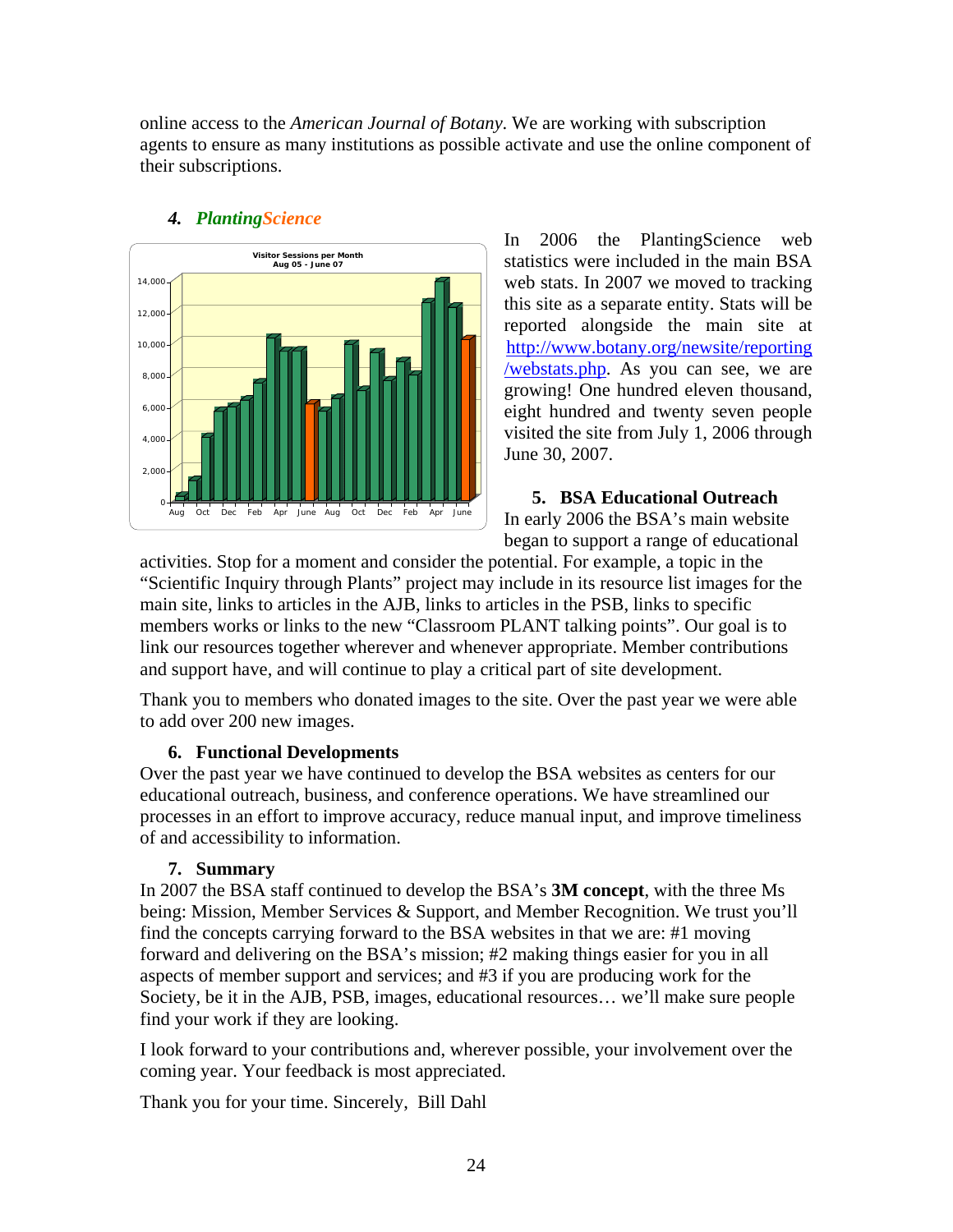## **Business Report**

### **Introduction**

The following report provides an overview of the activities of the Botanical Society of America's business office over the past twelve months. Let me begin by thanking and acknowledging the Executive Committee for their support and direction. On behalf of the Executive Committee, the Society, and myself, I also thank and acknowledge the Society's staff, Rob Brandt, Beth Hazen, Claire Hemingway, Wanda Lovan, Amy

McPherson and Johanne Stogran, for their efforts and dedication to the Botanical Society of America. What an exciting year! Once again, as a team, we were able to improve our ability to support BSA members, meetings and our mission.

#### **BSA Financial Summary - June 21, 2007 Operations 2007 YTD 2007 Total Budget 2006 YTD**<br> **Process 1022 302 00 \$ 884 541 072 302 00 \$ 884 541 072 302 00 \$ 884 541 072 302 00 \$ 884 541 07** Income \$ 979,611.45 \$ 1,022,302.00 \$ 884,541.07<br>Expenditure \$ 630,626.86 \$ 1,006,724.00 \$ 621,755.00 Expenditure \$ 630,626.86 \$ 1,006,724.00 \$ 621,755.00<br>Balance \$ 348,984.59 \$ 15,578.00 \$ 262,786.07 8 348,984.59 **Meeting** 11,692.07<br>
Expenditure \$ 2761.22 \$ 103.018.00 \$ 18.225.20 Expenditure  $\frac{1}{3}$  2,761.22  $\frac{1}{3}$  103,018.00 Balance \$ (2,761.22) \$ 14,982.00 \$ (6,533.13) **Investments** Income \$ 458,040.33 \$ 56,200.00 \$ 178,547.61  $34,860.93$  \$ 61,600.00 \$ Balance \$ 423,179.40 \$ (5,400.00) \$ 143,614.54 **Overall Position** Income \$ 1,437,651.78 \$ 1,196,502.00 \$ 1,074,780.75<br>Expenditure \$ 668,249.01 \$ 1,171,342.00 \$ 674,913.27 1,171,342.00 \$ 674,913.27<br>25,160.00 \$ 399,867.48 Balance \$ 769,402.77 \$ **Current Account Balances - June 21, 2007** St. Louis Cash | \$ 74,357.98 St. Louis MM \ \ \ \ \ \ \ \ \ \ 498,053.30 Meeting \$ 49,096.15<br>Smith Barney \$ 3.638.944.83 Smith Barney \$  **Balance \$ 4,260,452.26**

#### **Thank you!**

I extend a special thank you to those members who donated to our endowment and to the BSA sectional/awards funds. Contributions totaled over \$15,600. At the meeting you will hear about our efforts to support future generations of botanists through the establishment of the BSA

Legacy Society. It is exciting to see this aspect of the Society maturing and planning so positively for our future.

#### **Financial Update**

BSA account balances are provided in the table to the left. Operational income and expenditure are up over the same period last year. Both fall within a reasonable range when compared to the 2007 budget for the first eight months of the financial year. I anticipate we will finish the year close to the budgeted income and slightly below anticipated expenditure.

Please note: The meeting finances are being managed by the American Society of Plant Biologists, thus explaining the lack of income/expenditure in this area. We are expecting to meet budget.

The BSA Smith Barney investment account stands at \$3,638,944.83. We have had a good year in terms of investment growth.

BSA Treasurer Kent Holsinger will provide further financial details in his report, including the 2008 BSA Budget.

#### *American Journal of Botany*

The 2008 American Journal of Botany institutional rates have been set at \$565.00. This is an increase of 9.7% (\$50.00) over the 2007 rate.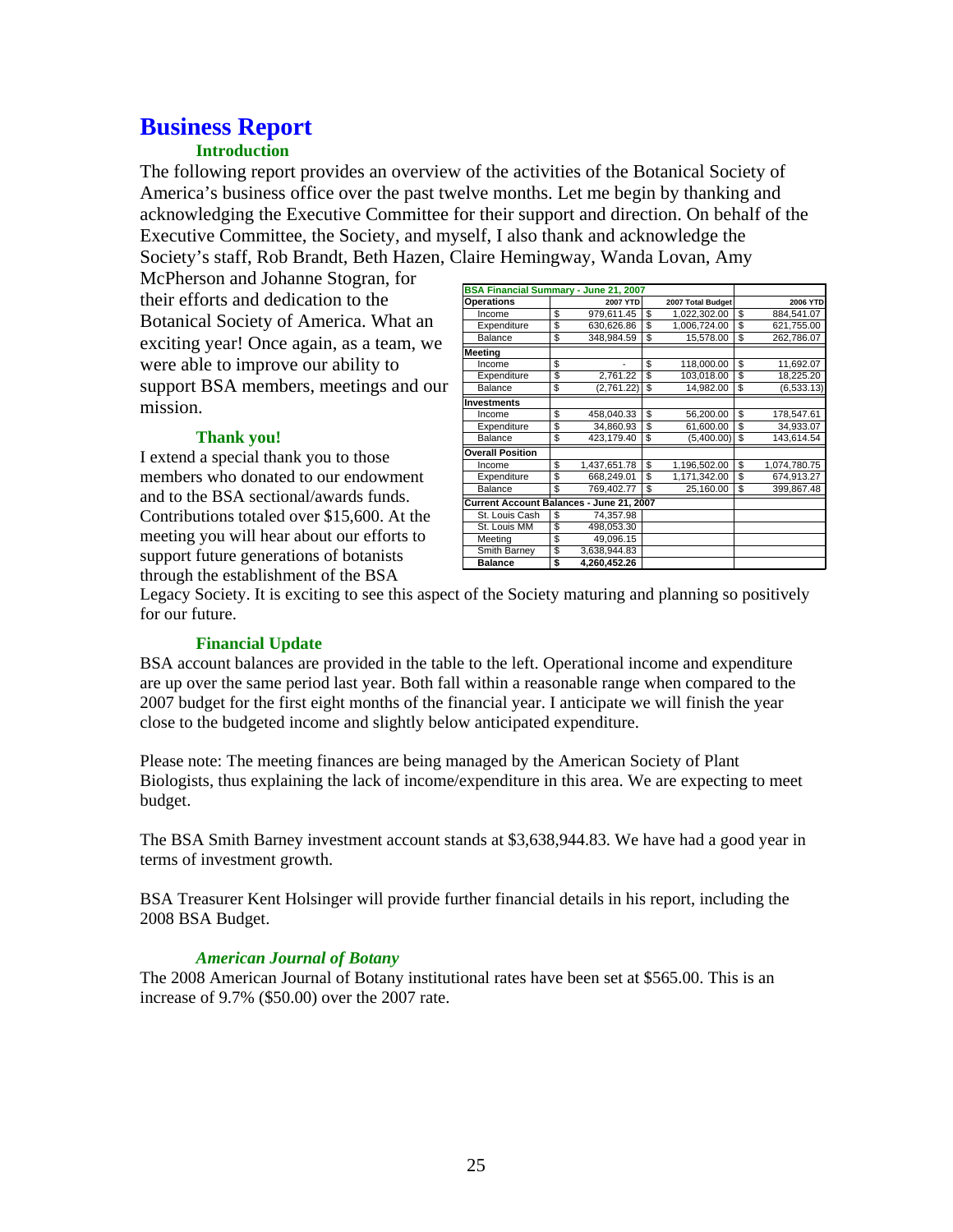|                                    |            | <b>Print Subscriptions</b><br><b>Online Only</b> |       |            |       |       |       | Total Overall Relationship |       |       |
|------------------------------------|------------|--------------------------------------------------|-------|------------|-------|-------|-------|----------------------------|-------|-------|
|                                    | <b>USA</b> | Other                                            | Total | <b>USA</b> | Other | Total | Total | US                         | Other | Total |
| <b>Member Subscriptions</b>        |            |                                                  |       |            |       |       |       |                            |       |       |
| Jun-02                             | 612        | 329                                              | 941   | 987        | 314   | 1.301 | 2,242 | 1,599                      | 643   | 2,242 |
| $Jun-03$                           | 584        | 342                                              | 926   | 1,055      | 329   | 1,384 | 2,310 | 1,639                      | 671   | 2,310 |
| Jun-04                             | 537        | 320                                              | 857   | 940        | 327   | 1,267 | 2,124 | 1,477                      | 647   | 2,124 |
| Jun-05                             | 532        | 260                                              | 792   | 1,037      | 294   | 1,331 | 2,123 | 1,569                      | 554   | 2,123 |
| Jun-06                             | 462        | 291                                              | 753   | 934        | 330   | 1.264 | 2,017 | 1,396                      | 621   | 2,017 |
| <b>Jun-07</b>                      | 471        | 272                                              | 743   | 1,516      | 558   | 2,074 | 2,817 | 1,987                      | 830   | 2,817 |
| <b>Institutional Subscriptions</b> |            |                                                  |       |            |       |       |       |                            |       |       |
| $Jun-02$                           | 1,309      | 380                                              | 1,689 | 9          | 3     | 12    | 1.701 | 1,318                      | 383   | 1,701 |
| $Jun-03$                           | 1,217      | 344                                              | 1,561 | 23         | 14    | 37    | 1,598 | 1,240                      | 358   | 1,598 |
| Jun-04                             | 1.212      | 342                                              | 1,554 | 34         | 17    | 51    | 1.605 | 1,246                      | 359   | 1,605 |
| Jun-05                             | 1,177      | 297                                              | 1.474 | 44         | 44    | 88    | 1,562 | 1,221                      | 341   | 1,562 |
| Jun-06                             | 1,106      | 274                                              | 1.380 | 61         | 61    | 122   | 1,502 | 1,167                      | 335   | 1,502 |
| <b>Jun-07</b>                      | 1,033      | 264                                              | 1,297 | 102        | 74    | 176   | 1,473 | 1,135                      | 338   | 1,473 |

#### **Membership & Institutional Subscription Activitiy**

We have registered 1,473 Print, plus Print & Online institutional subscriptions for the year to date. By year's end we should exceed the budgeted sales volume of 1,492 subscriptions. Sales revenue is \$736,892 as compared to a budget of \$710,000.

Member subscriptions, at 732 print copies, have exceeded the budget of 700.

In March 2007, the Executive Council voted to move our printing operations to Sheridan Press. All items are on track for the move to Sheridan Press. We have also gained back the lost time in regards to Journal production and you will receive the July issue during the first week of July!

**Recommendation 1**: It is recommended member rates for the AJB increase by \$5 for professional (\$85) and emeritus/retired members (\$55) for the 2008 year, a 6.25% increase.

#### **Botany Conferences**

Upcoming Botany Conferences:

- 2008 Joint meeting with the Canadian Botanical Association-L'Association Botanique du Canada, ABLS, AFS, and ASPT in Vancouver
- 2009 Joint meeting with the Mycological Association of America, ABLS, AFS, and ASPT in Snowbird
- 2010 to be discussed by the committee in Chicago (East Coast, Caribbean)

membership categories.

 $\bullet$  2011 – Alaska?

#### **BSA Membership & Subscriptions**

Membership levels continue to be a bright spot for the BSA. Membership in the Society stands at 2,817. This is led by a significant increase in student numbers, but is evident across all

|               |       | Other          | Total          |
|---------------|-------|----------------|----------------|
|               | USA   | <b>Nations</b> | <b>Members</b> |
| Sep-02        | 1.667 | 693            | 2.360          |
| Sep-03        | 1.709 | 691            | 2.400          |
| Sep-04        | 1.541 | 684            | 2.225          |
| Sep-05        | 1.676 | 613            | 2.289          |
| Sep-06        | 1.563 | 682            | 2.245          |
| <b>Jun-07</b> | 1.987 | 830            | 2.817          |

| <b>Membership Types</b> |                |                 |      |                 |          |                 |          |     |          |                 |
|-------------------------|----------------|-----------------|------|-----------------|----------|-----------------|----------|-----|----------|-----------------|
|                         | 2007           |                 | 2006 |                 | 2005     |                 | 2004     |     | 2003     |                 |
| Corresponding           | 49             | 2%              | 49   | 2%              | 51       | 2%              | 50       | 2%  | 49       | 2%              |
| Life                    | 54             | 2%              | 51   | 2%              | 48       | 2%              | 46       | 2%  | 46       | 2%              |
| Emeritus                | 194            | 7%              | 114  | 5%              | 132      | 6%              | 92       | 4%  | 149      | 6%              |
| E Family                | 24             | 1%              | 14   | 1%              | 16       | 1%              | 5        | 0%  | 7        | 0%              |
| Retired                 | 9              | 0%              |      |                 |          |                 |          |     |          |                 |
| R Family                | $\mathfrak{p}$ | O <sub>R6</sub> |      |                 |          |                 |          |     |          |                 |
| Professional            | 1515           | 54%             | 1393 | 62%             | 1511     | 65%             | 1521     | 68% | 1667     | 68%             |
| P Family                | 227            | 8%              | 187  | 8%              | 181      | 8%              | 145      | 7%  | 161      | 7%              |
| Student                 | 635            | 23%             | 371  | 17%             | 377      | 16%             | 354      | 16% | 347      | 14%             |
| S Family                | 13             | 0%              | 11   | O <sub>R6</sub> | 7        | 0%              | 5        | 0%  | 4        | O <sub>26</sub> |
| K-12 Teachers           | 28             | 1%              | 19   | 1%              | 5        | 0%              | 4        | 0%  | R        | 0%              |
| Affiliate               | 21             | 1%              | 7    | O <sub>R6</sub> | $\Omega$ | O <sub>26</sub> | $\Omega$ | 0%  | $\Omega$ | O <sub>26</sub> |
| Associate               | 9              | O <sub>26</sub> | 13   | 1%              | $\Omega$ | O <sub>26</sub> | $\Omega$ | 0%  | $\Omega$ | O <sub>26</sub> |
| Amateur                 | 37             | 1%              | 16   | 1%              | $\Omega$ | O <sub>26</sub> | $\Omega$ | 0%  | $\Omega$ | O <sub>26</sub> |
|                         | 2817           |                 | 2245 |                 | 2328     |                 | 2222     |     | 2438     |                 |
| Professional            | 2074           | 74%             | 1808 | 81%             | 1939     | 83%             | 1859     | 84% | 2079     | 85%             |
| <b>Student</b>          | 648            | 23%             | 382  | 17%             | 384      | 16%             | 359      | 16% | 351      | 14%             |
| Other                   | 95             | 3%              | 55   | 2%              | 5        | 0%              | 4        | 0%  | 8        | 0%              |
|                         | 2817           |                 | 2245 |                 | 2328     |                 | 2222     |     | 2438     |                 |

The membership committee will meet on Sunday, 8 July, in

Chicago, to discuss a fall student membership drive. We will also come up with a plan to ensure that all members renew early for the 2008 year.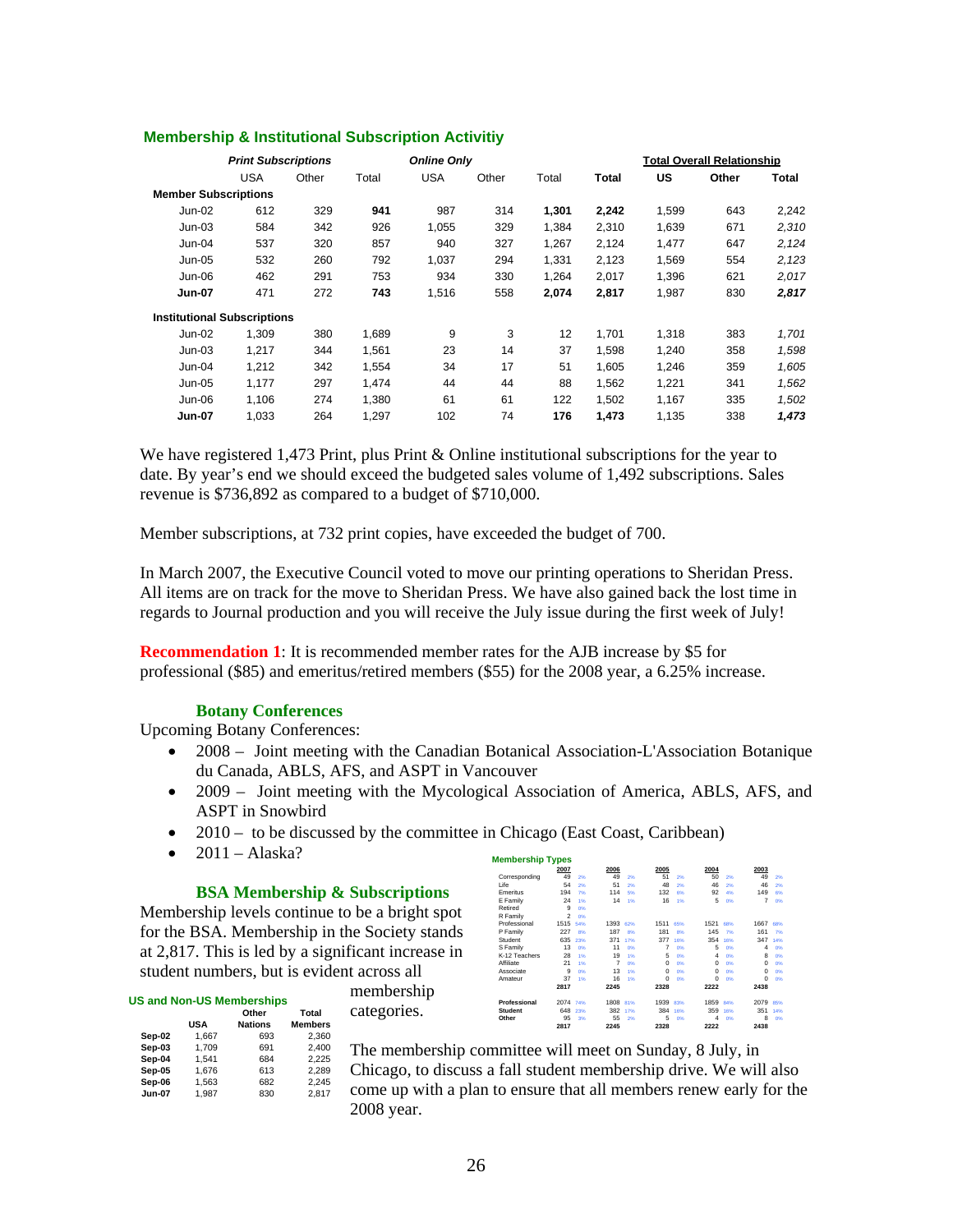A few years ago, we moved away from early-registration discounts. We may, however, look at a special rate for returning students in 2008. Our goal is to maintain growth within this group.

**Recommendation 2:** It is recommended membership rates for 2008 remain the same.

**Recommendation 3:** It is recommended we provide students an incentive to renew, with an "early renewal" rate for of \$15.

**Recommendation 4:** It is recommended we hold a new student membership drive beginning at the opening of classes in the fall of 2007 at a gift-rate of \$10 per student. In conjunction with this drive it is requested the sections waive fees to allow gift memberships to include sectional memberships.



#### *PlantingScience*

PlantingScience continues to grow at a manageable rate. We were awarded a Monsanto Fund grant of \$81,173 over a twoyear period for materials development. We are moving forward with plans and Claire has arranged for a topic development group to get together in St. Louis in August to prepare three draft units. We will also be shifting the Advisory Board meeting to the fall of this year in order to have all three units available for testing in the spring of 2008.

Please take the time to look at the program. We are in the process of exploring ways you can use PlantingScience in

meeting your broader impact commitments in NSF grants and we'd appreciate your ideas in this area.

#### **Website**

need to add resources and find new areas of interest to keep growth heading upward. We ask all sections to consider how they might contribute to the BSA website. The growth trend on the BSA website continues to flatten. We will

#### **Thinking Green**

conference-abstract software. We are in discussions with the BSA is developing a relationship with several plant-related organizations in an effort to provide access to our expanding infrastucture, including our membership-subscription and our Society for Economic Botany Council, Center for Plant Conservation and the Society of Mathematical Botany. We



urrently provide limited membership support to the American Fern Society. c

hanks, Bill T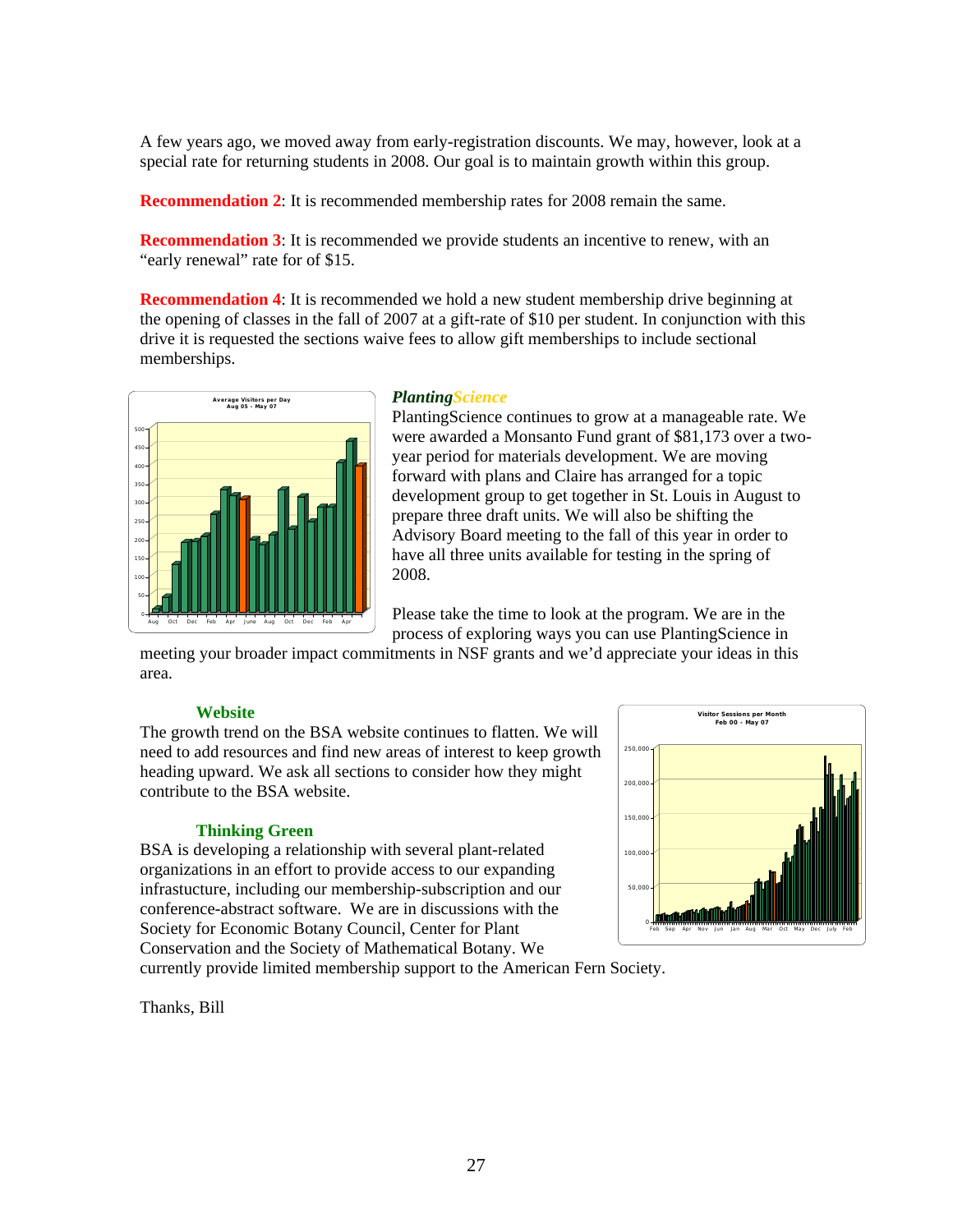## **Archive and History Committee - Report to Botany 2007**

Shirley Graham, Chair, Kent Holsinger and David Spooner

The Archive and History Committee has been inactive during 2006-2007. The Archives continue to be safely maintained at the Business Office of the Botanical Society in St. Louis, Missouri.

during the previous year in preparation for her paper in the July AJB and Plenary Address Various items within the archives were accessed by Marsh Sundberg, BSA staff, members of the Executive Committee and members of the PlantingScience Development committee over the past year. This follows extensive use of the files by Betty Smocovitis at the Botany 2006 Centennial Celebration.

## **Conservation Committee Report**

Submitted by Kathryn Kennedy

Conservation work for the Botanical Society of America has been focused on conceptual sideboards for information to include. BSA staff have shown great support seeking ways to make current information available to BSA members, as well as to work this year focused on three areas, resources, partnerships and public policy. There have been active discussions with the office about the support they can provide for information exchange and postings. We have been examining topics and appropriate expand resources available through the website.

for a sampling! We expect to build on that concept in the coming months, expanding the links for conservation resources for BSA members. We welcome your suggestions for The website is obviously powerful, accessible, and economic tool for gathering and sharing conservation information of many types. Investing ourselves to expand website information would be a clear benefit to the membership for professional resources and policy matters of interest. Already, Nancy Morin has done a great job providing conservation related links by state for the BSA website. Check the state by state listings information you have been seeking or useful links you know about.

work with other groups activley involved in national and international plant conservation, working to share information and concerns on the website through expanded links, and providing information about the conservation work of other botanical organizations, Other organizations are very interested in collaboration. There have been discussions about formal working partnerships with the Plant Conservation Alliance and informal using the electronic publications of the Society.

related to the standards and approach for evaluating the qualifications for listing species In the public policy arena, currently we are tracking federal budget items related to funding for plant conservation action and research, as well as new legislation for private landowner incentives and global climate change. All are still in procedural stages of the federal legislative cycle. We are also monitoring the executive branch regulations implementing the Endangered Species Act for any proposed changes, particularly those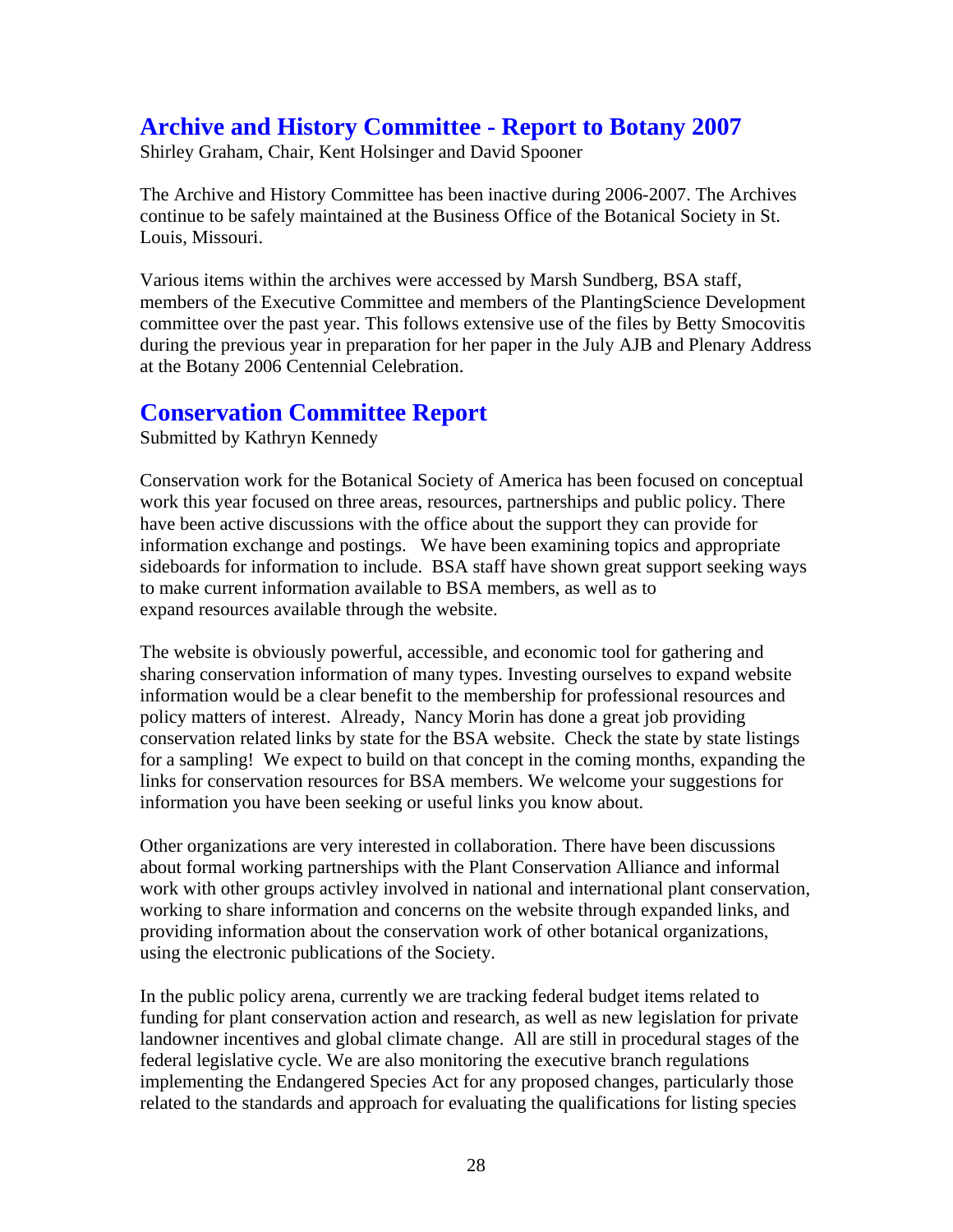and the standards for recovery for species relative to their current vs. historic ranges. More information about these issues should be available to members in the coming weeks as legislation matures and action is more imminent. We expect much more activity in the federal legislative arena in the next three months.

## **Education Committee Report**

Submitted by Gordon Uno

ongoing Planting Science project and the potential future collaborative educational efforts between BSA and the ASPB. Major advances took place in two BSA Education projects this year, mostly due to the efforts of Claire Hemingway and Bill Dahl. The two most important activities were the

Monsanto Foundation, was successful, which indicates the current strengths of and bright committee to Planting Science, and this advisory committee met in April to address some involved in the recently funded project to develop new inquiries for Planting Science. Claire Hemingway and her collaborators have submitted a number of proposals to funding agencies to support the Planting Science project. One of those proposals, to the promise for the project. Several Education Committee members serve on the steering of the issues that have arisen based on the interactions between students, teachers, scientists and the Planting Science website. Education Committee members will also be

The upcoming BSA/ASPB joint annual meeting is an opportunity to continue to cultivate Planting Science, including the former chair of the ASPB Education Committee, Larry be those activities that help to increase plant projects used at the pre-college level and to increase awareness of Botany and Plant Science majors in college. interactions between members from both societies who are interested and engaged in educational activities. Two ASPB members have met with the steering committee of Griffing, and Paul Williams. In addition to the Joint Education Forum at this year's Chicago meeting, the current ASPB Education Committee chair, Mary Williams, will attend the BSA Education Committee meeting, which will be an excellent opportunity to strengthen collaborations and plan for future interactions. High on the list of topics will

University of California, Davis, and Dr. Jim Wandersee from Louisiana State University. Two nominees were selected for the Bessey Award this year: Dr. Tom Rost, from the

## **Financial A dvisory Committee (FAC)**

Joe Armstrong jearmstr@ilstu.edu (Member) Russell Chapman <rchapman@ucsd.edu> (Member) Jack Horner hth@iastate.edu (Member and Chair) Bill Dahl <wdahl@botany.org> (ex officio, Executive Director) Kent Holsinger kent@darwin.eeb.uconn.edu> (ex officio, Treasurer) Christopher Haufler <vulgare@ku.edu> (ex officio, President)

To: Executive Committee and Council of the Botanical Society of America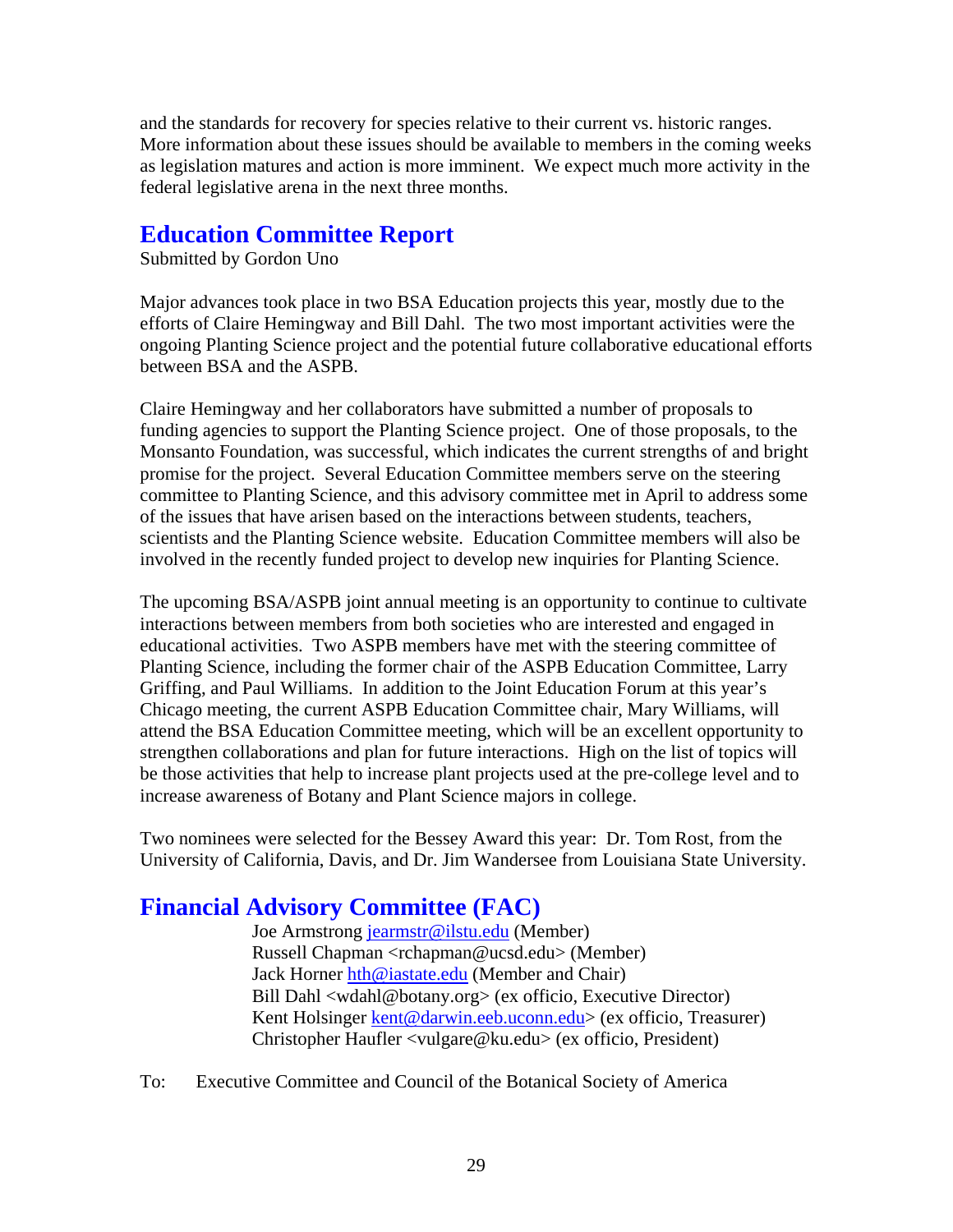### Re: Annual Report of the FAC for 2006-2007

Since the previous 2006-2007 Annual Report, the FAC has:

- monthly monitored the BSA Endowment Fund (EF) invested with Smith Barney  $(SB)$ :
- had two conference calls, one in the fall and one in the spring, with the SB staff in Des Moines, IA;
- made decisions on how the portfolio was to be configured to meet the changing global markets
- initiatives, pending further discussion in Chicago prior to Council meeting • not recommended an amount of the EF for 2007-2008 to the EC/Council for

•

ago) the EF value was \$3,097,239, an *increase of \$536,216* for the present fiscal year. Endowment Fund total management fee for last fiscal year was \$38,000 (1.1%) which means for  $2006-2007$ , the net gain is  $16.2\%$ . As of June 6, 2007 the EF value was \$3,633,455. As of June 30, 2006 (about one year This represents a *gross 17.3 percent annual increase* in the value of the EF. The

Presently, the EF is divided into three categories:

| $\rightarrow$ |                                                         |                 | <b>Total</b> = $$3,633,455$ (as of end of June 6, 2007) |  |
|---------------|---------------------------------------------------------|-----------------|---------------------------------------------------------|--|
|               | $\triangleright$ Fixed Income + Money Funds = \$409,329 |                 |                                                         |  |
|               | $\triangleright$ Stocks + Money Funds                   | $=$ \$ 610,960  |                                                         |  |
|               | $\triangleright$ Stocks + Money Funds                   | $=$ \$2,613,166 |                                                         |  |

custom MDA portfolio; decrease Delaware-International; Increase Madison-Intermediate FAC/SB goal of 9.44% for this year, the latter number is based on an average goal to be maintained over a much longer period of time. During the spring conference call, rebalancing of the EF to come closer to its expected 9.44% net return goal was discussed and approved. There were four areas within the entire portfolio that were changed to accomplish the rebalance: decrease Legg Mason Fixed Income; and acquire iShares Emerging Market Index Fund. These changes are reflected in the numbers above. Even though the increase this past year is above the

The FAC believes the EF is growing at a reasonably steady rate but needs infusion by the membership to reach the 5 million mark it established two years ago.

requested a delay in any recommendation until they were able to pursue one or more initiatives before the July meeting. There is *no recommendation at this time* to provide the EC/Council with an amount of money from the Endowment Fund for BSA initiatives for fiscal 2007-2008. A recommendation may be forthcoming at the FAC's meeting in July, in Chicago, and before the Council meeting. The reason for this is that Bill Dahl and Kent Hollinger

The FAC has scheduled a committee meeting at the Chicago Meeting, at 8:30 am, Sunday morning, July 8, in the Chicago Hilton (location to be determined).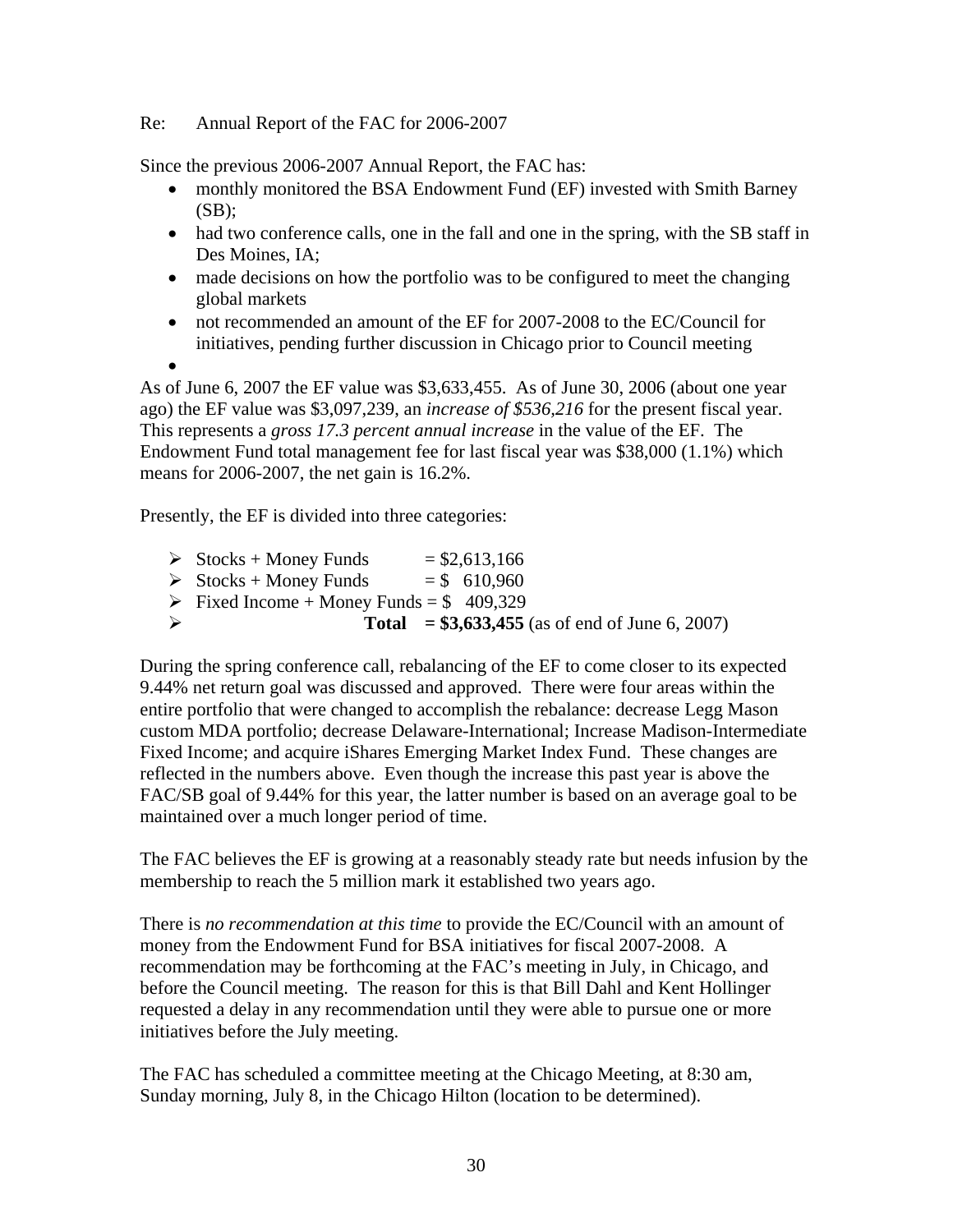The chair or any member of the FAC will be willing to answer questions about the EF.

Respectfully submitted,

Harry T. (Jack) Horner, FAC Chair

## **Membership**

of society membership are no longer as attractive as they once were. 2,074 members are society had budgeted for 700 print subscriptions, no increase in dues is recommended at this time. Despite the initiative to increase the number of members (up to 2,817 from 2,017 the previous year) by offering inexpensive gift memberships for international colleagues and students, the society faces challenges to keeping membership up in this electronic age. With many libraries providing electronic access for their clientele to journals, and many modern scientists eschewing print versions of scientific publications, some of the benefits 'on-line only', with 725 print subscriptions, an indication of this change. Though the

We see the need to make the membership aware of, and more involved in, the many networking with colleagues about research interests, opportunities, and funding; sharing millenium. We have some suggestions for extending our reach and influence, and hopefully, our membership. potentially beneficial aspects of belonging to the Botanical Society of America: resources and materials for teaching and public education; getting together to share research findings, explore new places, and discuss botanical challenges of the new

have fewer publications from Latin America than Asian countries. We need to actively solicit collegues in other American countries to join us, and nominate accomplished Americans for Corresponding Memberships. This will inspire their students and colleagues to get more involved with the society, for the benefit of all. 1) Increase our international outreach, considering that 'America' means more than the U.S.A. Canada, Central, and South America are all on the American continent, yet we

discount for early renewal for students (\$15), to encourage renewals as well as first-time memberships. 2) Increase student membership, fostering an alliance that continues with professional memberships after the terminal degree. To this end, our Executive Director suggests a

### **Our recommendations are:**

**mendation** : It is recommended membership rates for 2008 remain the **Recom** same.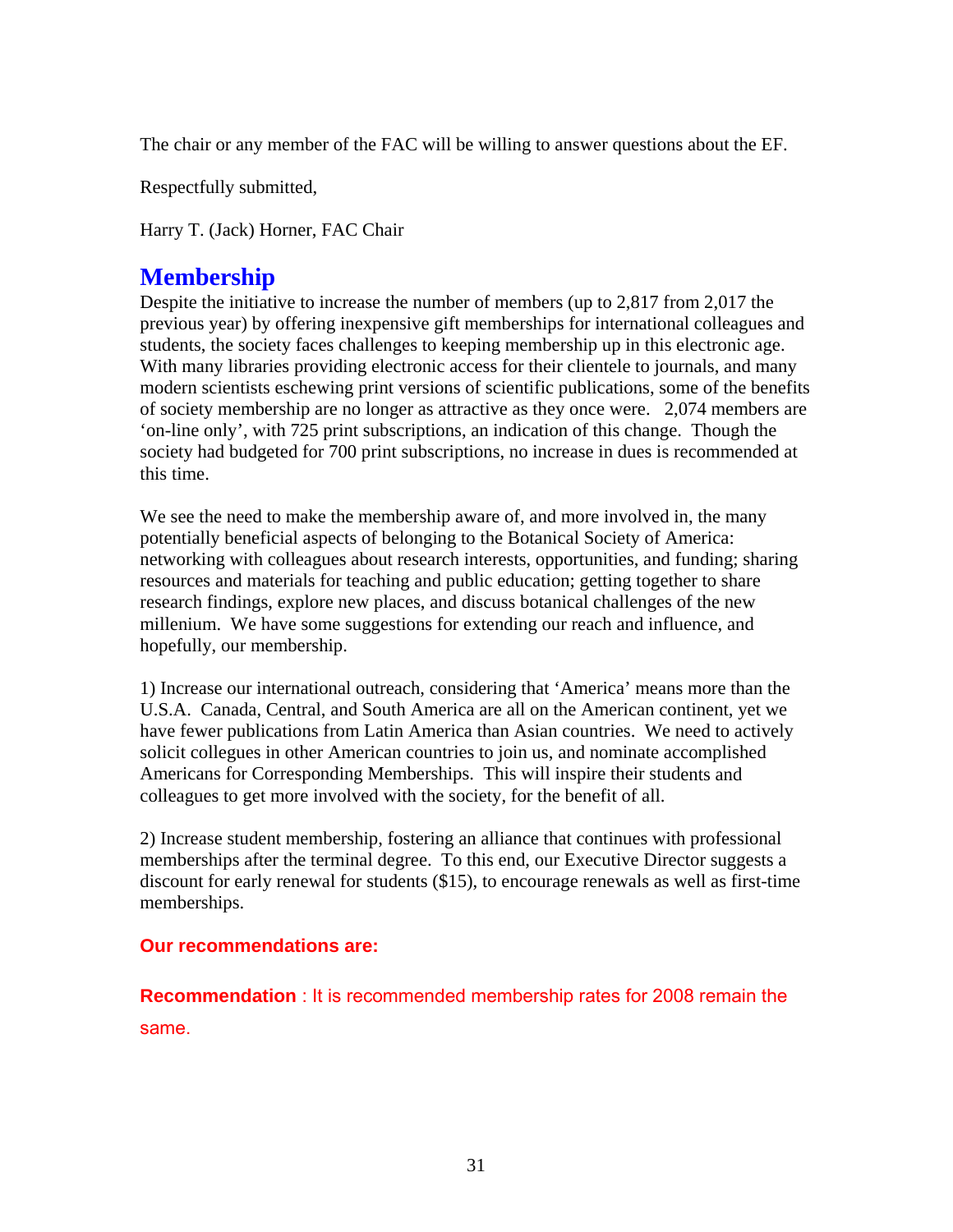**Recommendation 2**: It is recommended we provide students an incentive to renew, with an "early renewal" rate for of \$15.

Recommendation 3: It is recommended we hold a new student/ foreign colleague memb ership drive beginning at the opening of classes in the fall of 2007 at a gift-rate of \$10 per student. In conjunction with this drive it is requested the sections waive fees to allow gift memberships to include sectional memberships.

## **Publication Committee**

The only significant activity of the Publications Committee this year was to evaluate the printing contract proposals for AJB. The journal's printing contract will end this year and therefore the Publications Committee was asked to help in evaluating materials submitted details so that we could make an informed comparison of services. Allen Press was not as responsive and in some respects does not seem to be as current in technological advances in the trade. The committee was favorably impressed with the Sheridan proposal. We were not asked to consider cost differences so this did not enter into our deliberations. Patrick S. Herendeen, Chair 8 June 2007 by two printers, Allen Press and Sheridan Press. The committee was in agreement that the materials submitted by Sheridan Press provided evidence that this company is at the forefront of publishing technology and is working hard to maintain this reputation. The company was very responsive to BSA in answering questions and providing requested

Respectfully submitted, Patrick S. Herendeen

## **Bessey Award Committee – See Education Committee Report**

## **Cheadle Award Committee**

The Cheadle Award Committee (Frank Ewers, Bruce Kirchoff, and Larry Hufford [chair]) evaluated proposals from seven applicants. We selected four students to each receive \$500 awards based on each student's plans to attend Botany 2007, the relevance of the talk/poster to structural botany, and the intellectual quality of the talk/poster.

The following students were selected to receive awards:

Madelaine Bartlett, University of California, Berkeley; Patricia Ryberg, University of Kansas; Julia Nowak, University of Guelph; and John Mossberg, University of Central Arkansas

## **Prepared by Larry Hufford**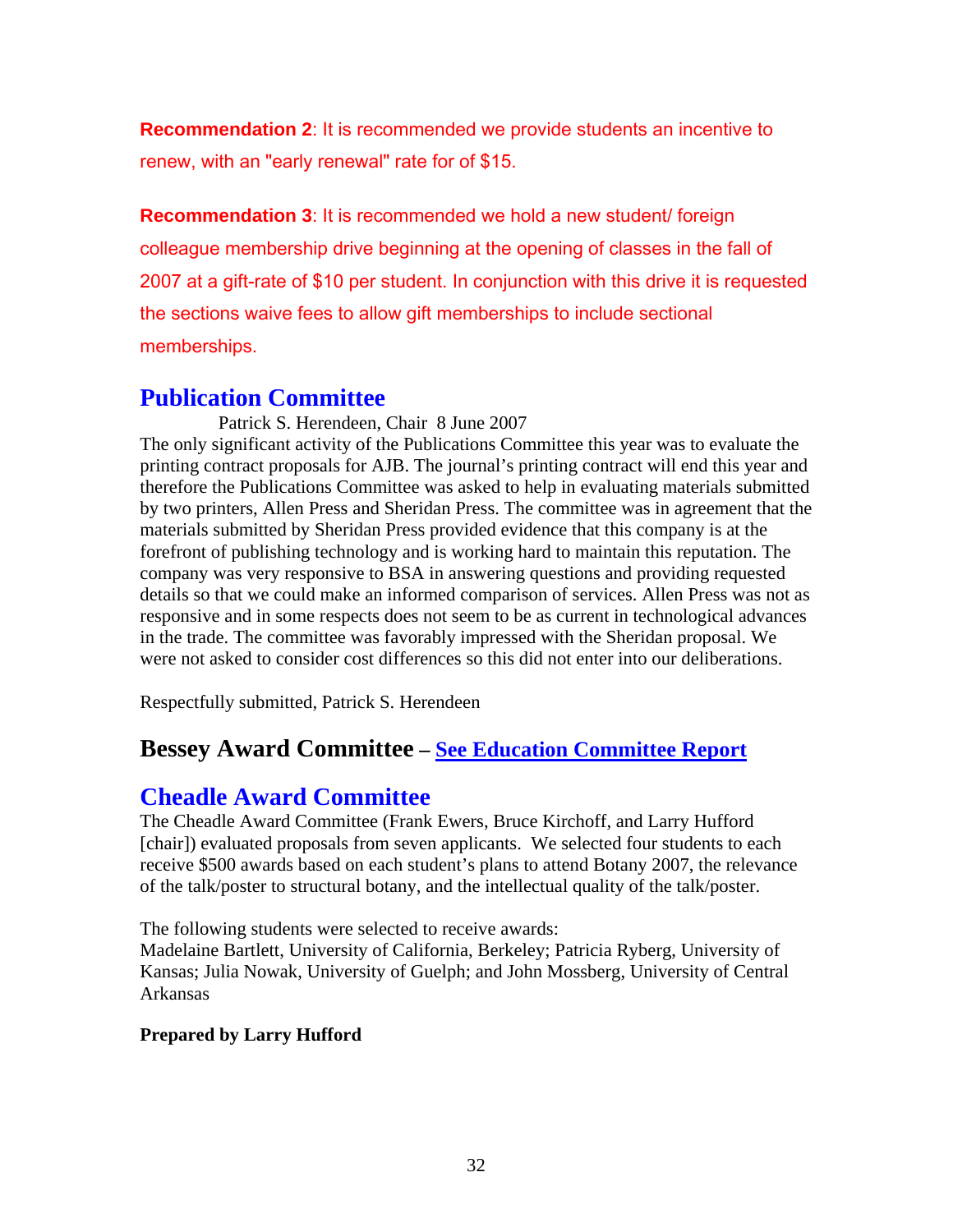## **Darbaker Prize Committee Report 2007**

The committee was composed of Wayne Fagerberg, Linda Graham and Martha Coo k (chair).

The solicitation for nominations was sent out electronically to members of the BSA and to the Phycological Society of America. It was also posted on the BSA and PSA webs ites and put in the Plant Science Bulletin and the PSA Newsletter. Three nomination s were received. The committee unanimously agreed that JoAnn Burkholder was the most outstanding nominee based on the criterion of meritorious work in the study of microalage during the last 2 calandar years (2005-2006), published in English. Burkholder is at the Center for Applied Aquatic Phycology, North Carolina State University, Raleigh North Carolina.

(http://www.cals.ncsu.edu/plantbiology/Faculty/jburkholder/jburkholder.html)

Dr. Burkholder is recognized for the breadth of her many important contributions toward understanding harmful dinoflagellates, including the environmental factors affecting these algae, their effects on other organisms, and interspecific differences among the algae.

The nominated papers from the previous two years are cited in the main report.

### **Esau Award Committee – no report submitted**

**Karling Awards Committee – no report submitted** 

## **Merit Awards Committee**

Richard Olmstead, Chair (Dennis Stevenson, Dan Crawford, members) 6/19/07

Five nominations were received for the BSA Merit Award this year. Three nominations were accompanied by letters of support advocating for the nominee, whereas the other two were received in the form of a letter of nomination, accompanied by a CV for the nominee and names of individuals to contact for letters of evaluation (as per the call for nominations).

The Committee met electronically several times during May to discuss the nominations that "outstanding contributions to botanical science" should be interpreted to mean and issues pertaining to the Merit Award and its role in BSA. While accepting that committees in other years may have held different interpretations, this committee agreed scientific contributions. Hence, award decisions were made on the basis of the impact of the research contributions made by nominees. We recognize that BSA members make many contributions that enhance the field of Botany through teaching, service to the scientific community, and to the Society and that such contributions all are worthy of recognition by the Society and should, perhaps, be identified with specific awards (e.g., the Bessey Award for excellence in teaching).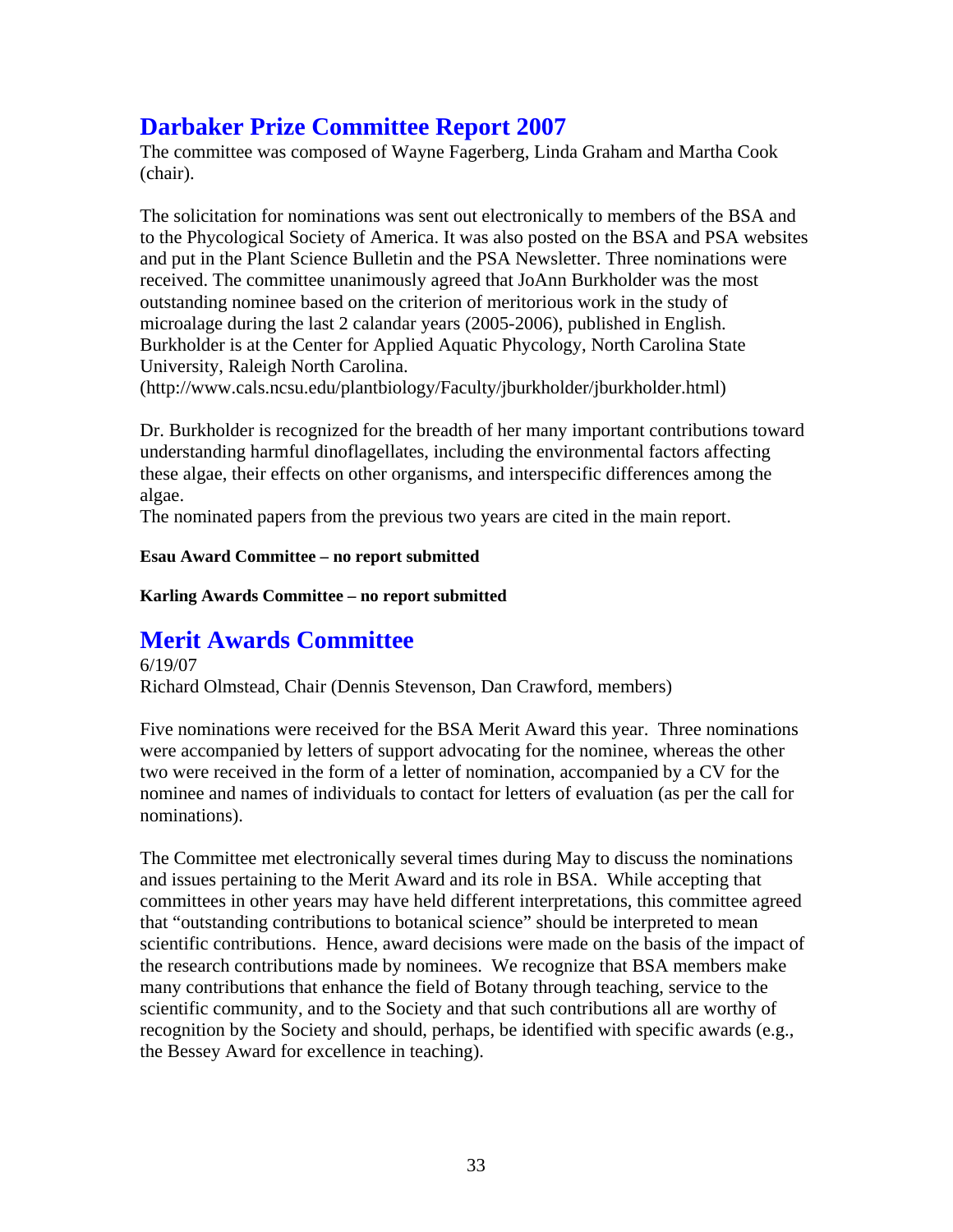As a small committee, we agreed that we would resolve any conflict over approval of meritorious were approved. After reading the files and sharing our views on the nominees, three were approved for Merit Awards. While recognizing that each of the other two nominees had made valuable contributions to botanical science and to the field award nominations by consensus. Thus, only nominees about whom we all agreed were of botany in many ways, we decided that their contributions did not merit the highest award that the Society bestows at this time. The BSA President, Executive Director, and all nominators were notified of decisions on June 1.

Comments and recommendations. There are a few concerns that arose in discussions this year and which have been raised in recent past years.

Award Criteria. The simple statement of the criteria for the award is appealing for its committees in the past few years have grappled with issues pertaining to criteria, oncluding that research should be emphasized, despite the fact that different criteria c simplicity, but leaves open to interpretation what is meant by "outstanding contributions to botanical science" and "truly exceptional scientists in plant biology." Perhaps giving the Awards Committee leeway to interpret the criteria as they see fit is desirable, but have, apparently, been applied in the past. A more explicit statement of criteria would be valuable.

Establishment of a BSA Service Award. Many societies have awards for service to the Society, either as regular awards or as special awards. Given that the BSA has a teaching award, establishment of a service award may be one means of clarifying the criteria f or the Merit Award as an award based on scientific research contributions.

Form of the nomination. Letters of support accompanying nominations tend to be strictly advocational, whereas letters requested for evaluation purposes have a very different purpose. The latter conforms to the strict interpretation of the call for nominations. However, the former tends to be the way most nominations are received in the past few years. "Complete package" nominations, including letters, are far easier administratively, but do not necessarily provide a critical evaluation of the nominations. The present system does not assure that the most meritorious members are being recognized each year. Whereas it will be easier to continue receiving nominations in the fashion we have in the past, perhaps the Society should consider generating the nominations and soliciting evaluations. This certainly would require more work and a larger committee and may not be feasible. A middle ground may be to have Society members generate the nominations and submit a letter and CV, while leaving it up to the committee to solicit the letters of evaluation. This would be more work for the committee, but would lead to a more objective evaluation process.

Submitted by, Richard Olmstead

#### **Moseley Award Committee – no report submitted**

**Pelton Award Committee – no report required**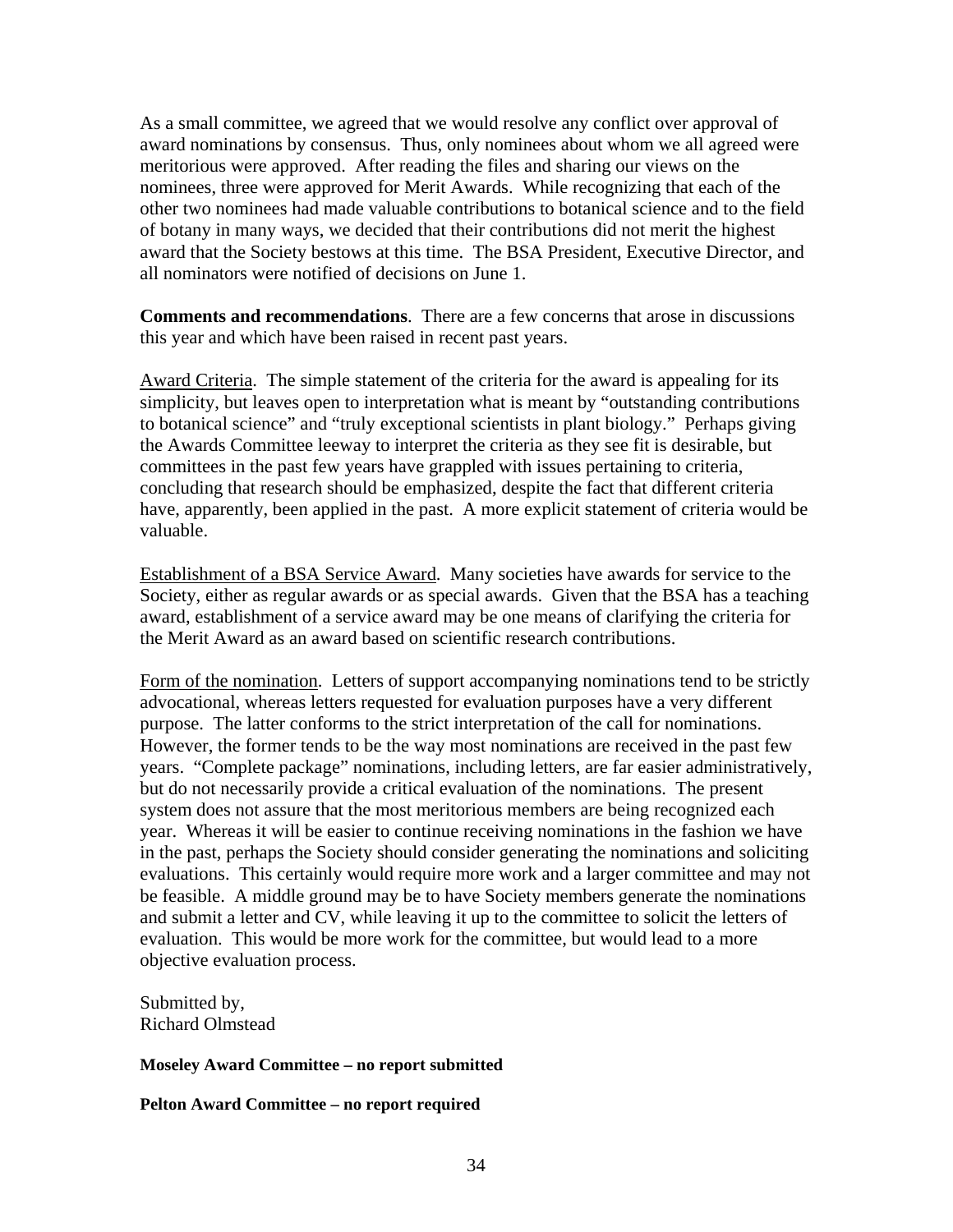# **BSA Sectional Reports**

**Bryological and Lichenological – no report submitted** 

## **Developmental and Structural**

Prepared by Larry Hufford 29 June 2007

At the sectional business meeting held in Chico, California, at Botany 2006 we con ducted the following business:

1) Students who received Cheadle and Developmental and Structural Section travel wards w ere introduced. a

2) Frank Ewers (California State University, Pomona) was elected as the new program director for the section.

3) Symposium proposals for Botany 2006 were discussed.

At Botany 2006, 44 papers and 12 posters were presented to the Development and Structure Section. Seventeen of the papers and three of the posters were presented by students.

Symposia sponsored at least in part by the section at the 2006 meeting included the following:

- (1) The Evolution of Ericales: Recent Insights using both Morphology and Molecules.
- (2) A Century Of Wood Anatomy and 75 Years Of IAWA.
- (3) Bringing Together the Living and Dead: Integrating Extant and Fossil Biodiversity in Evolutionary Studies.
- (4) The Comparative Phylogenetic Method of Reconstructing Evolutionary History

paper "Evolution of floral diversity in the buzz-pollinated genus Senna (Leguminosae, The Katherine Esau Award for the most outstanding student presentation on plant development or structure was given to Brigitte Marazzi, University of Zurich, for her Cassiinae)."

Maria Aurineide Rodrigues, Universidade de Sao Paulo; Yannick Staedler, University of The executive committee evaluated applications from students for travel awards to Botany 2007. Five students were given travel awards, including Tatiana Arias, University of Tennessee; Natalia Pabon Mora, CUNY/New York Botanical Garden; Zurich; and Renate Wuersig, Purdue University.

Executive committee members also participated in the selection of the BSA's Cheadle Awards. The following students were selected to receive Cheadle Awards to facilitate travel to Botany 2007: Madelaine Bartlett, University of California, Berkeley; Patricia Ryberg, University of Kansas; Julia Nowak, University of Guelph; and John Mossberg, University of Central Arkansas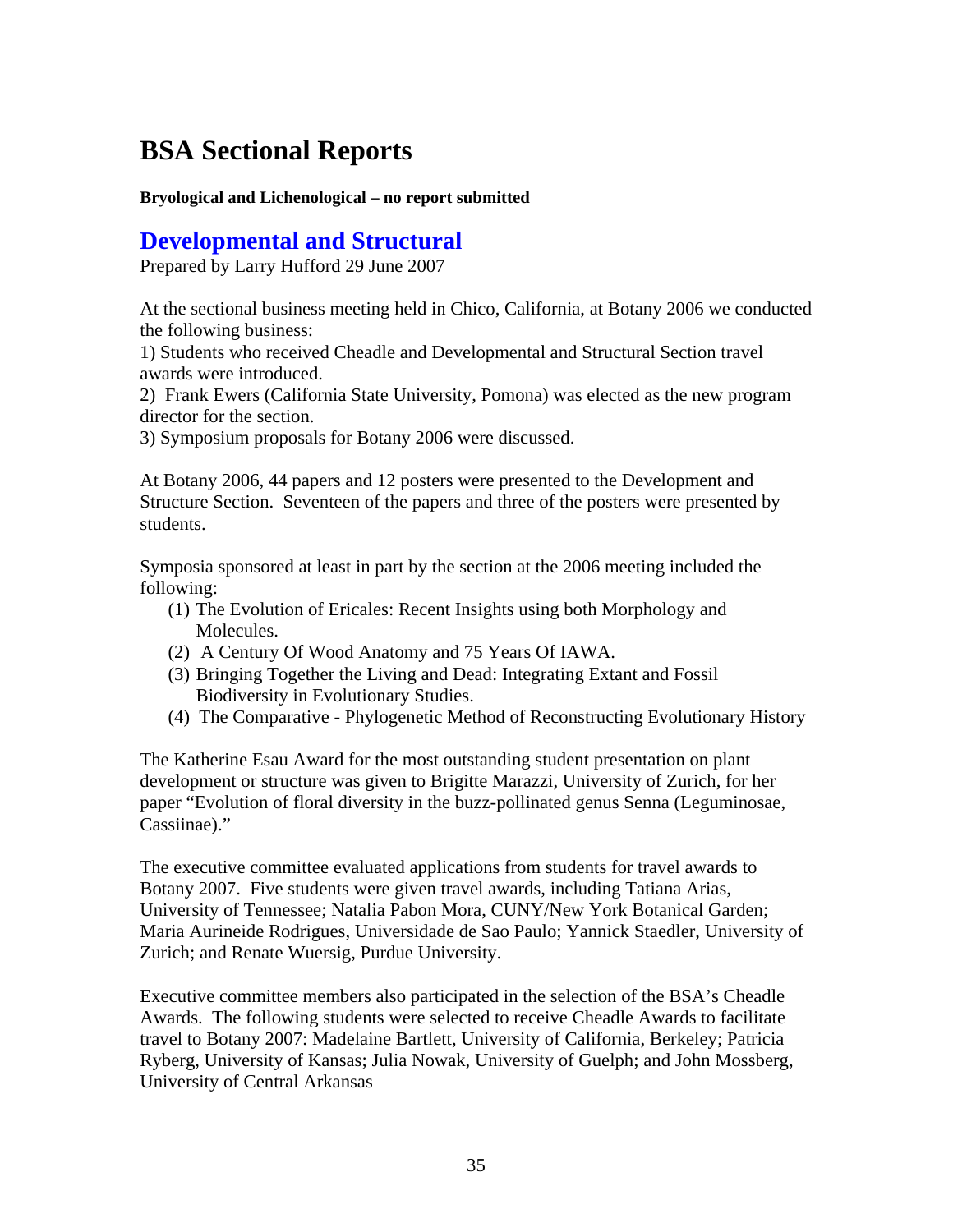The section will have its next business meeting in Chicago, Illinois, at Botany 2007.

## **Ecology**

### *Highlights from Botany 2006 (Chico, CA)*

Botany 2006 in Chico, CA was an exciting centennial celebration for the Botanical Society of America as well as the 30 year anniversary for the Ecological Section. Our section contributed greatly with 33 talks and 27 posters, a symposium (co-sponsored with Sociology", and a special presentation on "History of the Ecological Section for the Past their enthusiastic ideas while also sharing food and drink. Following are highlights from our section's business meeting and student awards in Chico. \$1,000 support) entitled "Human Transformation of California: Botany, History, and 30 Years". Our business meeting on August 1 was attended by 44 people who shared

*Ecological Section Meeting* 

- We welcomed Jeffrey Walck, our new section vice-chair. His term began after the meetings in Chico, and continues until 2009.
- Members present at the meeting unanimously supported to **change our bylaws** by dele ting "serve as fiscal officer" from the responsibilities of our secretary and pro gram director.
- The Ecological Section offered **Student Travel Awards** for the first time in 2006. Thanks to Timothy Bell and Carl Weekley for developing materials for these awards during the past year. We had a lively discussion relative to gui delines for those awards in the future. Consensus was to implement the foll owing **guidelines for 2007**:

1) Students do not need to be a member of BSA, but they must have a sponsor (i.e. advisor or coauthor) who is a member,

2) Students must be the lead author, and be the person presenting a talk or poster at the meeting,

3) No reference letters will be required,

dollars being divided between top candidates (hence the amount per student 4) No question will be asked relative to why they want to be an ecologist, 5) A set number of dollars (\$1000) will be available for awards with those may vary from year to year and the amount may be on a sliding scale based on estimated costs for student), and

6) Students who receive an award must wait a year to reapply rather than apply every year.

A suggestion was made to increase section dues to help support these awards. No decision was made regarding this increase.

- Carl Weekley (outgoing vice-chair) was thanked for his service to the Ecological Section by a gift of a cutting board with snacks and a BSA hat.
- Orleans with 70 charter members. The section had 335 members in 1977, just one year after it formed. A photo taken at Botany 2006 in Chico, CA including three • **Carol Baskin** shared insight, memories and various documents related to the **history of the Ecological Section,** which was formed on May 30, 1976 in New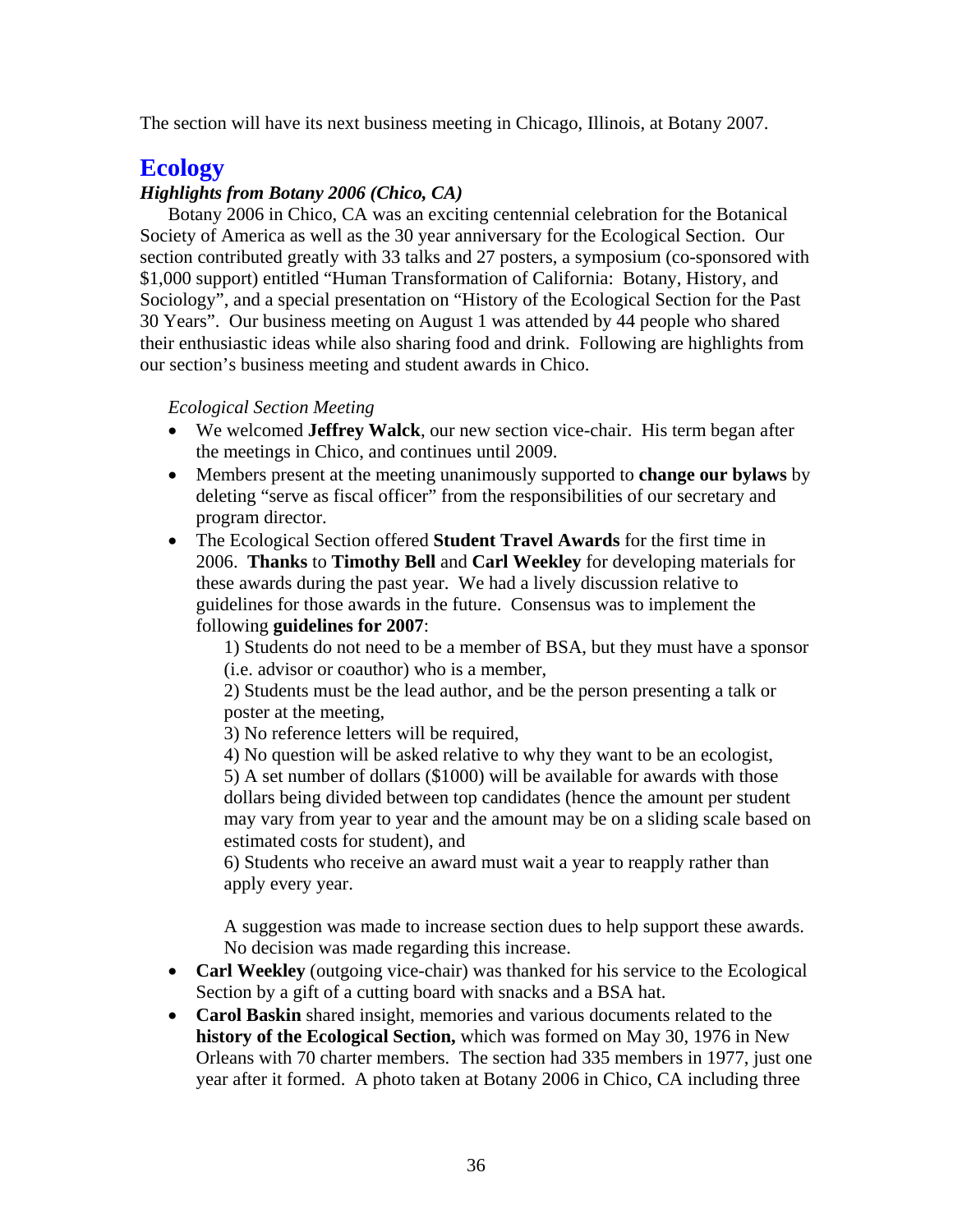of its charter members (Carol Baskin, Jerry Baskin, James Quinn) was attached to our section's fall newsletter.

### *Student Awards from Ecological Section (presented at society banquet in Chico)*

- Best Oral Presentation to Cristina Aragon (co-authors Adrian Escudero and between physiological status and fitness-related traits in a semi-arid specialist, Fernando Valladares from the Universidad Rey Juan Carlos) for "Relationship *Helianthemum squamatum*, in two contrasting scenarios". \$150.
- Best Poster to Jessica Rabenold (co-author Candace Galen from the University of Missouri-Columbia) for "Friend or foe: effects of ants on fitness of an alpine wildflower, *Polemonium viscosum*". \$150.
- (advisor Diane Byers) who presented a talk on "Selection and adaptation in heterogeneous soil nutrient environments" and to **Marissa Jernegan** of Eastern Illinois University (advisor Janice Coons) who presented a poster on "Seed longevity of *Lesquerella ludoviciana*, an endangered species of Illinois sand • **Student Travel Awards** to **Rebecca Anderson** of Illinois State University prairies". \$500 each.
- Thanks to our judges for the oral presentations (Margaret Devall, David Gorchov, and Katherine Preston), for posters (James Quinn, Jeffrey Walck, and **Donald Young**), and for student travel awards (Timothy Bell and Carl **Weekley**).

### *Botany & Plant Biology 2007 (Chicago, IL)*

 *Ecological Section Planned Activities* 

- 1) Sessions including **34 posters** and **38 papers**
- 2) **Co-sponsors** for the following **symposia**:
	- Conservation Biology of Eastern Tallgrass Prairie: Integrating Issues of Management and Restoration for the  $21<sup>st</sup>$  Century (\$600 support)
	- Evolution in a Glaciated Landscape: Contribution of Endemism to Great Lakes Biodiversity (Name only support)
	- Plant-Fungal Interactions (Name only support)
	- The Evolution and Maintenance of Mixed Mating Systems (\$600 support)
	- The Functional Significance of Leaf Shape Variation—Towards a Consensus from Gene to Community (\$400 support)

3) **Co-sponsor** for the following **workshop**:

Nondestructive Techniques (\$400 support) • Measuring Eco-physiology of Plants from Cells to Ecosystems with

### *Items of Interest*

discussions by middle and high school students. We will discuss this activity in • We look forward to working with **Colette Amici** who has volunteered to help lead an effort for members of the Ecological Section to develop topics for "**plant talking points**" on the BSA website. These webpages will be simple thinking topics that might highlight important ecological concepts, and will be used for Chicago.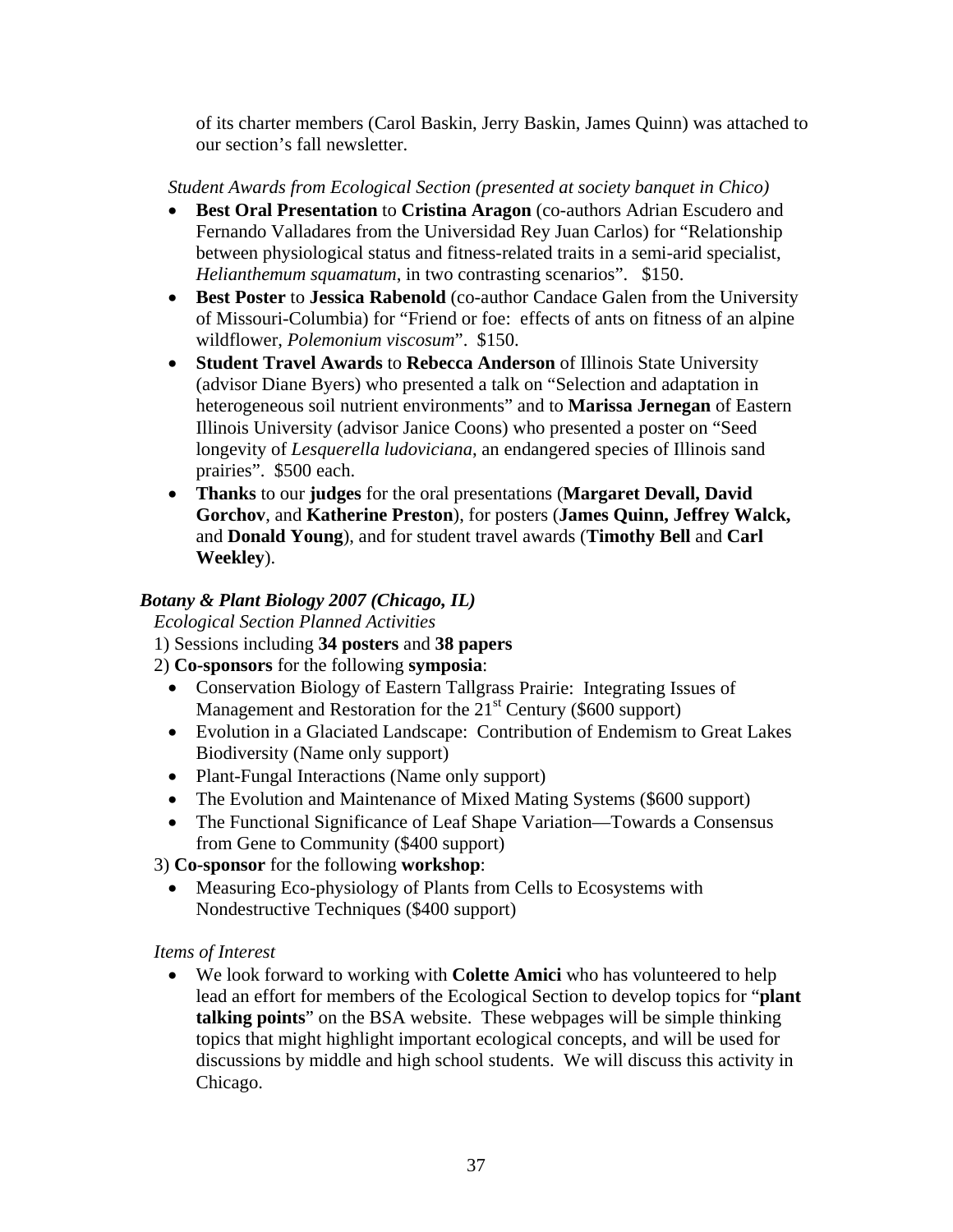• A change is being recommended in the **amount of our section dues to fund our** Currently dues are \$2/year, generating \$800-900/year. The recommendation is to our Student Travel Awards which are \$1000/year. Without this increase, the recommendation will be discussed in more detail followed by a vote in Chicago. **Student Travel Awards** which were initiated for Botany 2006 in Chico, CA. increase dues to \$4/year to provide a large portion of the money needed to support Ecological Section will be faced with either reducing the amount provided for student awards or the amount provided to support symposia/workshops. This

### *Student Travel Awards*

The Ecological Section had 25 applicants for **Student Travel Awards** for Botany & Plant Biology 2007 making it difficult to choose from the many impressive applications. Congratulations to the following students who were selected to receive these awards:

- **Cassandra Broadway** of Grand Valley State University who will present a poster Ailanthus altissima Extracts" (co-authors Jeff Dock and Gary Greer). \$300. on "Growth and Nodulation in *Trifolium repens* and *Glycine max* in Response to
- **John Geiger** of Florida International University who will present a paper on "Experimental Seed and Seedling Performance of the Endangered Vine Ipomoea *microdactyla* Griseb. (Convolvulaceae). \$400.
- Daniel Hewins of Rider University who will present a poster on "Jack of All Trades: Biological Invasion Facilitated by Use of Multiple Forms of Nitrogen" (co-authors Danielle Cheong, Sheena Gayomba, and Laura Hyatt). \$300.

Thanks to our judges for these student travel awards (Timothy Bell, Jeffrey Walck, and **Carl Weekley**).

Respectfully submitted, Janice Coons Chair, BSA Ecological Section

## **Economic Botany**

2006 Economic Botany Section Meeting, Tuesday August 1, 2006, 5:00 – 6:00 p.m. Bell Memorial Union, Chico, California

Attendees:

- Recorder: Felix Coe, University of Connecticut, Secretary and Recorder, felix.coe@uconn.edu
- Bill Dahl (BSA Executive Director), wdahl@botany.org
- Norman Ellstrand, University of California Riverside, ellstrand@ucr.edu
- Gera Jochum, National Science Foundation, gjochum@nsf.gov
- Elizabeth Hueta Ortiz, University of California Riverside, ehuerta@ucdavis.edu
- Neil Reese, South Dakota State University, neilreese@sdstate.edu
- Mary Joe Ryan Duncan, maryjoeryan@eircom.net
- Botany Section), *dspooner@wisc.edu* • David Spooner, USDA, ARS: Univ. Wisconsin-Madison (Recorder; Economic
- Anita Thorhaug, Yale Univ. (Physiological Section), athorhaugh@msn.com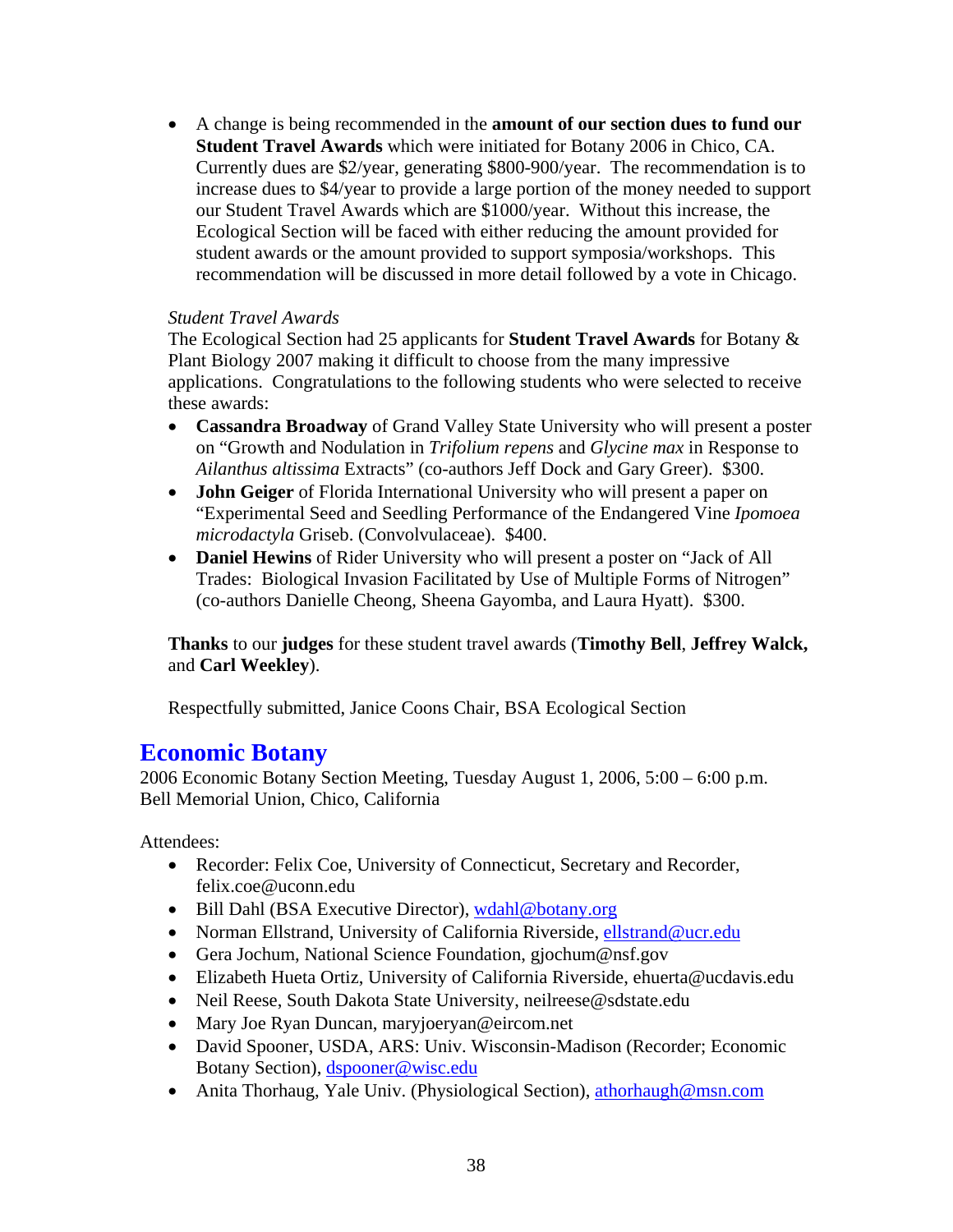### **AGENDA**

Review of the presentations this year. This was the first year that the Botanical around sections. Four topical themes were devoted to the Economic Botany Section: History of Plants and People. In total, these topical themes accumulated 15 talks and two posters. Society of America organized its talks and posters around topical themes, as well as 1) Applied Plant Biology, 2) Ethnobotany, 3) Evolution of Cultivated Plants, 4)

**Student Awards**. Our section should begin looking for funds to give more student awards, and it is important to begin early on this venture.

Botanical Images. Bill Dahl discussed the push for the Botanical Society of America to get botanical images on the web, with documentation to these images. The Economic Botany Section has such fascinating investigations including field work in remote places that we should be able to contribute many good images.

PlantingScience. We discussed ideas for an Economic Botany Sip3 module, but it will take a lot of coordinated effort to get this off the ground.

**Economic Botany Officers**. David Spooner was reelected as Section Chair and Felix Coe was elected as Secretary.

## **Genetics**

Activities of the BSA Genetics section during the 2006-2007 year include:

- 1. Business meeting conducted in Chico CA, 1 August 2006.
- 2. Genetics section had 5 contributed paper sessions with 44 papers over two days at the Botany 2006 meeting in Chico (these include both Genetics section and related thematic sections that fall under the general heading of Genetics).
- 3. Genetics section co-sponsored a symposium "Hybridization as a stimulus for the evolution of invasiveness in plants" at Botany 2006.
- 4. The 2006 Graduate Student Research Award based on evaluation of submitted proposals was awarded to Jill Duarte (Penn State University). This award includes \$500 for research and an additional \$500 to cover travel costs for a subsequent BSA meeting.
- Dlugosch (U. California) for her paper "Inbreeding depression, outbreeding depress ion, and evolution in founding populations of an invasive plant". 5. The 2006 Margaret Menzel Award (\$200) for the best paper was given to Katrina
- 6. The 20 06 Genetics section Poster Award (\$100) for the section was given to Nyssa Temmel (U. British Columbia) for her poster "Identifying the genes involve d in gender differentiation in *Populus trichocarpa*".
- 7. Genetics section will have 5 contributed paper sessions at the Botany 2007 meeting in Chicago (including both Genetics section and related thematic sections that fal l under the general heading of Genetics).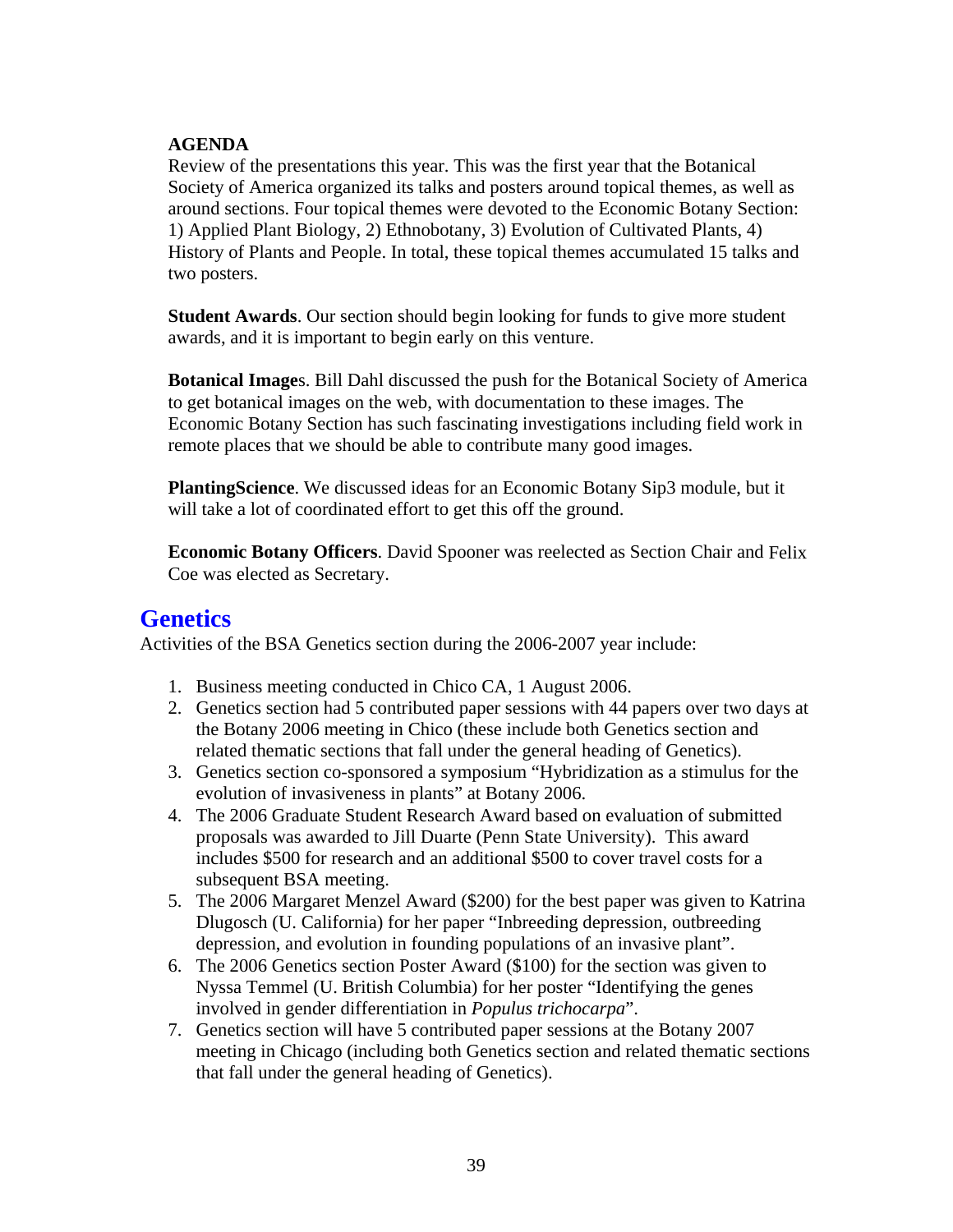8. Genetics section will co-sponsor the following symposia/colloquia at the Botany 2007 m eeting:

1. Comparative Genomics, Development, Physiology and Systematics of the Brassicaceae and Cleomaceae; Organizers: Jocelyn Hall and Eric Schranz; Nominal support only

2. The evolution and maintenance of mixed mating systems; Organizers: Diane Byers and Johanne Brunet; Nominal support only

3. Evolution of diversity in Sapindales; Organizers: Susan Pell and Allison Miller; Genetics Funds committed: \$250

Pamela Diggle and Elena Kramer; Nominal support only 4. Frontiers in Plant Biology: Emerging Model Species ; Organizers:

consensus from gene to community; Organizer: Adrienne Nicotra; 5. The functional significance of leaf shape variation – towards a Genetics Funds committed: \$250

6. Phylogenomics; Organizers: Chris Pires and Jim Leebens-Mack; Genetics Funds committed: \$500

Genetics Section Officers:

| Chair:<br>2007         | Randall Small (U. of Tennessee); will step down at end of Botany |
|------------------------|------------------------------------------------------------------|
| Vice-Chair:            | Vance Baird (Clemson U.), will become Chair at end of Botany     |
| 2007<br>Sec/Treasurer: | Theresa Culley (U. of Cincinnati), will become Vice-Chair at end |
|                        | of Botany 2007                                                   |

Nominations have been made for new Sec/Treasurer; vote will take place at Genetics Section Business meeting at Botany 2007 meeting in Chicago.

Respectfully submitted, Randall Small, Chair

## **Historical**

Botanical Society of America, Historical Section Report for 2005-2006 [Botany 2007]

were provided by the Cornell Department of Plant Biology). Carol Kelloff, Secretary/Treasurer of the Historical Section presented a talk in the Tropical Biology Lee Kass, Chair of the Historical Section, was our representative on the Centennial Planning Committee. Kass attended Botany 2006 in Chico, California, and gave a paper on the contributions of Cornell to American Botany (Travel funds for Kass to attend the meeting Section. Larry Davenport, our Vice Chair did not attend the Centennial in Chico.

Unfortunately, Larry Davenport was not able to succeed her as provided in our by-laws. Had Meeting. Lee Kass, therefore, continued to assume responsibility of Chair of the Historical Section. Carol Kelloff offered to continue as Secretary/Treasurer of the Historical Section. Lee Kass was planning to step down as Chair of the Historical Section this year. Larry succeeded Lee, a new Vice-Chair should have been elected at our Annual Business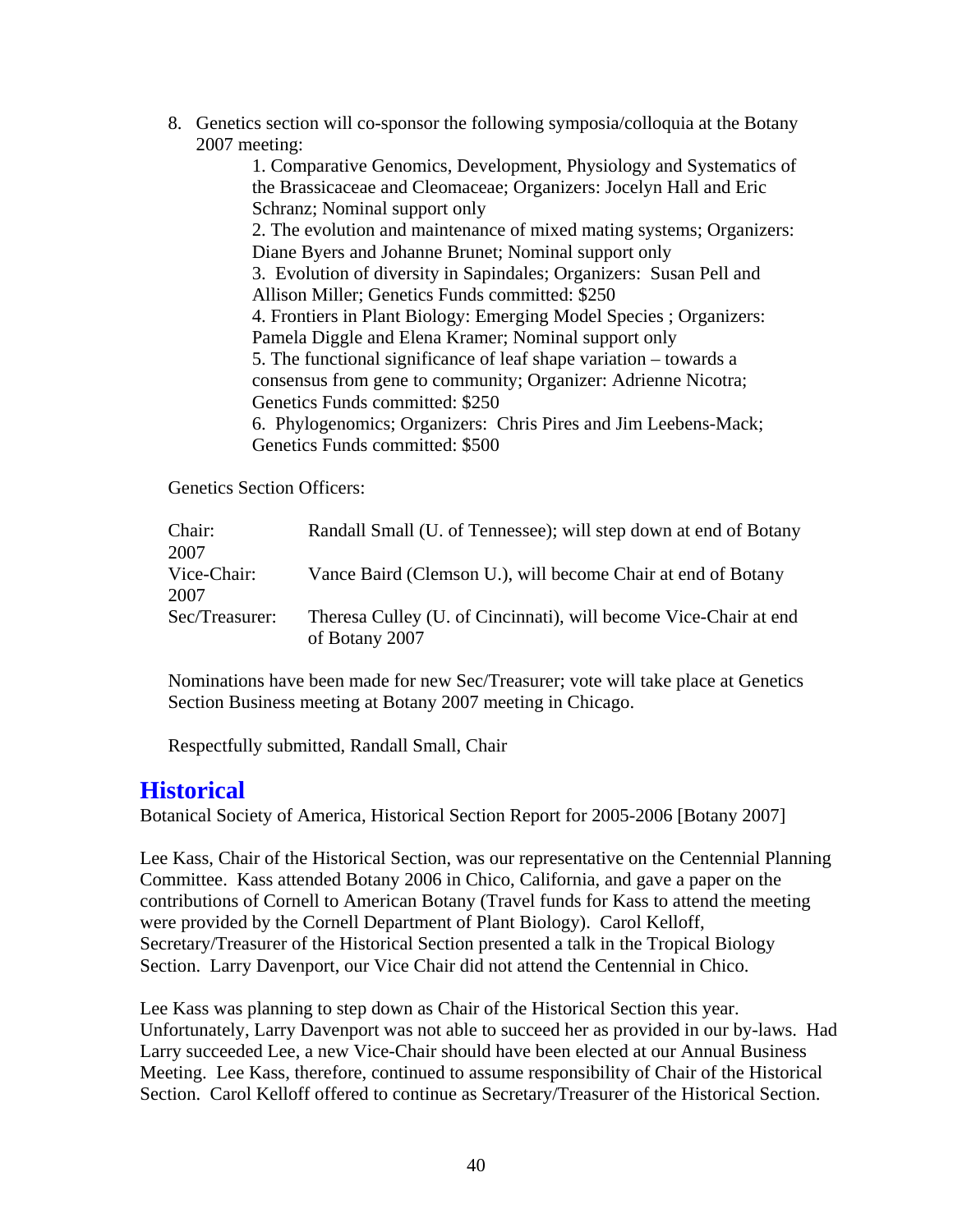At the Annual Business meeting in Chico, she was elected and has accepted a second te rm as the Secretary/Treasurer.

In the 2004-2005 report, the section suggested using some of the Historical Sections funds to historical section provided Dr Smocovitis with an honorarium to conduct research for her project. Dr. Smocovitis, a member of the Historical Section, was the Keynote speaker for the support the archival research of Dr. Betty Smocovitis for her project on writing a history of the Botanical Society of America in honor of its Centennial Year. In 2005-2006, the Botany 2006 Centennial Meeting.

The section sponsored 2 papers for Botany 2006; one was scheduled for the Historical Section contributed papers and the other was placed in contributed papers for the Economic Botany Section.

University of California, Chico. It was suggested at the meeting that the Historical section institution to present a paper on a historical topic of choice. Kass followed up on this Lee Kass presided at the Historical Section annual meeting on 1 August 2006, at the sponsor a symposium and/or invite a prominent scientist from the area, museum or suggestion and has organized a symposium for Botany 2007, "A historical perspective on Chicago Area Botany."

Also at the annual meeting in 2006, a new award was established for the best student paper on a historical subject in botany. The section planned that the first award would be given at Botany 2007 in Chicago, Illinois. The award is titled the Emanuel D. Rudolph Award for the History of Botany. The new award was announced in the *Plant Science Bulletin* (October 2006) and colleagues were invited to encourage undergraduate and graduate students to consider presenting a paper on a historical subject in Botany to be eligible for this honor.

*r* brief articles on botanical history. Several journals were suggested: *Baileya*, *Endeavo* (British), *Huntea*, and the Tri-Beta Society publication, *BIOS*. Papers presented in the section or symposium can be compiled for a volume of a journal. Initiation for the publication of historical papers could be scheduled for the 2008 botany meetings. Kass pursued the question of such publications in *Baileya*, but the editors did not think it an appropriate venue at this time. Members of the Historical Section also discussed the possibilities for a reliable forum for

Another topic for consideration for a volume of papers was the presentations given at the symposium titled "Liberty Hyde Bailey's Legacy of Scientific Outreach," hosted by the Historical Section at the Agricultural History Society Symposium, at Cornell University, September 2004. The problem of the cost of publishing such a volume appears to be prohibitive.

Respectfully submitted, Lee B. Kass, Chair Historical Section, BSA

### **ycological – no report submitted M**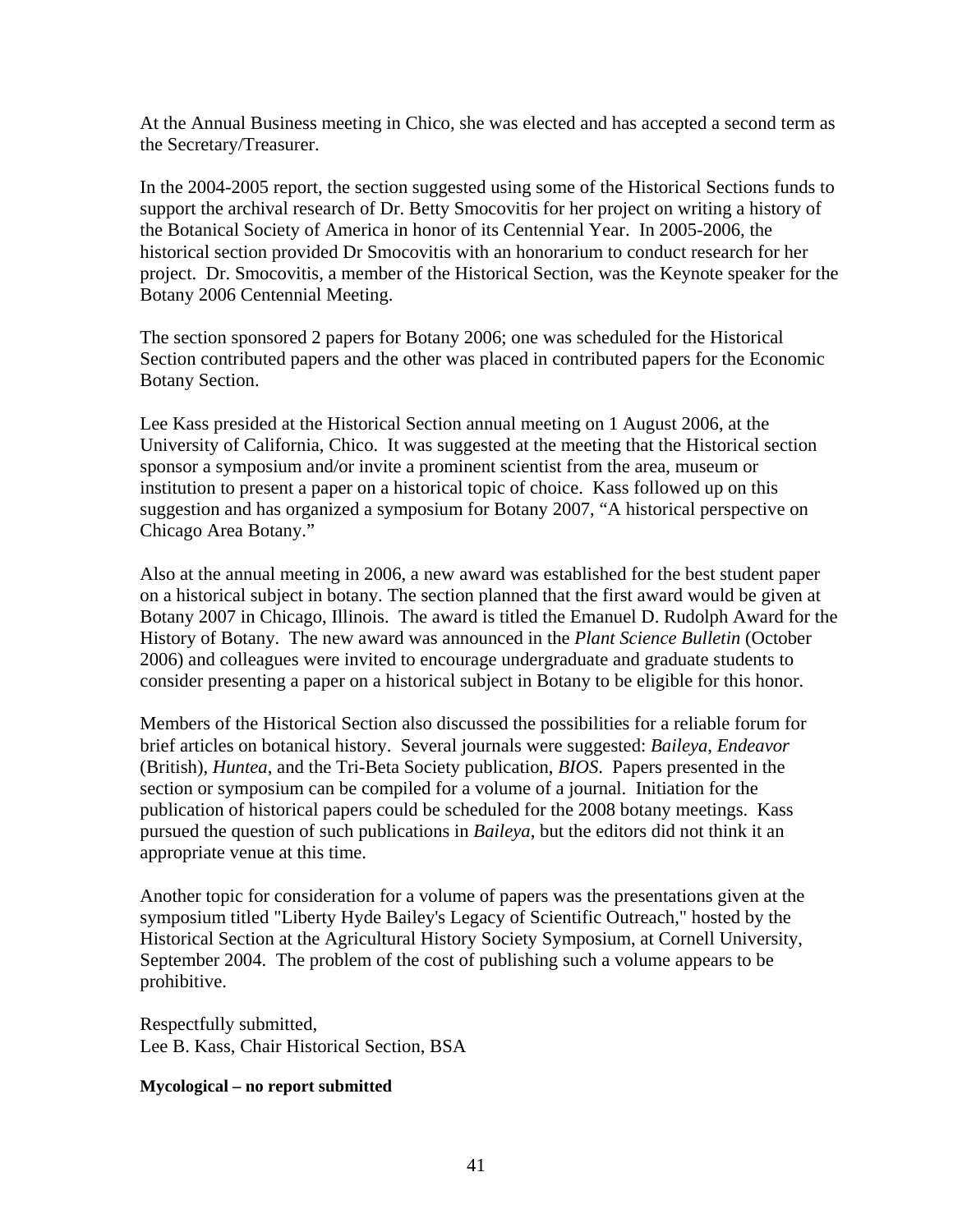## **Paleobotanical**

At the 2006 Meetings in Chico, California, paleobotanists receiving the BSA Centennial Award included Dr. Peter Crane, Dr. Charles Daghlian, Dr. Ted Delevoryas, Dr. David Dilcher, Dr. Patricia Gensel, Dr. Jean Lagenheim, Dr. Karl Niklas, Dr. Jeffrey Osborn e, Dr. J. William Schopf, and Dr. Thomas N. Taylor.

Dr. Ruth A. Stockey received the BSA Merit Award in recognition of her outstanding contributions in the field of paleobotany.

Congratulations to these members of the section!

The Paleobotany Section is doing well for 2007. At the Chicago meetings we have 48 contributed presentations: 39 oral papers and 9 posters. We are sponsoring or cosponsoring 4 symposia. The section is sponsoring a field trip to the classic Mazon Creek locality in northern Illinois, led by Dr. Ian Glasspool of the Field Museum.

This year the section is honored to sponsor a visit by Prof. Jean Galtier of the University . of Montpellier, France, and Corresponding Member of the BSA

Respectfully submitted,

James Mickle Secretary/Treasurer

**Phycological – no report submitted** 

## **Physiological**

Physiological Section Report to BSA Board of Directors 2007

The Physiological section, co-sponsored by the Phycological section, created a centennial symposium honoring one of the seminal thinkers and contributors to plant physiology throughout the century from California ( born Indiana

1901 and raised in Michigan) Professor Lawrence R. Blinks. Professor emeritus Stanford California at Santa Cruz . Blinks's many contributions to research plant physiology were University, a member of the Naitonal Academy of Sciences , editor J. General Physiology, Director Hopkins Marine Station, Professor and Dean University of examined by 8 of Blink's former students plus Dr. John Blinks, MD, his son, at the symposium " Ions, Light and Algae"

and "The contributions of L.R. Blinks to Plant Physiology". His major contributions were .From this two commemorative papers are in draft "Blinks and Photosynthesis" in membrane transport of algae and light responses of algae to blue and red light, as well as teaching algal physiology.

The 2006 Physiological sections' contributed papers were in several sessions as well as a number of posters. There was a joint session with the Ecological Society on Ecophysiology. Student prizes were three, one poster and two oral presentations.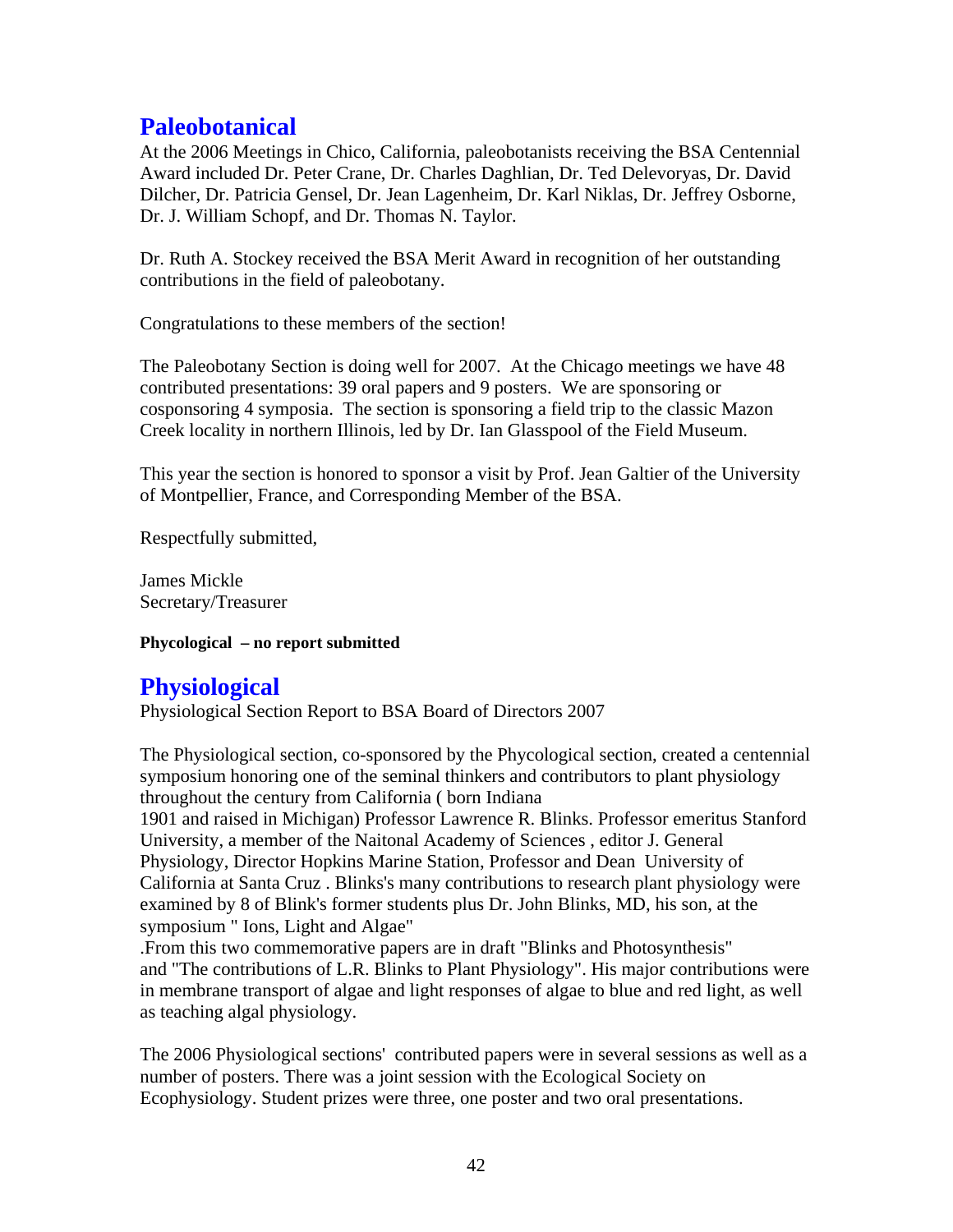This year 2007 , meeting with the Plant physiologists for the first time in over 20 years, the events will be a symposium by Winslow Briggs and Anitra Thorhaug on blue light receptors and a workshop co-sponsored by the ecological section organized by Anitra Thorhaug on " Non-destructive techniques for ecophysiology" . Three student prizes will once more be given to the best oral presentation and the best poster.

Officiers 2007-9 : Anitra Thorhaug, Chair Peter STRaub Treasurer Christi Carter Program

## **Phytochemical**

The Phytochemistry Section of BSA works to establish active dialog between members and to extend the Section. A discussion on future activities of the Section has been dvanced. a

Three presentations are submitted to the Botany 2007 meeting in Chicago and they cover research area on plant phenolics, pigments and terpenoids.

The student travel award by the Section of Phytochemistry was granted this year to graduate student Cassie Majetic from the University of Pittsburgh.

Prof. Dr. Tadeusz Aniszewski Chair of Phytochemical Section of BSA

**Pteridological – no report submitted** 

## **Systematics**

Kathleen A. Kron, chair; Patrick S. Herendeen, Secretary-Treasurer

of the section and Patrick S. Herendeen was elected as secretary-treasurer at the System atics Section business meeting, which is held jointly with the business meeting for the Americ an Society of Plant Taxonomists. At the Botany 2006 meeting in Chico, California, Kathleen A. Kron was elected as chair

During fiscal year 2007 the BSA Systematics Section supported three symposia with funds and s ponsored eight symposia and colloquia without funds for the Botany 2007 confere nce.

*Financial Support of three symposia*. The Systematics section supported three symposia for the Botany 2007 conference:

- 1) \$500 for "Comparative Genomics, Development, Physiology and Systematics Schranz of the Brassicaceae and Cleomaceae" Organizers: Jocelyn Hall and M. Eric
- 2) \$500 for "Ranunculales a basal eudicot perspective of angiosperm evolution" Organizer: Stefan Gleissberg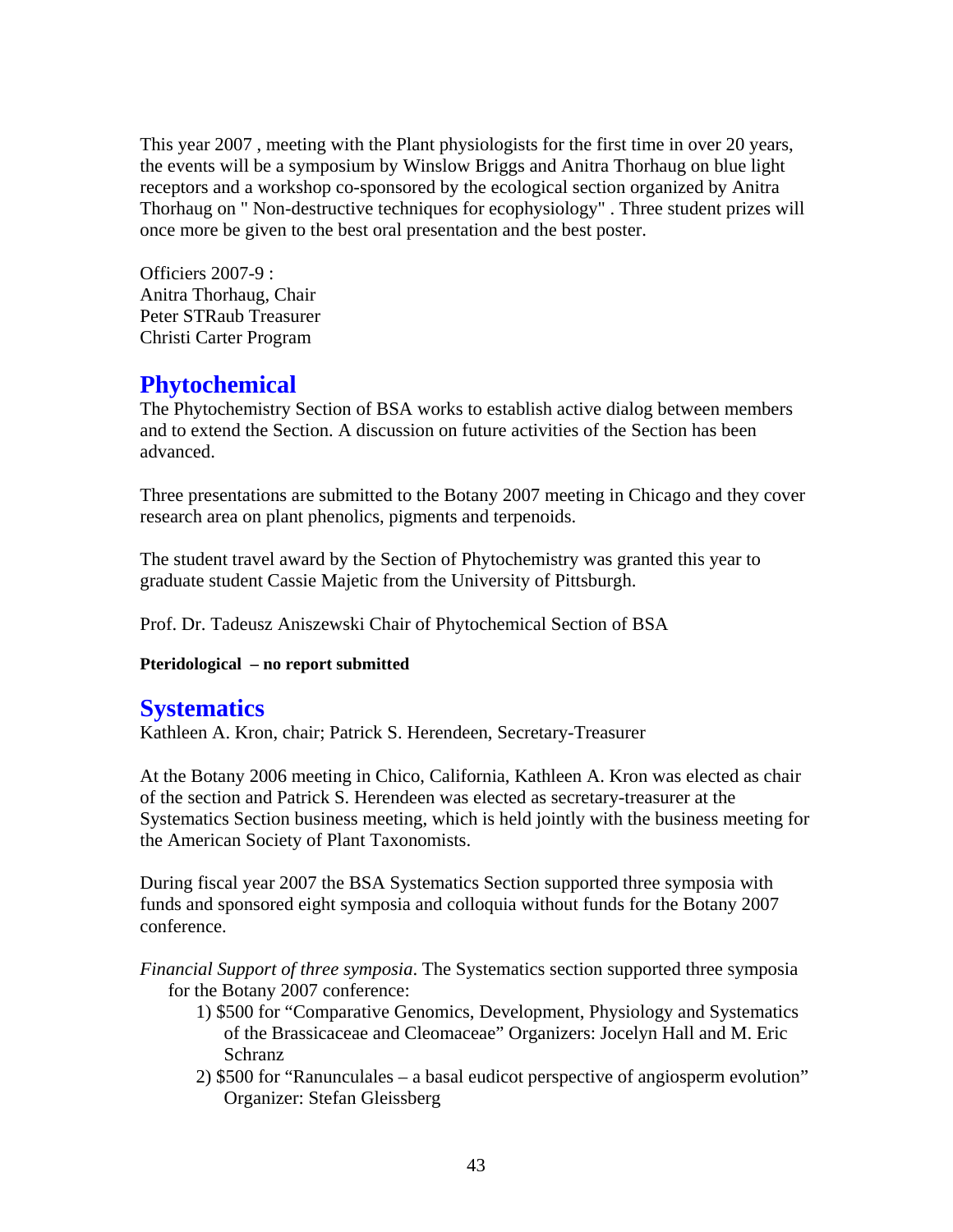- 3) \$500 for "Borrowed Chloroplasts: Secondary Endosymbiosis and the Chromalveolates" Organizers: Naomi Phillips, Debashish Bhattacharya, and Ed Braun
- Sponsorship (without financial support) of seven symposia and colloquia. The Sys tematics section sponsored eight symposia and colloquia for the Botany 2007 confere nce:
	- 1) "Deep Time: integrating paleobotany and phylogenetics" Organizers: Pamela S. Soltis and Douglas E. Soltis
	- 2) "Evolution in a Glaciated Landscape: Contribution of Endemism to Great Lakes Biodiversity" Organizers: : J. A. Peirson and Anton A. Reznicek
	- 3) " A Historical Perspective on Chicago Area Botany" Organizer: Lee B. Kass
	- ) "Colloquium: Integration of Spatial and Ecological Data in Evolutionary 4 Studies" Organizer: Lena Struwe
	- 5) "Sherwin Carlquist Symposium" Organizer: S. Y. Smith and Witt Taylor [funding provided by ASPT]
	- 6) "Plant phylogenomics: defining synergies between plant systematics and genome biology" Organizers: J. Chris Pires and James H. Leebens-Mack [funding provided by ASPT]
	- 7) "Colloquium: Evolution and diversification in the Sapindales" Organizers: Allison Miller and Susan K. Pell

Respectfully submitted, Patrick S. Herendeen

## **Teach ing**

### **<u>Officers</u>**

- **Chairperson** (2007-2009): James Wandersee Louisiana State University 223-F Peabody Hall Phone: (225) 578-2348 E-Mail: [jwander@lsu](mailto:rford2@washcoll.edu).edu Baton Rouge, LA 70803
- **•** [Immediate Past Chairpe](mailto:rford2@washcoll.edu)rson (2007): Phone: (585) 389-2555, FAX (585) 586-2482 E-Mail: <mark>bjbrown@naz.edu</mark> [Beverly J. Brown](mailto:rford2@washcoll.edu)  [Nazareth College](mailto:rford2@washcoll.edu)  [Rochester, NY 14618-1508](mailto:rford2@washcoll.edu)
- **Director (2007): [Vice-Chairperson & Program](mailto:Donna.Hazelwood@dsu.edu)**  [300 Washington](mailto:Donna.Hazelwood@dsu.edu) Avenue [Chestertown, MD 216](mailto:Donna.Hazelwood@dsu.edu)20 [Rosemary Ford](mailto:Donna.Hazelwood@dsu.edu)  [Washington College](mailto:Donna.Hazelwood@dsu.edu)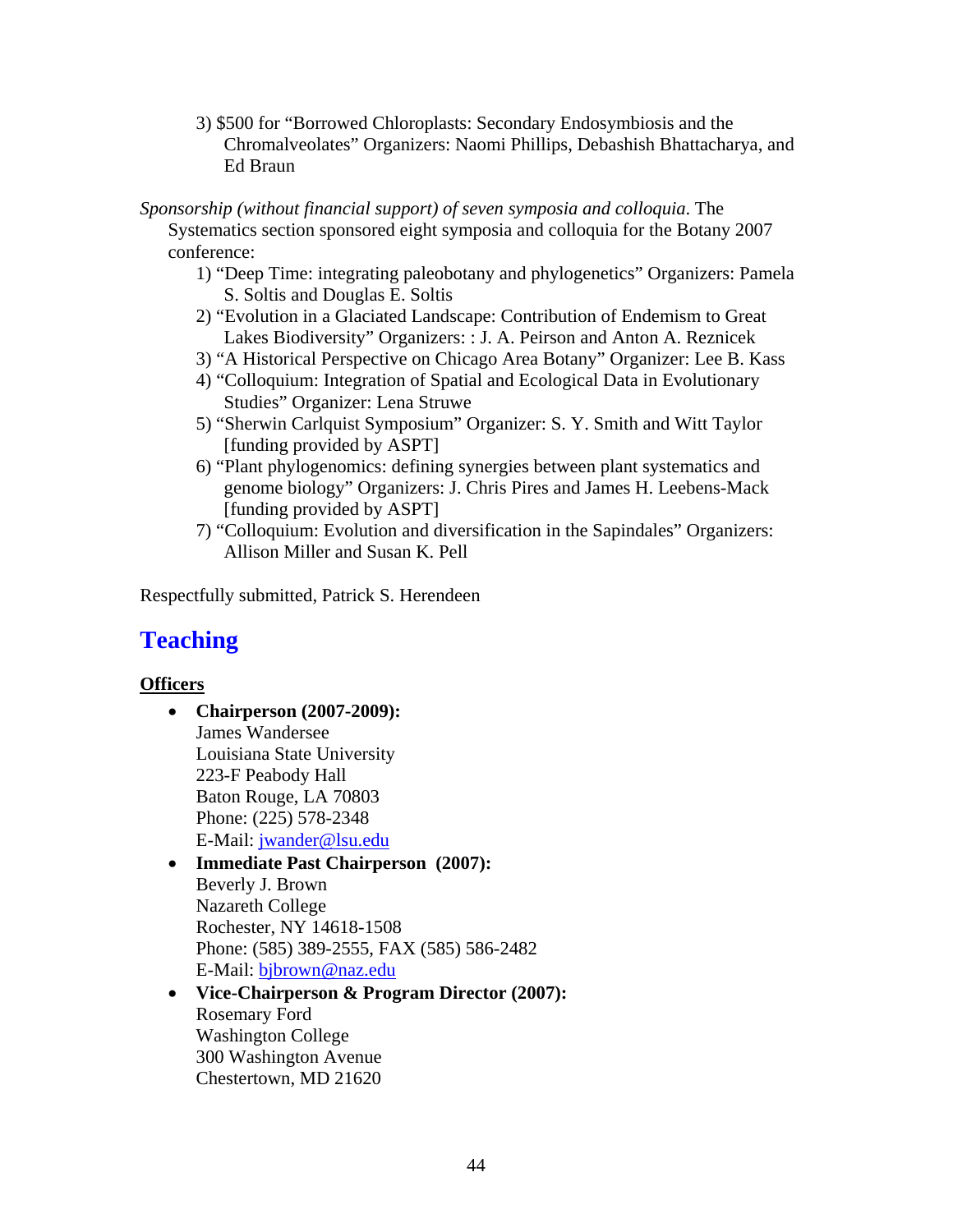[Phone: \(410\) 778-7726](mailto:Donna.Hazelwood@dsu.edu)  [E-mail: rford2@washcoll.edu](mailto:Donna.Hazelwood@dsu.edu) 

- **Secretary/Treasurer (2007-2008):** Donna Hazelwood Associate Professor of Biology Dakota State University College of Arts and Sciences Science Center Madison, SD 57042 Phone: (605) 256-5187 E-mail: Donna.Hazelwood@dsu.edu
- Because the Section's bylaws were revised and the changes were approved at the 2006 BSA meeting in Chico, CA, each elected officer will now serve for three years, with one new officer elected each year. Because the first three-year term was assigned to the chairperson, the new officer to be elected at the 2007 BSA meeting in Chicago will be the vice-chairperson.
- The Teaching Section's New *BSA College Teaching Innovations* short course will be offered from 1-5 p.m. on Sunday, July 8, 2007.

Organized by: Jim Wandersee, LSU and Marshall Sundberg, ESU

### Abstract:

This 4-hr. short course, co-taught by two experienced full professors with decades of plant biology education experience, is offered especially for graduate students, prospective and new plant sciences faculty, and others interested in innovation. It is designed for those who seek an optimized and prioritized overview of the latest thinking and research on successful, 21st-century, college science teaching. Use of e-Learning, active learning strategies, computer-based concept mapping, of a carefully structured series of mini-presentations and activities that maximize every minute of the Congress attendees' time. The short-course text book, *Active* Learning in Secondary and College Science Classrooms, will be supplied to each participant for annotation during the course. Each course completer will receive findings of misconception studies, and research-supported course organization strategies for teaching large classes will be highlighted. The course is comprised an official *BSA 2007 Professional Update Course Completion Certificate* with a value of .5 CEU (continuing education unit). Attendee Limit: 50.

- Beverly J. Brown will preside. • The Teaching Section accepted 11 papers for oral presentation at the 2007 BSA scientific meeting. They will be presented on the morning of Monday, July  $9<sup>th</sup>$  in the *Boulevard A* room of the Chicago Hilton. Immediate Past Chairperson
- The Business Meeting of the Teaching Section will follow immediately. Chairperson Jim Wandersee will preside.
- At its previous Business Meeting, the Section agreed to consider naming BSA Teaching Section representatives (without financial support) to attend related professional meetings and to promote BSA and the Teaching Section--if they are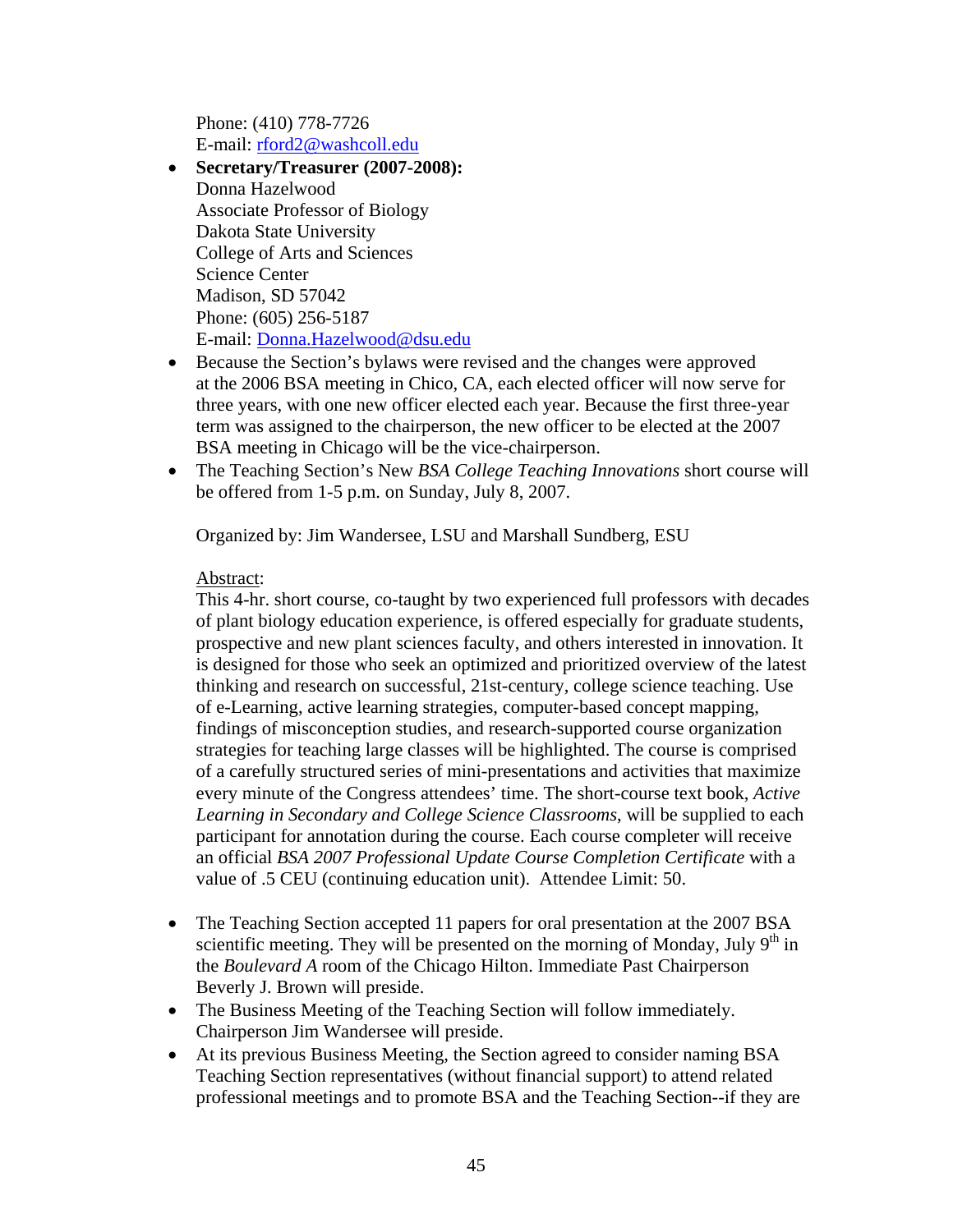going anyway and would like to volunteer. Stan Rice represented the Section at the 2006 Project Kaleidoscope meeting in Kansas City, MO and Jim Wandersee, at the 2006 International Congress on Education in Botanic Gardens at Oxford University in the UK.

• Members of the Section have been active in 2006-2007 updating BSA's Image Collection and carrying forward its PlantingScience initiative.

Respectfully submitted, Jim Wandersee, Chairperson, BSA Teaching Section

## **Tropical Biology**

Recently Fabián A. Michelangeli and Suzanne Koptur were elected as president and treasurer of the Section of Tropical Biology through an e-mail election. During the 2006 meeting in Chico CA, the Tropical Biology Section had 6 oral papers presented as well as 1 poster. For the 2007 meeting in Chicago there are 4 oral presentations scheduled as well as 7 posters.

In order to increase the participation of the section at future meetings, we have been discussing the possibility of adding a yearly symposium to the BSA meetings. Both of the officers of the section are already exploring topics and speakers for a symposium during the Vancouver meeting in 2008 and hope that section members will start suggesting topics for future meetings.

Submitted by Fabián A. Michelangeli

**AAAS – see presidents report** 

**AIBS – see treasurers report** 

**Biological Stain Commission – no report submitted** 

**CSSP – see presidents report** 

## **Natural Science Collections Alliance**

DC on 14-15 May at the Capitol Hilton Hotel. The meeting was held jointly with the the Future: Forecasting Biological Phenomena." Attendance at the meeting was much forecasting distributional ranges of taxa based on climate change models and data from of Life. There is considerable financial and institutional support behind this project which suggests that it has a better chance of succeeding than previous attempts of similar projects. This project could have tremendous impact on public education and on science, and BSA is encouraged to follow developments and to encourage its members to The annual meeting of the Natural Science Collections Alliance was held in Washington, American Institute of Biological Sciences. The theme of the meeting was "Collections for lower than the 2006 joint meeting with the Society for Preservation of Natural History Collections in Albuquerque. A number of speakers provided insightful discussions of natural history collections. Two presentations, in particular, highlighted new projects will be of importance to BSA. The first was Jim Edward's presentation on the Encyclopedia